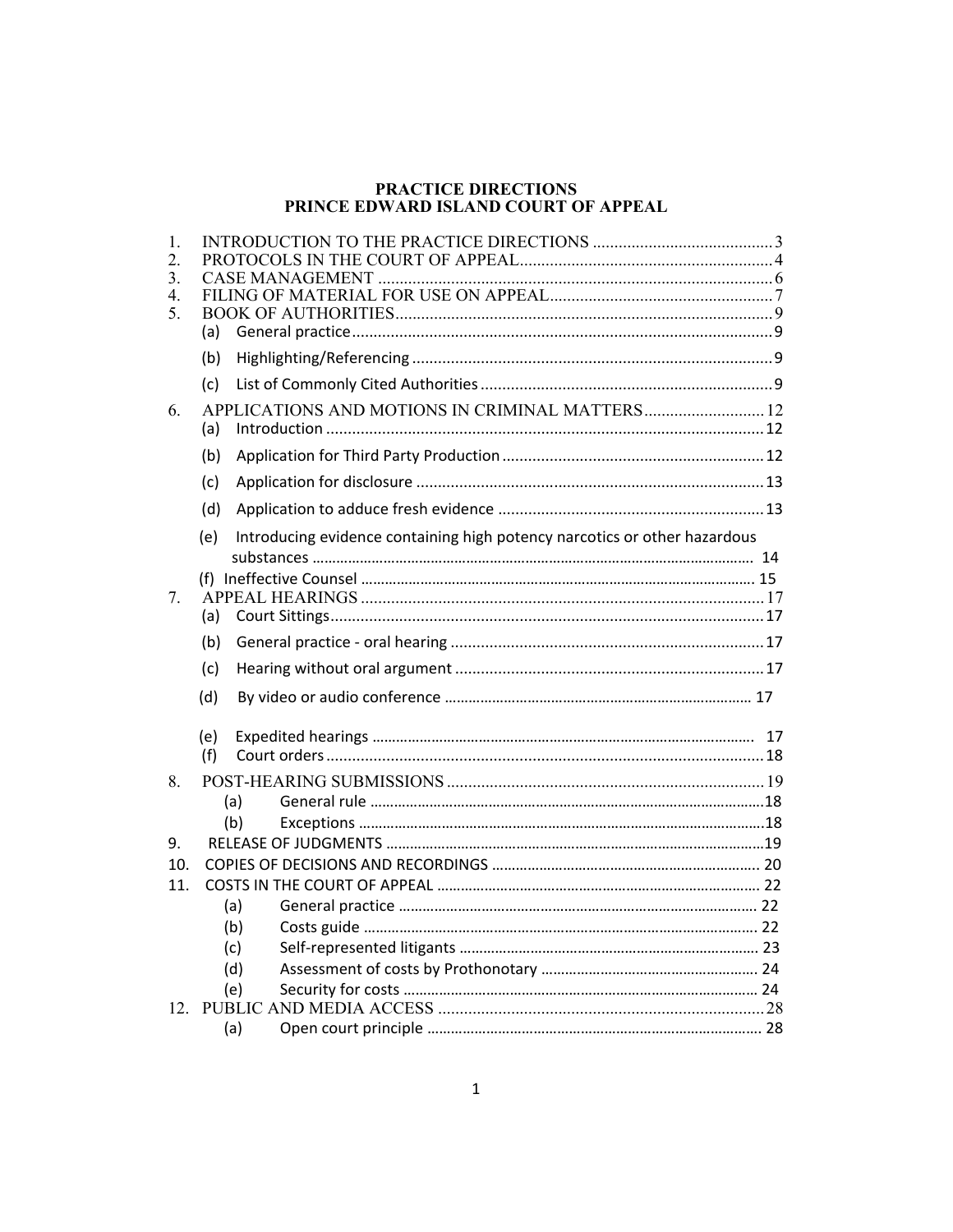|     | (b) |                                                                 | 28 |  |
|-----|-----|-----------------------------------------------------------------|----|--|
|     | (c) |                                                                 |    |  |
|     | (d) |                                                                 | 32 |  |
|     | (e) |                                                                 |    |  |
|     | (f) |                                                                 |    |  |
|     | (g) |                                                                 |    |  |
|     | (h) |                                                                 |    |  |
| 13. |     |                                                                 |    |  |
| 14  |     | SELF-REPRESENTED LITIGANTS - STATEMENT OF PRINCIPLES 39         |    |  |
| 15. |     |                                                                 |    |  |
|     |     |                                                                 | 40 |  |
|     |     |                                                                 |    |  |
|     |     |                                                                 |    |  |
|     | (a) |                                                                 |    |  |
|     | (b) | COVID-19: Electronic Hearings by Telephone and Video Conference |    |  |
|     |     |                                                                 |    |  |
|     |     |                                                                 |    |  |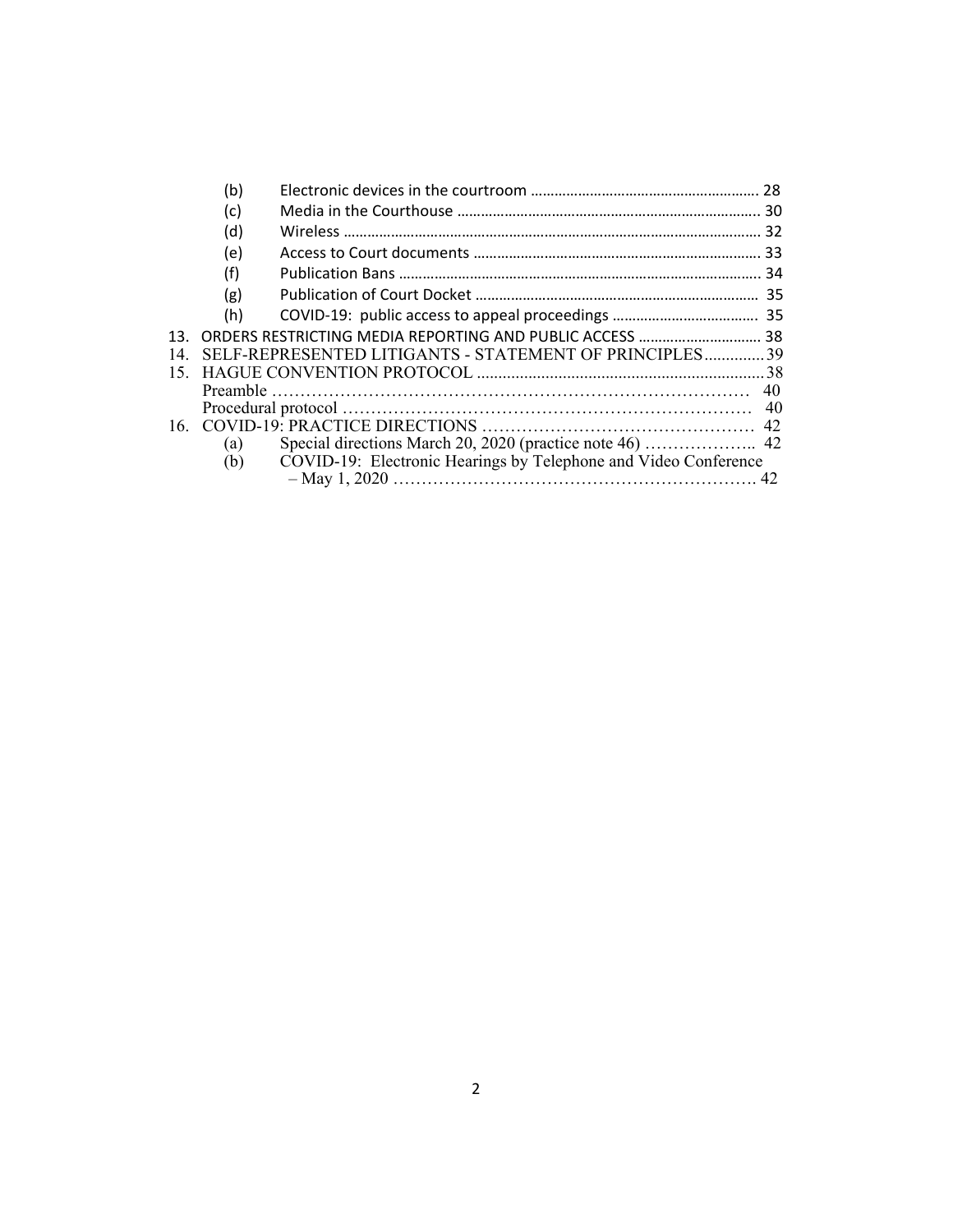# **1. INTRODUCTION TO THE PRACTICE DIRECTIONS**

- (a) These Practice Directions complement the Rules of Civil Procedure by providing direction and guidance on matters of practice and procedure regarding appeals in the Court of Appeal. The Rules of Civil Procedure take precedence over these Practice Directions.
- (b) These Practice Directions are comprehensive. They contain all supplementary directions to Rule 61 - Appeals to the Court of Appeal and other Rules applicable to practice in the Court of Appeal. They replace and supercede the Practice Notes appended to the Rules of Civil Procedure. The Practice Notes no longer apply to practice in the Court of Appeal.
- (c) These Practice Directions are effective October 1, 2013.
- (d) These Practice Directions were last revised effective September 1, 2018.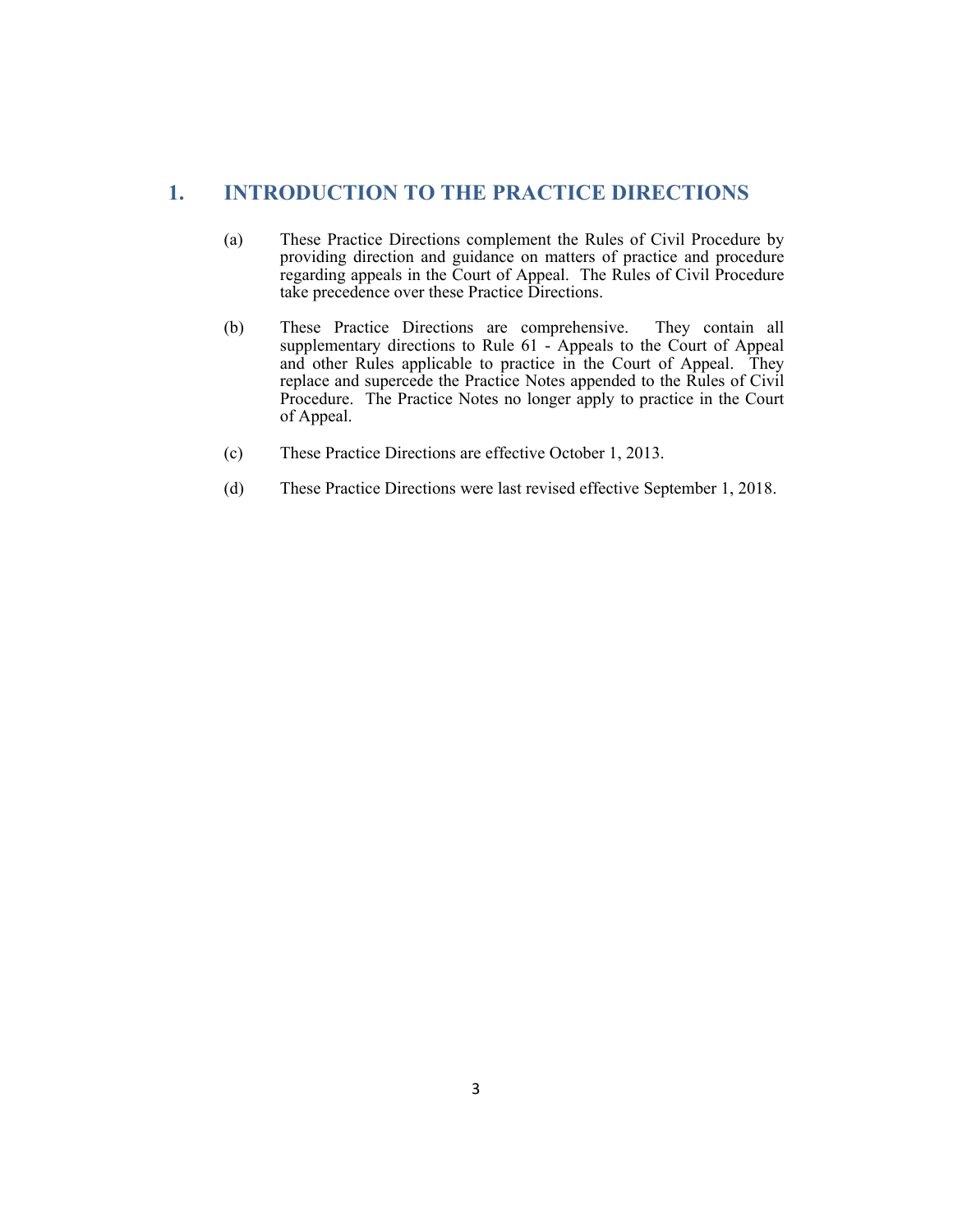# **2. PROTOCOLS IN THE COURT OF APPEAL**

### **(a) Opening and closing court**

 Procedure on opening and closing sittings and chambers of the Court of Appeal

 At the appointed time the Clerk of the Court will check the courtroom to ensure that counsel are in their places and everything is ready. The Clerk will then advise the Judges and will enter the courtroom immediately ahead of the Judges and say - "ORDER - ALL RISE."

 The Judges and the Court Clerk will then take their respective places and while everyone is standing the Court Clerk will formally announce the opening of the court:

Opening for Chambers**:** 

 *Her Majesty*=*s Prince Edward Island Court of Appeal for the hearing of motions and applications is now in session. All persons having anything to do thereat may attend and they shall be heard. GOD SAVE THE QUEEN. Chief Justice (Justice) \_\_\_\_\_\_\_\_\_\_\_\_\_\_\_\_\_\_\_\_ presiding*.

Opening for Court:

 *Her Majesty*=*s Prince Edward Island Court of Appeal is now open, and all persons having anything to do thereat may attend and they shall be heard. GOD SAVE THE QUEEN. Chief Justice (Justice) \_\_\_\_\_\_\_\_\_\_\_\_\_\_\_\_ presiding.* 

After the Opening by the Clerk:

- X The Judges will bow to counsel and counsel will respond.<br>X Everyone is then seated, except the Clerk.
- Everyone is then seated, except the Clerk.
- X The Clerk will call the matter to be heard, announce counsel and be seated.
- X The presiding Judge will then commence the proceeding.

Adjournment

 At the conclusion of the matter and at the end of the day, the Clerk will announce *ALL RISE*.

If the matter has concluded, the Clerk will announce:

 *HER MAJESTY*=*S PRINCE EDWARD ISLAND COURT OF APPEAL NOW STANDS ADJOURNED.*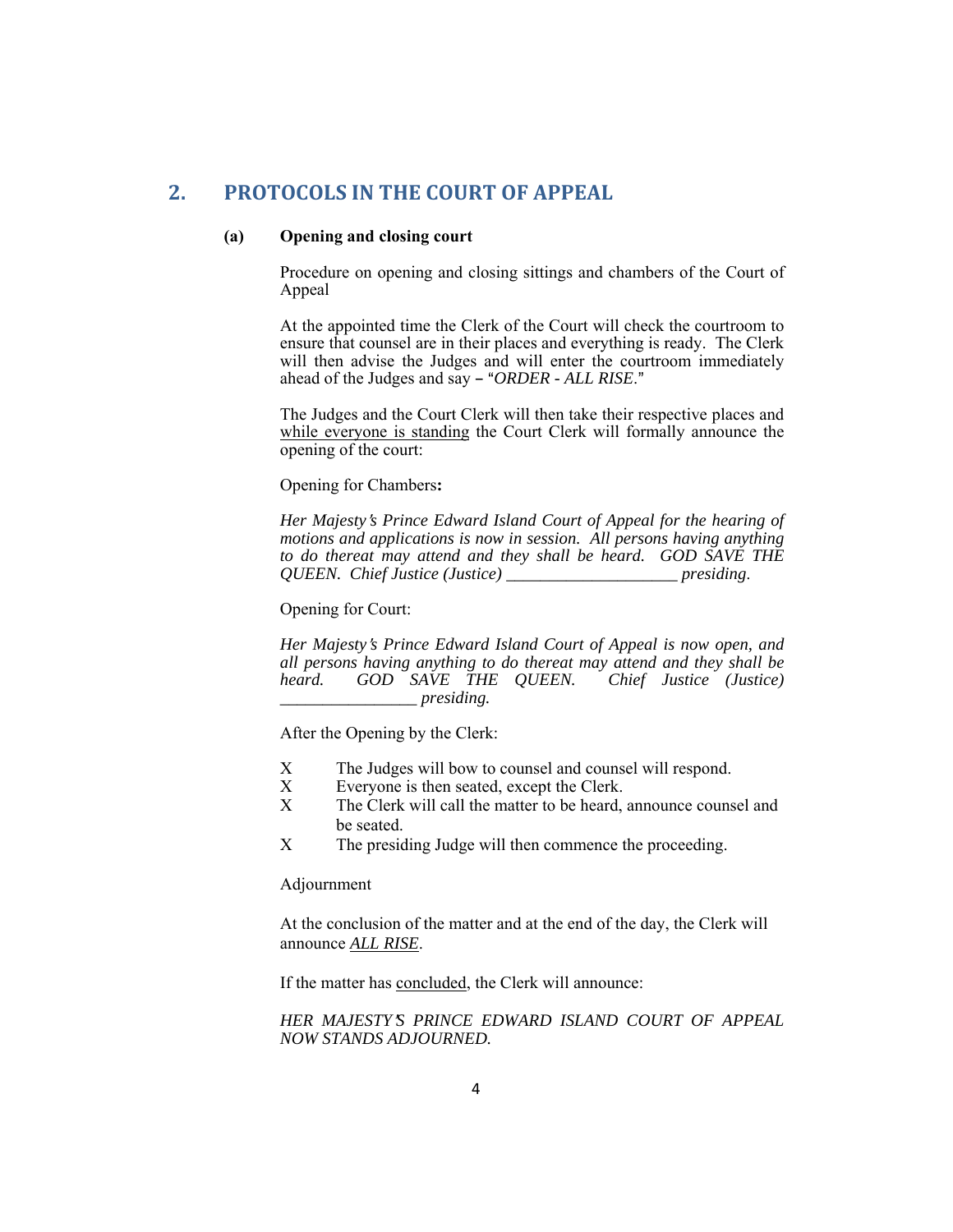If the matter is to be continued on another day, the Clerk will announce:

 *THIS CASE NOW STANDS ADJOURNED UNTIL (give date and time)*.

 The Judges will then bow and counsel respond, and then the Judges will retire, with everyone else remaining in their place until the Judges have left the courtroom.

#### **(b) Addressing the Court and judges**

 In a hearing, and in their Chambers, judges of the Court of Appeal should be addressed and referred to as "Chief Justice" and "Justice" (surname) or "Justices," in gender-neutral terms. The Court should be referred to as "The Court."

 Counsel, self-represented litigants, parties and witnesses are requested to refrain from addressing judges as My Lady, My Lord, Your Ladyship, Your Lordship or Your Honour.

In written correspondence, the proper address is "The Honourable (name), Chief Justice of Prince Edward Island" or "The Honourable (name), Justice of the Prince Edward Island Court of Appeal."

### **(c) Decorum**

 Gowns are to be worn by counsel for all court appearances. Selfrepresented litigants and parties should wear business attire. Members of the public and the media should be neatly and respectfully attired.

### **(d) Courtroom Decorum – Pregnancy**

In the normal course, counsel are required to gown for all trials, contested motions and appeals. Counsel who are pregnant are free to modify their traditional court attire in order to accommodate their pregnancy as they see fit, including dispensing with a waistcoat and tabs.

#### **(e) The Bar and Counsel table**

 Only members of the Bar and self-represented litigants engaged in presentation of a motion, application or appeal are permitted in the area of the court beyond the Bar and at counsel tables, unless permission for such presence is granted by the presiding judge. Counsel may request permission from the Court by identifying the person and giving the reason for the request.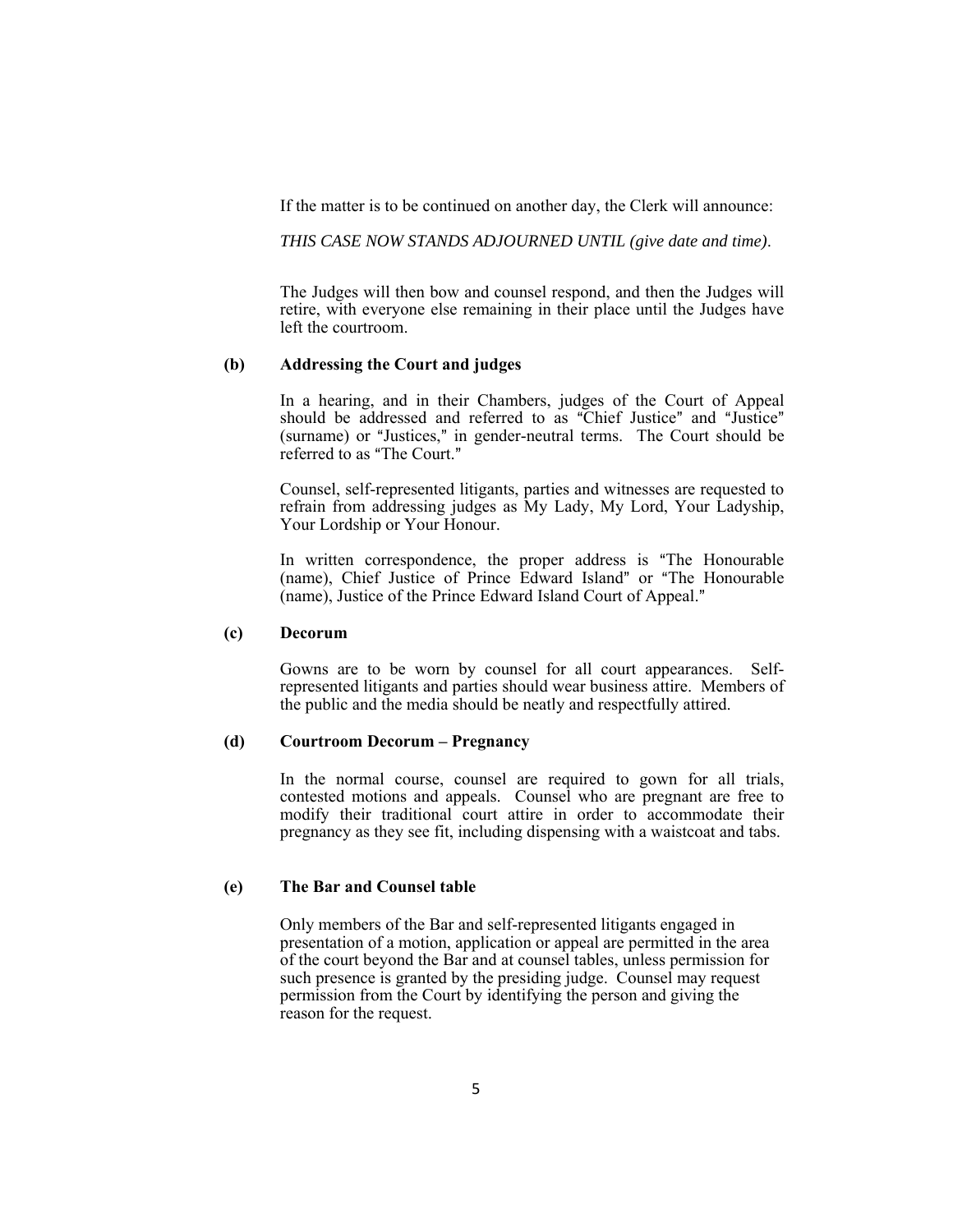# **3. CASE MANAGEMENT**

#### **(a) Role of Court Clerk/Office Administrator of the Court of Appeal**

 Under direction from the Chief Justice, the Court Clerk/Office Administrator, Ms. Sheila Gallant (telephone: 902-368-6024; email: sfgallant@gov.pe.ca; facsimile:  $902-368-6774$  manages progress of appeals from the notice of appeal to release of judgment. Counsel and self-represented parties should communicate with the Court Clerk regarding matters of scheduling or motions on an appeal. Should counsel or a self-represented party wish to involve the Chief Justice or his designated judge in a matter of case management, such person should inform the Court Clerk, who will inform the Chief Justice or his designate of the request and issue for consideration.

### **(b) Management Conference**

 The Chief Justice or his designate may convene a case management conference with all counsel and self-represented litigants at any time.

### **(c) Settlement**

 At the request of all parties to an appeal or their counsel, the Court Clerk will arrange a settlement conference. Due to the court composition and required panel for an appeal usually being the same, it would usually be the Prothonotary who would facilitate a settlement conference.

 The parties may jointly request a settlement conference, by contacting the deputy registrar. A request for such a conference does not operate to suspend the obligation of the parties to comply with the requirements of Rule 61, and will not result in an adjournment of the appeal. Except for such an agreement and draft order emanating from a settlement conference, all deliberations in the process will remain confidential and be without prejudice to the parties' legal positions.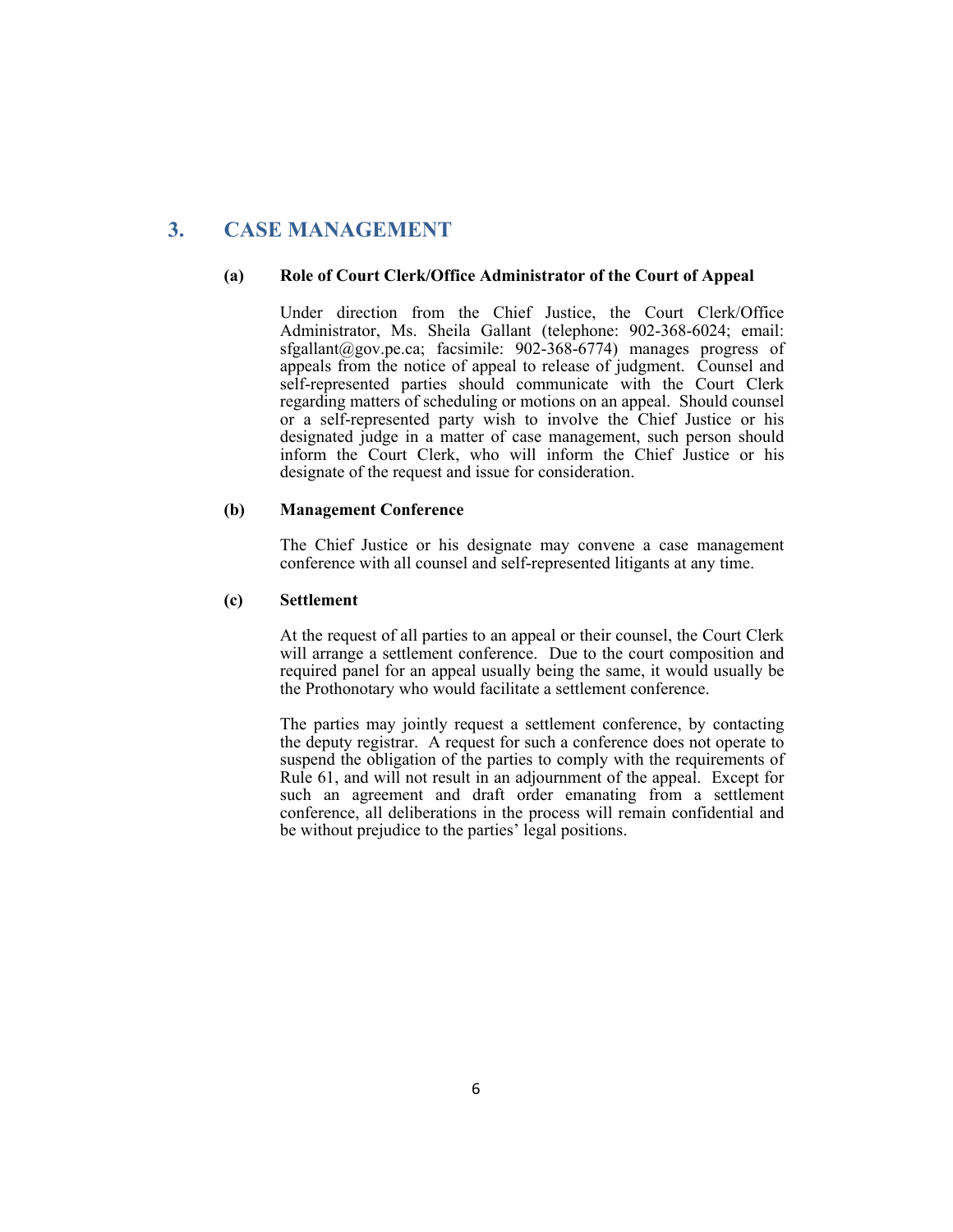# **4. FILING OF MATERIAL FOR USE ON APPEAL**

#### **(a) Electronic version**

 Rule 61 requires the parties to exchange and file an electronic version of all factums and transcripts on appeals and motions in the Court of Appeal. The following guidance will assist the parties in fulfilling this requirement:

(i) **Effective September 1, 2017, Rule 61** – Appeals to the Court of Appeal requires parties to submit facta and transcripts of evidence in electronic format and permits parties to submit application records and appeal books in electronic format. In addition, facta are to include reference to case or statutory authorities by citation, hyperlink, and pinpoint reference to the paragraph or page. Filing with the registrar one bound paper copy of all documents and four copies of the application records and appeal books continue to be required.

> This initiative will substantially reduce the amount of paper in appeals, and will enable counsel, the parties and the court to work with most documents in electronic format.

- (ii) The Court will accept an electronic version of any computer generated material prepared for an appeal, including the appeal book or application record, transcript of evidence, the facta.
- (iii) The Appellant shall deliver or cause to be delivered a copy of the transcript in electronic form to the Court Clerk Sheila Gallant.
- (iv) Each party shall forward a copy of its factum in electronic form to the Court Clerk. The transcript may be transmitted by email to sfgallant@gov.pe.ca or by memory stick, or other approved means.
- (v) It is preferable to have the electronic version of the material in PDF; however, the Court will accept other formats.

#### **(b) Case Law: neutral citation**

 The neutral citation is to be provided for any case law cited in submissions to the Court of Appeal.

 Canadian courts in all jurisdictions use the neutral citation for case law. When a court assigns a neutral citation, the reference is conspicuously located near the top of the decision. It looks like this: *Smith v. Smith***,**  2006 PECA 435.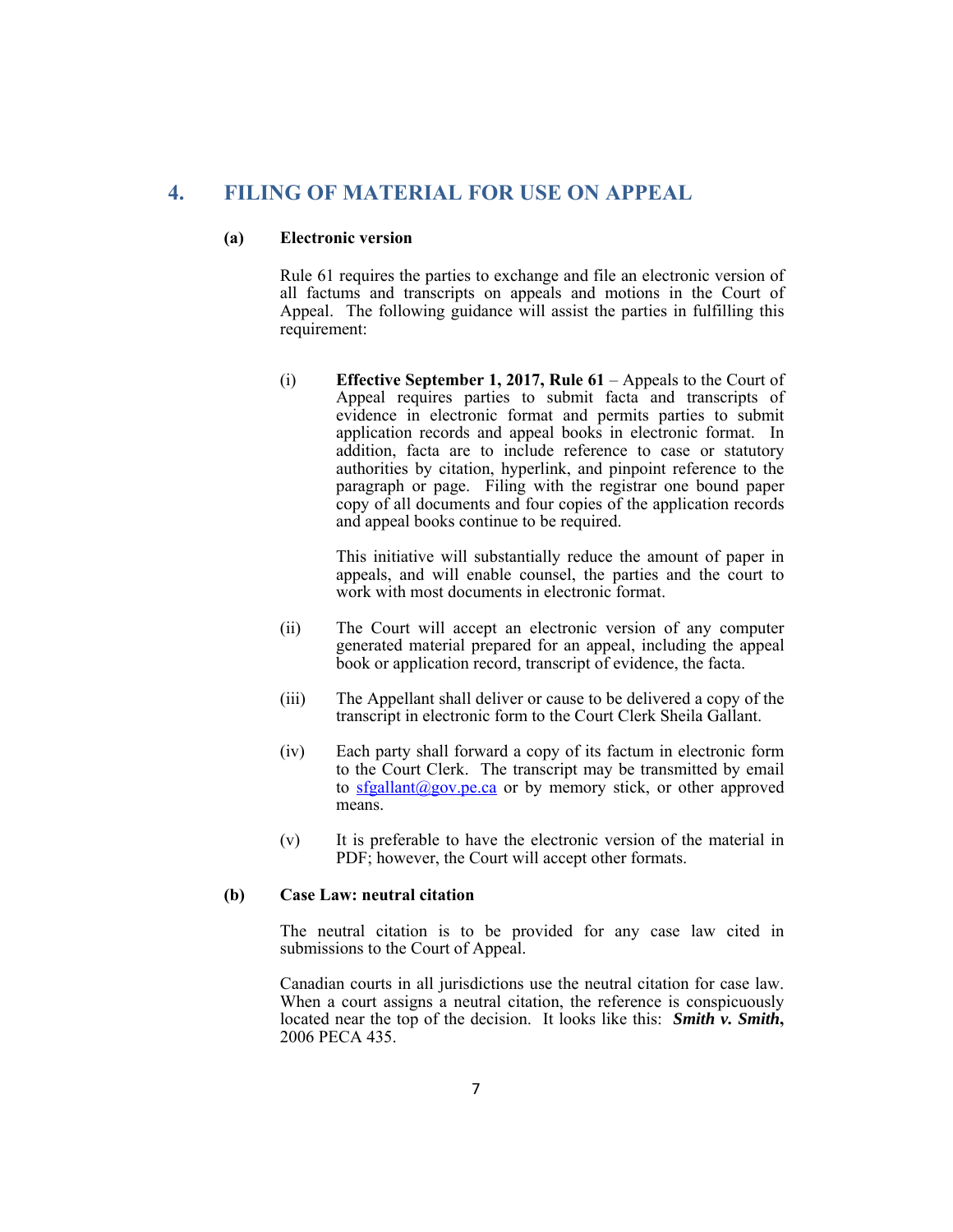The Neutral Citation allows easy electronic access to the decision.

 Parallel citations from report series or electronic databases may also be included. The Neutral Citation shall be the first used, as in the following example: *Smith v. Jones*, 2006 PECA 435, 87 D.L.R. (4<sup>th</sup>) 334, [2006] P.E.I.J. No. 198 (QL).

#### **(c) Case law: hyperlinks and pinpoint references**

 Pinpoint references should be made to paragraph numbers where available, preceded by "at para." or "at paras.," as in the following example: *Smith v. Jones*, 2006 PECA 435, at paras. 34 and 36-39.

Facta are to include reference to case or statutory authorities by citation with pinpoint reference and hyperlink. The hyperlink must link to a publicly-accessible website for the authority, such as CanLII, WorldLII, or a similar website for the applicable court, tribunal, or lawmaker. Electronic secondary sources must also be hyperlinked in the same manner, if available. In the event that an authority is not publiclyaccessible by hyperlink, then a PDF of the authority may be appended to the facta and a hyperlink included to the PDF of the authority. A hyperlink may look like the following examples:

Smith v. Jones, 2017 PECA 1, at para.1.

Smith v. Jones, 2017 PECA 1 at para.1, https://www.Canlii.org/en/pe/pescad/doc/2017/2017peca1/2017 peca1.html.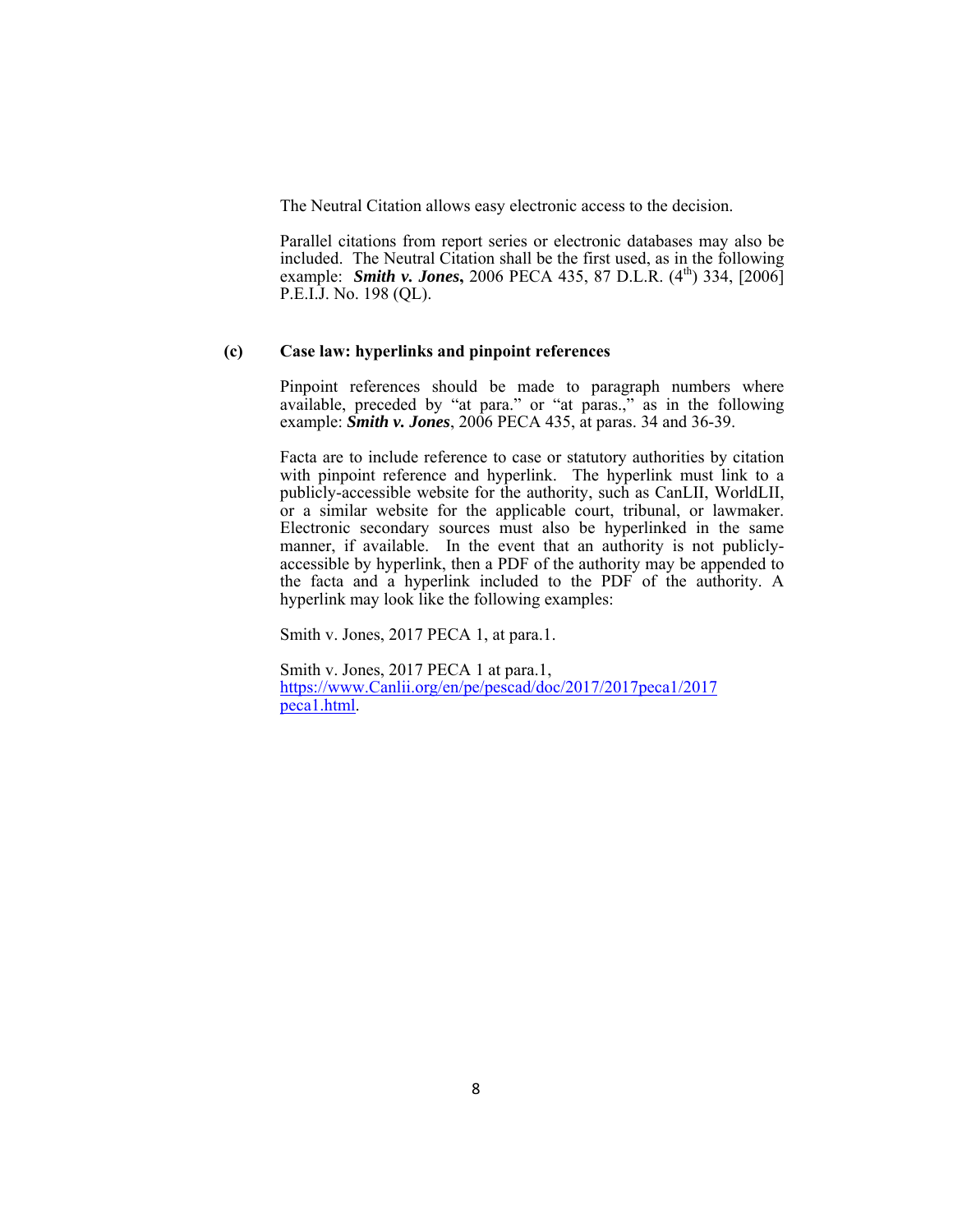# **5. BOOK OF AUTHORITIES**

#### **(a) General practice**

**Note: Effective September 1, 2017, books of authorities are no longer to be filed. Books of authorities are now replaced by references to relevant authorities within the factum, supported by neutral citation, hyperlink, pinpoint reference to the applicable passage. The following practice direction is retained for guidance where relief from compliance is sought and obtained.** 

Under Rule 61.09(e) and 61.10(e), the appellant's and respondent's facta are to contain a list of authorities referred to in the facta. Although not required, the Court and other counsel appreciate receiving a copy of those cases. As a result, it is customary for parties to exchange and file an accompanying Book of Authorities.

 A Book of Authorities should include only cases referred to in that party's factum.

 The Book of Authorities should contain separately filed cases by consecutively numbered tabs.

#### *Filing excerpts from cases*

 When a case authority is cited for a limited purpose rather than as a precedent of broader application, counsel may in their discretion limit filing of that case to the specific passage relied upon along with surrounding context and the headnote rather than photocopying the whole case report.

Counsel may file a Joint Book of Authorities.

#### *Respondent's reduced Book of Authorities*

 Where an appellant has filed a Book of Authorities, a respondent referring to the same authority should limit photocopying and filing to specific passage or passages relied upon with surrounding context, and need not file the whole case.

#### **(b) Highlighting/Referencing**

 When a Book of Authorities is filed, all authorities cited should have the relevant portion highlighted or clearly marked by underlining, sidelining, or highlighting in color.

 The Registrar will inspect authorities, and will not accept for filing authorities that are not highlighted/referenced.

### **(c) List of Commonly Cited Authorities**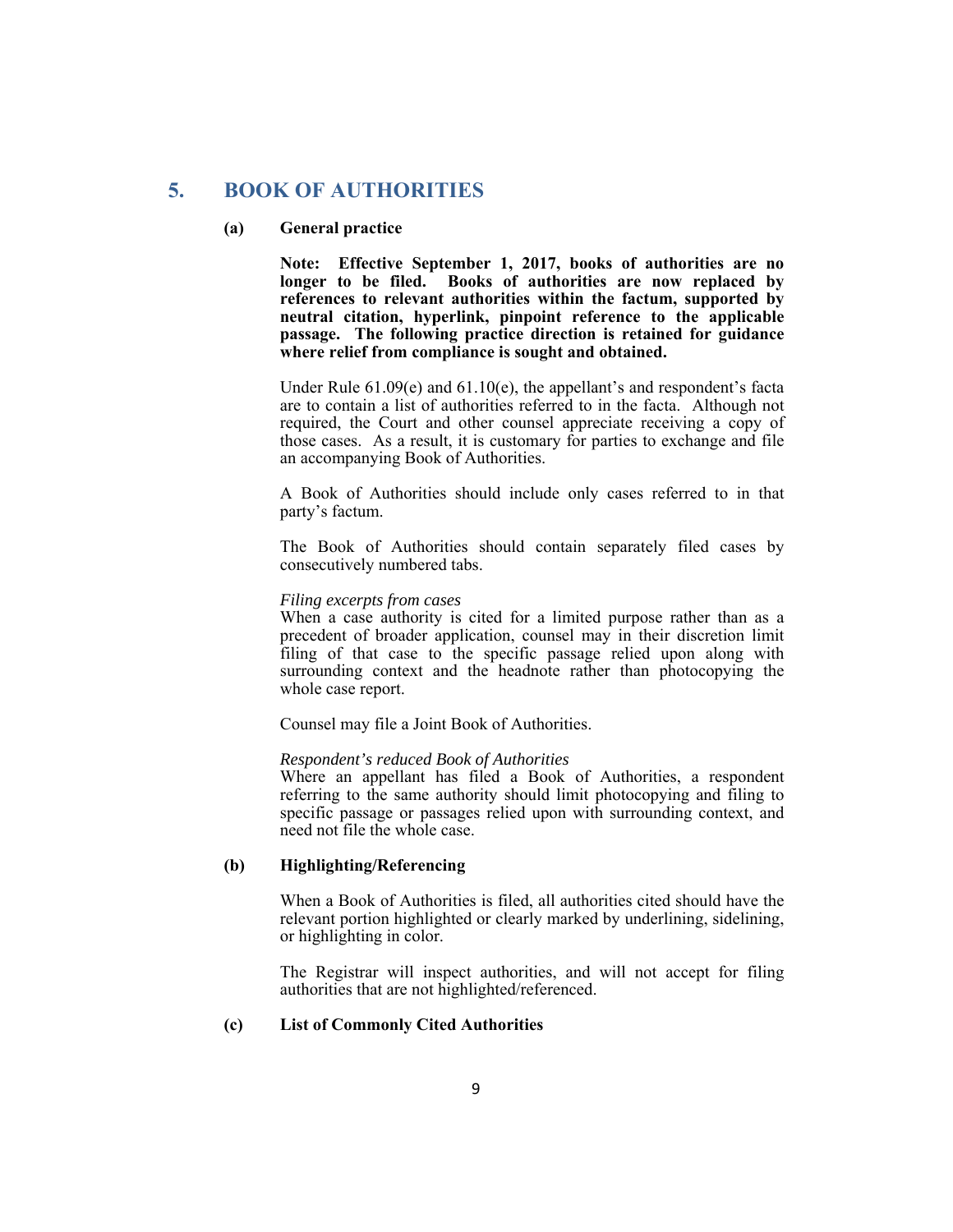In the interest of reducing cost and wasted paper, the Court has determined that frequently cited cases from the Supreme Court of Canada should not be photocopied and filed.

 Counsel should include quotations from any case relied upon directly in their factum.

#### LIST OF COMMONLY CITED AUTHORITIES

 The following Supreme Court of Canada cases referred to in a factum should not be included in a book of authorities.

#### **Criminal:**

*R. v. Beaudry*, 2007 SCC 5; [2007] 1 S.C.R. 190 *R. v. Biniaris,* 2000 SCC 15; [2000] 1 S.C.R. 381; [2000] S.C.J. No. 16 (Q.L.)  *R. v. Burns,* [1994] 1 S.C.R. 658, 89 C.C.C. (3d) 193, 29 C.R. (4th) 113 sub. nom. *R. v. C.A.M.***,** [1996] 1 S.C.R. 500; [1996] S.C.J. No. 28 (Q.L.) *R. v. Dinardo***,** 2008 SCC 24; [2008] 1 S.C.R. 788 *R. v. Francois*, [1994] 2 S.C.R. 827, 91 C.C.C. (3d) 289, 31 C.R. (4<sup>th</sup>) 201 (S.C.C.) *R. v. Grant***,** 2009 SCC 32  **R***. v. Gagnon***,** 2006 SCC 17; [2006] 1 S.C.R. 621 *R. v. Harrison*, 2009 SCC 34 *R. v. Khan,* [1990] 2 S.C.R. 531; [1990] S.C.J. No. 81 (Q.L.) *R. v. Lacasse*, [2015] 3 S.C.R. 1089, 2015 SCC 64 (S.C.C.) *R. v. L.M.***,** 2008 SCC 31 *R. v. M. (R.E.)*, 2008 SCC 51; [2008] 3 S.C.R. 3 *R. v. McDonnell*, [1997] 1 S.C.R. 948 *R. v. Nasogaluak*, [2010] 1 S.C.R. 206 *R. v. Palmer*, [1980] 1 SCR 759 *R. v. Proulx*, 2000 SCC 5;[2000] 1 S.C.R. 61; [2000] S.C.J. No. 6 (Q.L.) *R. v. Sheppard*, 2002 SCC 26; [2002] 1 S.C.R. 869 *R. v. Shropshire*, [1995] 4 S.C.R. 227; [1995] S.C.J. No. 52 (Q.L.) *R. v. Stinchcombe*, [1991] 3 S.C.R. 326; [1991] S.C.J. No. 83 (Q.L.) *R. v. Suberu,* 2009 SCC 33 *R. v. W.(D.)[D.W.],* [1991] 1 S.C.R. 742; [1991] S.C.J. No. 26 (Q.L.) *R. v. (W.R.)*, [1992] 2 S.C.R. 122, 74 C.C.C. (3d) 134, 13 C.R. (4<sup>th</sup>) 257  $(S.C.C.)$ *R. v. Yebes*, [1987] 2 S.C.R. 168; [1987] S.C.J. No. 51 (Q.L.) **Civil and Administrative** *Alberta (Information and Privacy Commissioner) v. Alberta Teachers'* 

*Association*, 2011 SCC 61 *Canada (Canadian Human Rights Commission) v. Canada (Attorney General)*, 2011 SCC 53, [2011] 3 S.C.R. 471 (**"***Mowat***"**)  *CUPE v. New Brunswick Liquor Corp.*, [1979] 2 S.C.R. 227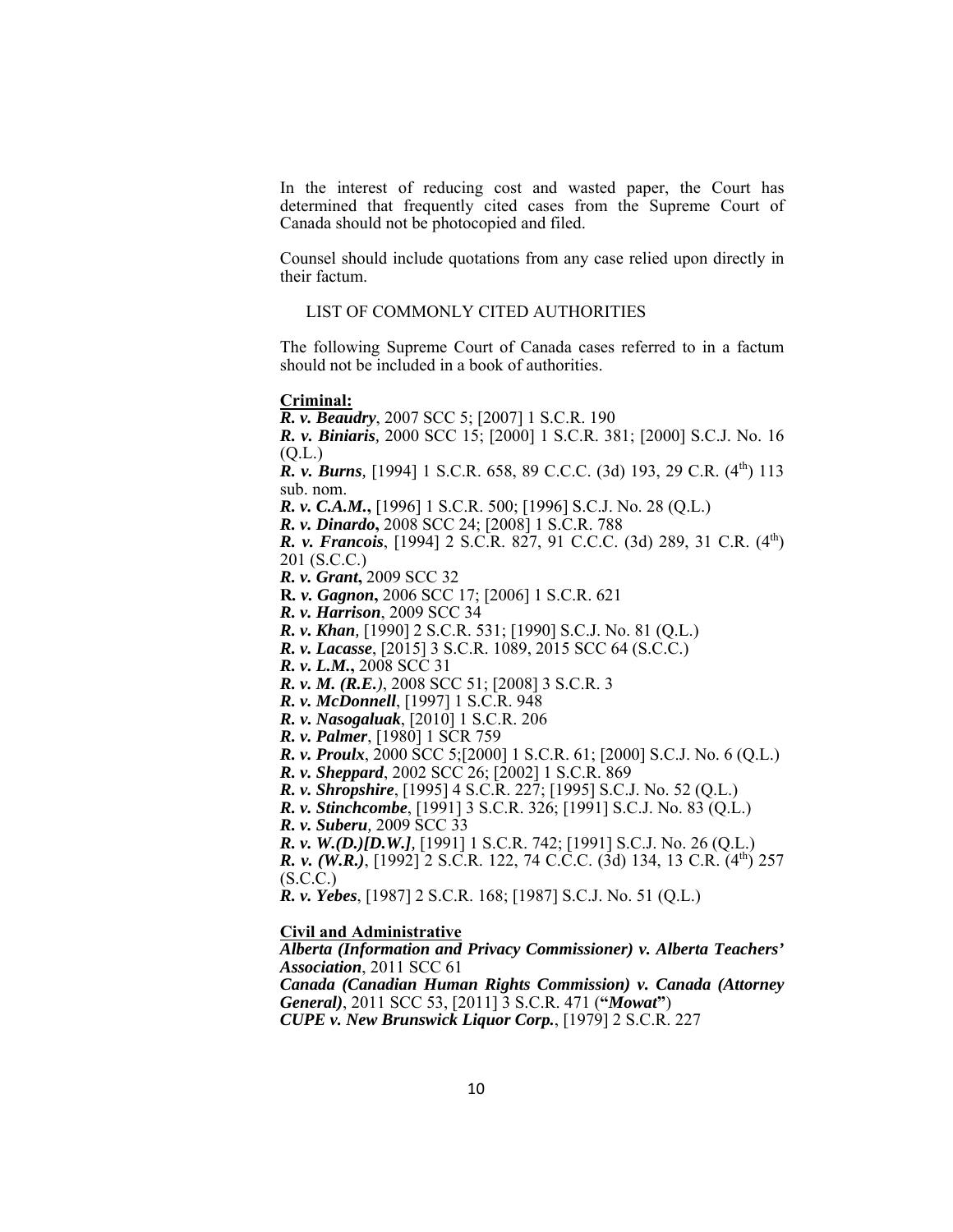*Dr. Q v. The College of Physicians and Surgeons of British Columbia***,** 2003 SCC 19

*Dunsmuir v. New Brunswick*, 2008 SCC 9; [2008] 1 S.C.R. 190

*Friend's of Old Man River Society v. Canada (Minister of Transport),* [1992] 1 SCR 3

*Gordon v. Goertz*, [1996] 2 S.C.R. 27

*Guarantee Co. Of North America v. Gordon Capital Corp*., [1999] 3 S.C.R. 423

*Hickey v. Hickey*, [1999] 2 S.C.R. 518; [1999] S.C.J. No. 9 (Q.L.) *Housen v. Nikolaisen*, 2002 SCC 33; [2002] 2 S.C.R. 235

 *Hunt v. Corey Canada Inc.*, [1990] 2 S.C.R. 959

*Law v. Canada (Minister of Employment and Immigration),* [1999] 1 SCR 497

*Law Society of New Brunswick v. Ryan*, 2003 SCC 20; [2003] 1 S.C.R. 247

 *McLean v. British Columbia (Securities Commission),* 2013 SCC 67 *Moge v. Moge*, [1992] 3 S.C.R. 813; [1992] S.C.J. No. 107 (Q.L.)

*Newfoundland and Labrador Nurses' Union v. Newfoundland and Labrador (Treasury Board)*, 2011 SCC 62

 *Nor-Man Regional Health Authority Inc. v. Manitoba Association of Health Care Professionals*, 2011 SCC 59

 *Pushpanathan v. Canada (Minister of Citizenship and Immigration)*, [1998] 1 S.C.R. 982

 *RJR-MacDonald Inc. v. Canada (Attorney General)*, [1994] 1 S.C.R. 311

 *St. Anne Nackavic Pulp and Paper Co. v. Canadian Paper Workers Union, Local 219*, [1986] 1 S.C.R. 704

*Van de Perre v. Edwards*, 2001 SCC 60; [2001] 2 S.C.R. 1014  *Weber v. Ontario Hydro*, [1995] 2 S.C.R. 929 *Willick v. Willick*, [1994] 3 S.C.R. 670

(*Book of Authorities last revised: June 14, 2016*)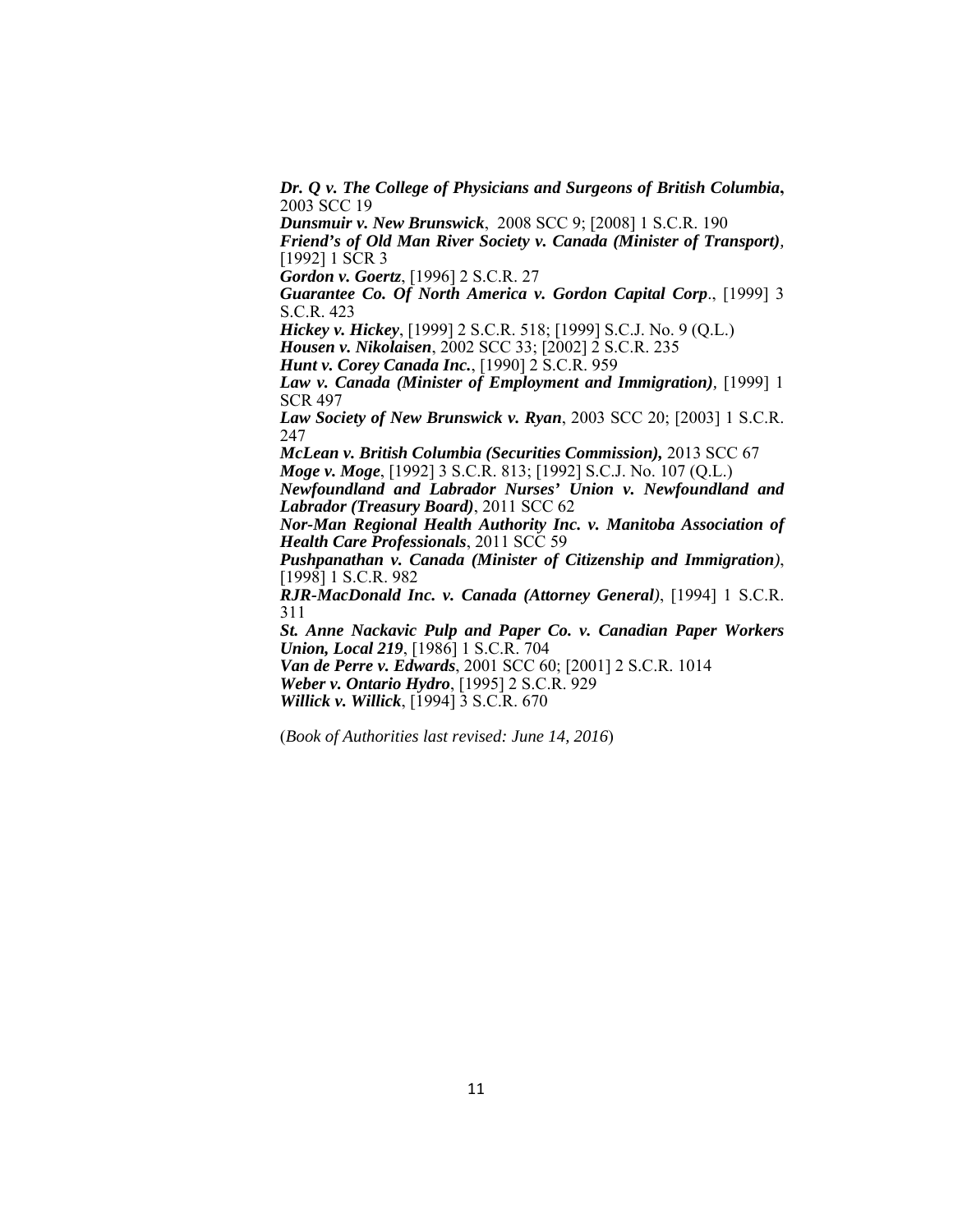# **6. APPLICATIONS AND MOTIONS IN CRIMINAL MATTERS**

#### **(a) Introduction**

This practice direction contains suggestions as to how applications for production of third party records, disclosure, and for fresh evidence may be handled in the Court of Appeal. It is not binding on the Court or the parties. The approaches suggested may either be adapted or reframed in light of the circumstances of a particular case. Reference should be made for the procedure which governs the applications to Rule 82.17 of the Criminal Appeal Rules which is contained in the Rules of Civil Procedure.

#### **(b) Application for Third Party Production**

 Generally speaking, the Criminal Code provisions relating to third party records should be applied, with all necessary changes, to applications for third party production on appeal which would have fallen within the ambit of the Code provisions had the production been sought at trial.

 The panel, or a judge designated by the Chief Justice, may hold a case conference to determine whether a proper application for production has been filed, and to address issues relating to service of notice on all appropriate parties, the time for hearing the application by the panel, whether portions of the application must be heard in camera, and all other preliminary procedural matters.

 In the case of a self-represented applicant, the Chief Justice or judge designated by him, may direct the Crown to take responsibility for ensuring that proper notice of the application has been given.

 The panel or a judge designated by the Chief Justice should take the steps necessary to ensure that third parties affected by the application have the opportunity to obtain legal representation.

 In determining the timing for the application of third party records, the panel or a judge designated by the Chief Justice should consider whether there are issues on appeal which will not or are unlikely to be affected by the disposition of the third party records application.

 If there are, consideration should then be given to whether it would be in the interests of justice to bifurcate the argument of the appeal by directing that all or some of the issues not dependent on the third party records should be argued before or at the same time as the application for production.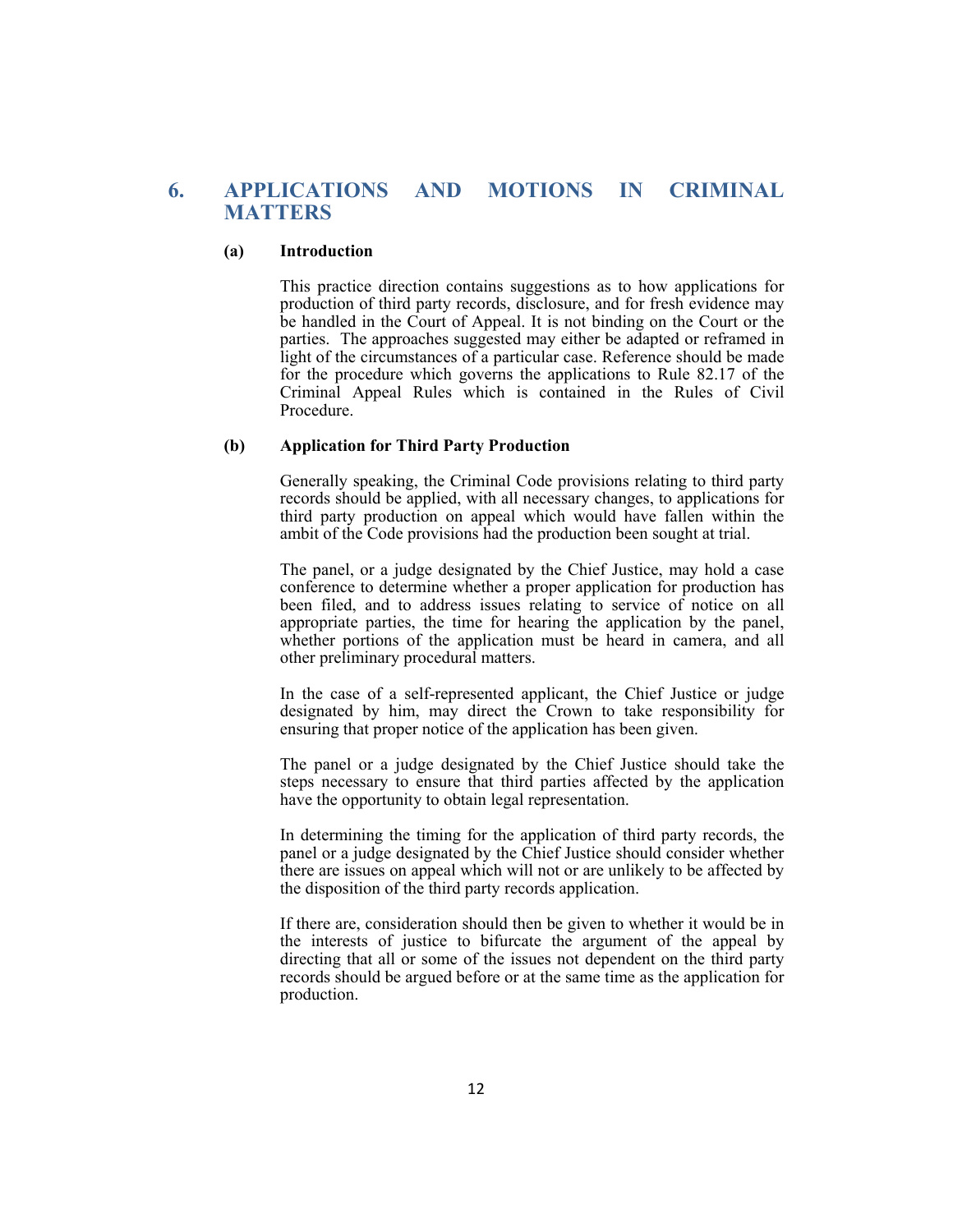In making that determination, consideration should be given to the likely outcome of the appeal if the appellant were to succeed on the issues related on the third party records as compared to the likely outcome if the appellant were to succeed on the other issues.

 Generally speaking, if success on the issues related to the third party records would be unlikely to lead to any disposition of the appeal more favourable to the appellant than success on the other issues, the application for production should be set down to be argued immediately after the argument of the other grounds of appeal or at some later date. Otherwise, a date for hearing the application before a panel should be set, and that date should be before the date set for hearing of the appeal.

 The third party records which are the subject of the application should be available for the panel on the date set for the hearing of the application so that if the panel decides to order production to the Court that may occur forthwith.

 Generally speaking, if production is ordered to the Court, counsel should be given the opportunity to make additional submissions as to whether production should be ordered to the defence and to the Crown. The panel may direct that such additional submissions be submitted in writing.

 If a panel orders records produced to the defence, the panel should hear submissions to determine whether a fresh evidence application will be required and, if so, to give directions as to the timing and form of that application.

#### **(c) Application for disclosure**

 The applicant should prepare an itemized list, and the Crown should state its position with respect to each item. If necessary, the panel or a judge designated by the Chief Justice may convene a hearing to clarify what is being sought, what is objected to, and on what basis.

 The Registrar will establish a time for the hearing of the application for disclosure pending the appeal. In deciding whether the application should be heard within the appeal hearing or prior to the hearing of the appeal, the panel or a judge designated by the Chief Justice should take into account the factors referred to above in the section on production.

 If a panel orders further disclosure to the defence, the panel should consider convening a hearing to determine whether a fresh evidence application will be required and, if so, to give directions as to the timing and form of that application.

### **(d) Application to adduce fresh evidence**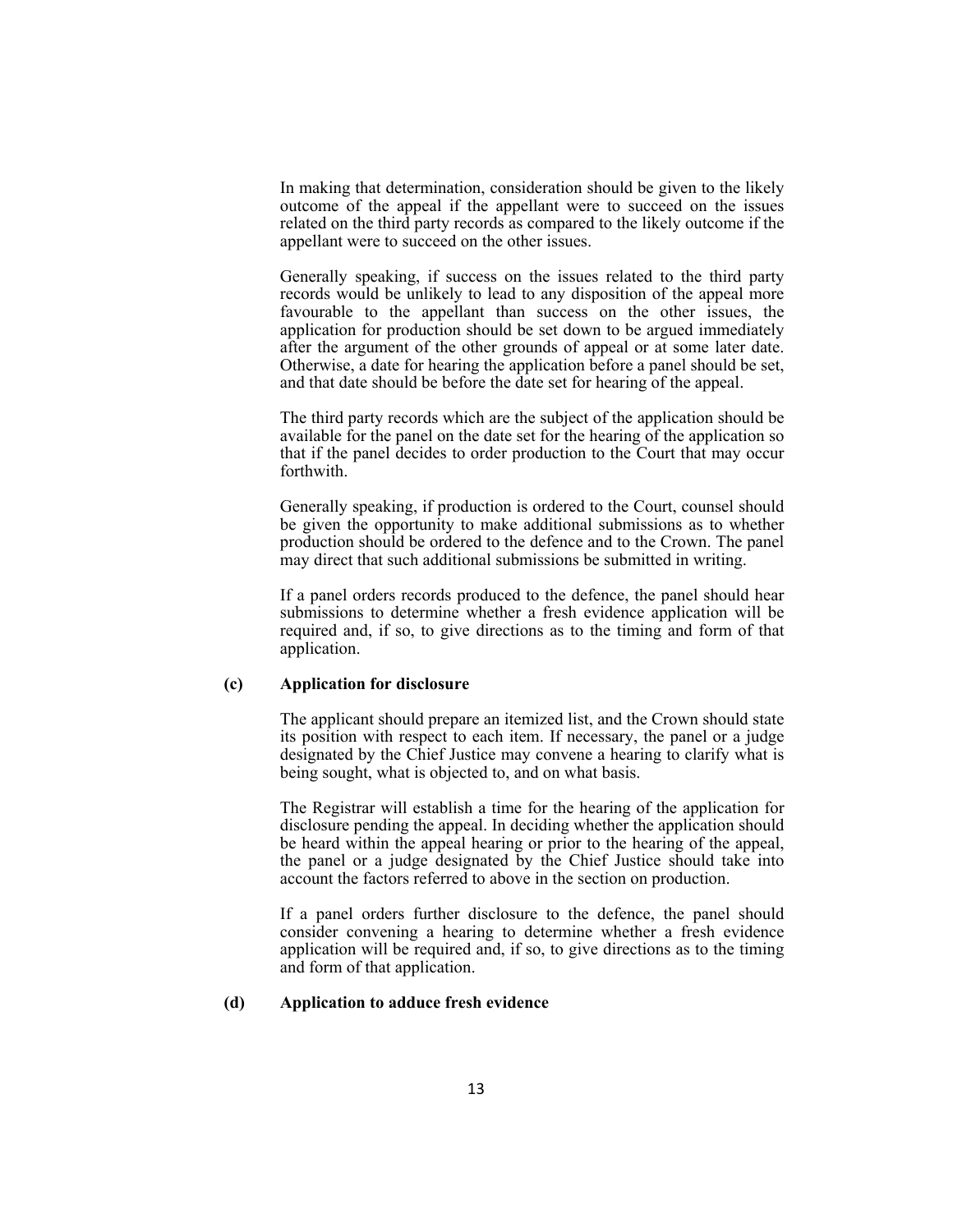On an application to adduce fresh evidence, the Chief Justice or a judge designated by him should consider whether it would be appropriate to convene a hearing of the panel to clarify what is proposed by way of fresh evidence, whether the admission of the evidence is objected to, and on what basis.

 The panel should consider whether it would be desirable to give directions as to the material to be filed for an application to adduce fresh evidence. In general, the application to adduce fresh evidence will be heard at the same time as the argument of the appeal on its merits. However, if persuaded that it would be more efficient to do so, the panel may direct that the fresh evidence application be dealt with prior to the date set for the hearing of the appeal on its merits.

### **(e) Introducing evidence containing high potency narcotics or other hazardous substances**

**Purpose:** To set out the procedure for introducing evidence that contains or may contain high potency narcotics, including fentanyl and carfentanil;

To set out the procedure for reducing or eliminating the hazards of exposure to drugs, chemicals or bodily fluids when handling crime scene exhibits (including seized items, i.e. firearms, documents, currency, equipment, bags, boxes, etc.) and when handling cross-contaminated evidence in storage with hazardous drugs, chemicals or biologicals.

**Application:** This practice direction applies to all courts and courthouses in the Province of Prince Edward Island, including Provincial Court, Supreme Court, and Court of Appeal.

#### **Directions:**

- 1. In the event that high potency narcotic exhibits or other hazardous substance exhibits are required to be introduced in a court proceeding, the party seeking such introduction shall endeavour to do so by admission, statement of fact, photographs and Certificate of Analyst.
- 2. No high potency narcotic exhibits or hazardous substance exhibits shall be introduced without first obtaining the leave of the Court. Leave shall be obtained prior to the high potency narcotics or hazardous substances being brought to the Courthouse.
- 3. In the event the presiding judge grants leave and admits high potency narcotic exhibits or hazardous substance exhibits into evidence, the high potency narcotic exhibits or hazardous substance exhibits shall be brought to the Courthouse double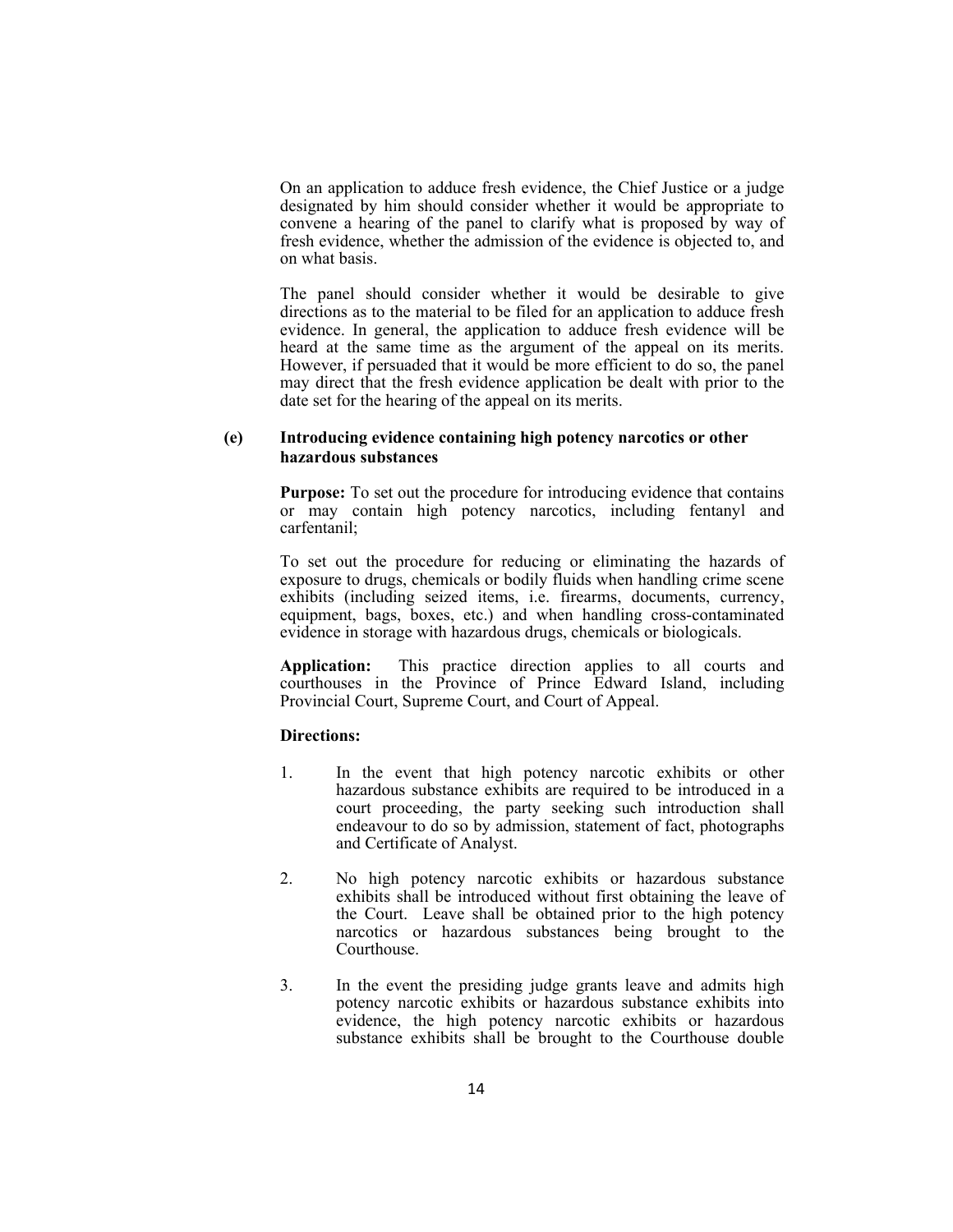bagged, sealed and clearly labelled in accordance with any policies established by the Court Services Manager in consultation with the Chief Justices and Chief Judge, and as amended from time to time to ensure the safety of all court participants. Prior to any such exhibits being brought to the Courthouse, the exhibit handler must confirm with the presiding judge that he or she has inspected the proposed exhibits to ensure that they are properly and securely packaged before bringing them to the Courthouse to ensure there is no accidental exposure (for example that drugs are double bagged, and no staples were used to attach the Certificate(s) of Analyst to the exhibit bag(s)).

- 4. Only a trained and equipped police exhibit handler and trained and equipped court personnel shall be permitted to handle the high potency narcotic exhibits or hazardous substance exhibits.
- 5. The court clerk will immediately notify the court manager in the event that the high potency narcotic exhibits or hazardous substance exhibits are admitted into evidence.

This Practice Direction is effective as of March 31, 2018.

Signed by:

Hon. David H. Jenkins, Chief Justice of Prince Edward Island Hon. Tracey L. Clements, Chief Justice of the Supreme Court of Prince Edward Island Hon. Nancy K. Orr, Provincial Court of Prince Edward Island

### **(f) Ineffective Counsel**

 Protocol for motion for fresh evidence on appeal involving an allegation of ineffective or incompetent trial counsel.

#### **Overview**

 In a criminal appeal from conviction or sentence, the appellant may raise as a ground of appeal that their trial counsel was ineffective or incompetent and that a miscarriage of justice resulted. The onus is on the appellant to establish the acts or omissions of counsel that are alleged not to have been the result of reasonable professional judgment. This is initiated by an appellant's motion to adduce fresh evidence and accompanying affidavit. The motion process gives the court and trial counsel notice of the allegations and provides counsel with a reasonable opportunity to respond. Trial counsel will usually provide a response to such evidence, by affidavit. The Court of Appeal can then consider the allegations and the response in a hearing of the appellant's motion to adduce fresh evidence.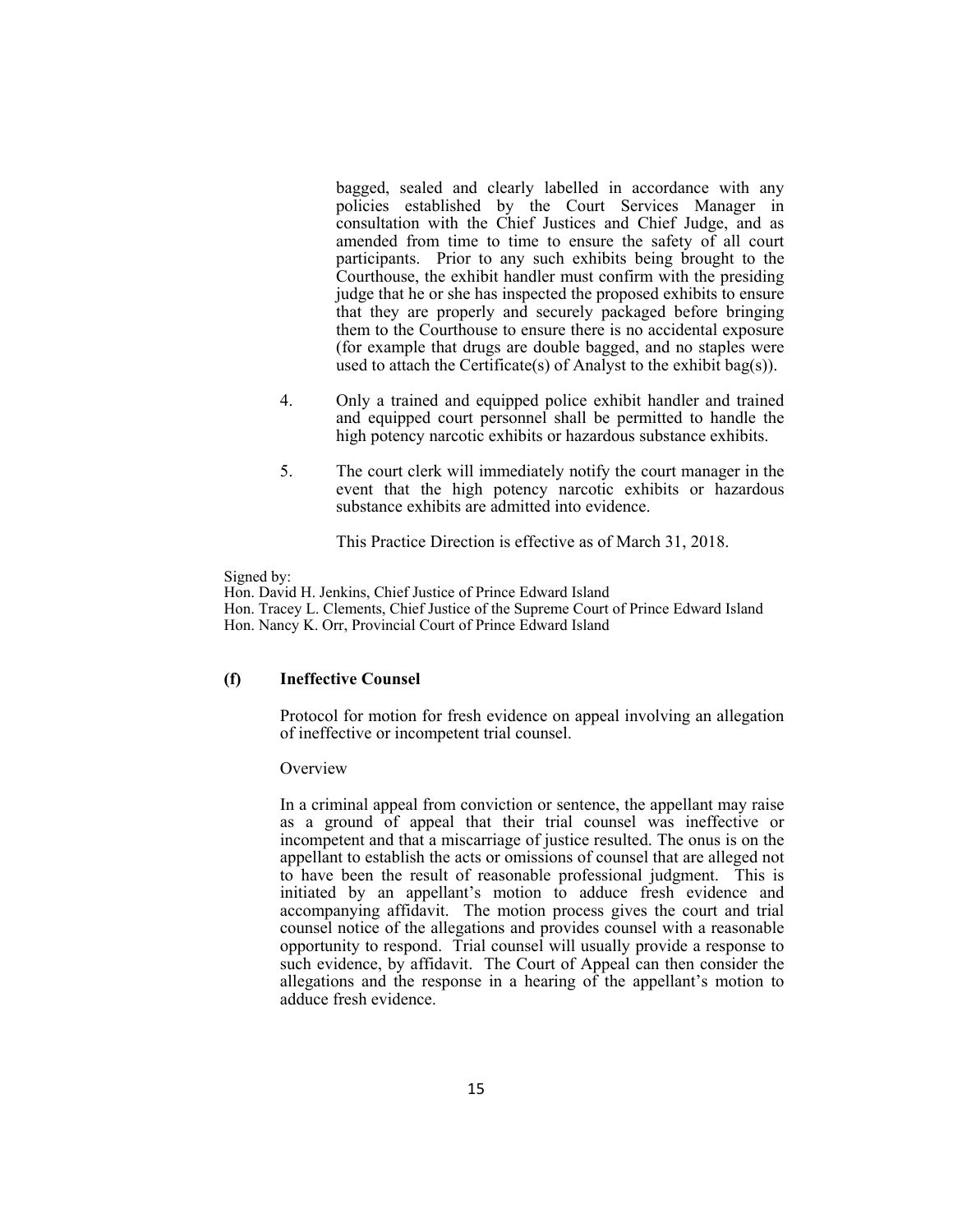A useful discussion of the issues raised in appeals involving allegations of ineffective trial counsel can be found in the Supreme Court of Canada decision in *R. v. G.D.B.*, 2000 SCC 22.

Protocol

- 1. All Notices of Appeal are reviewed by the Deputy Registrar. This review includes a search for grounds of appeal that contain an allegation of ineffective counsel.
- 2. If Crown counsel becomes aware that an appellant is alleging ineffective counsel, Crown counsel will notify the Deputy Registrar.
- 3. If the grounds of appeal include an allegation of ineffective trial counsel, the Deputy Registrar will forward the Notice of Appeal to trial counsel.
- 4. The Deputy Registrar will also notify the Chief Justice, who will consider providing directions or appointing a judge to provide directions regarding the appellant bringing forth a motion for fresh evidence. Directions could be preceded by an inquiry about whether the Court should assign legal assistance for the appellant pursuant to *Criminal Code* s.684.
- 5. The Deputy Registrar will provide trial counsel with a copy of the motion for fresh evidence and all correspondence and documents filed with the Court of Appeal on the motion.
- 6. On a conference for directions or a hearing of a motion for directions, trial counsel will advise the judge whether they intend to participate in the motion for fresh evidence. In particular, counsel will advise the court whether they intend to file affidavit evidence or respond otherwise to the appellant's motion for fresh evidence.
- 7. Should the response of trial counsel involve disclosure of potentially privileged information, counsel should bring a motion for directions regarding waiver of privilege sought.
- 8. Trial counsel may apply for intervenor status in an appeal. In some circumstances, the nature of the allegations may result in standing being granted.

Effective September 1, 2016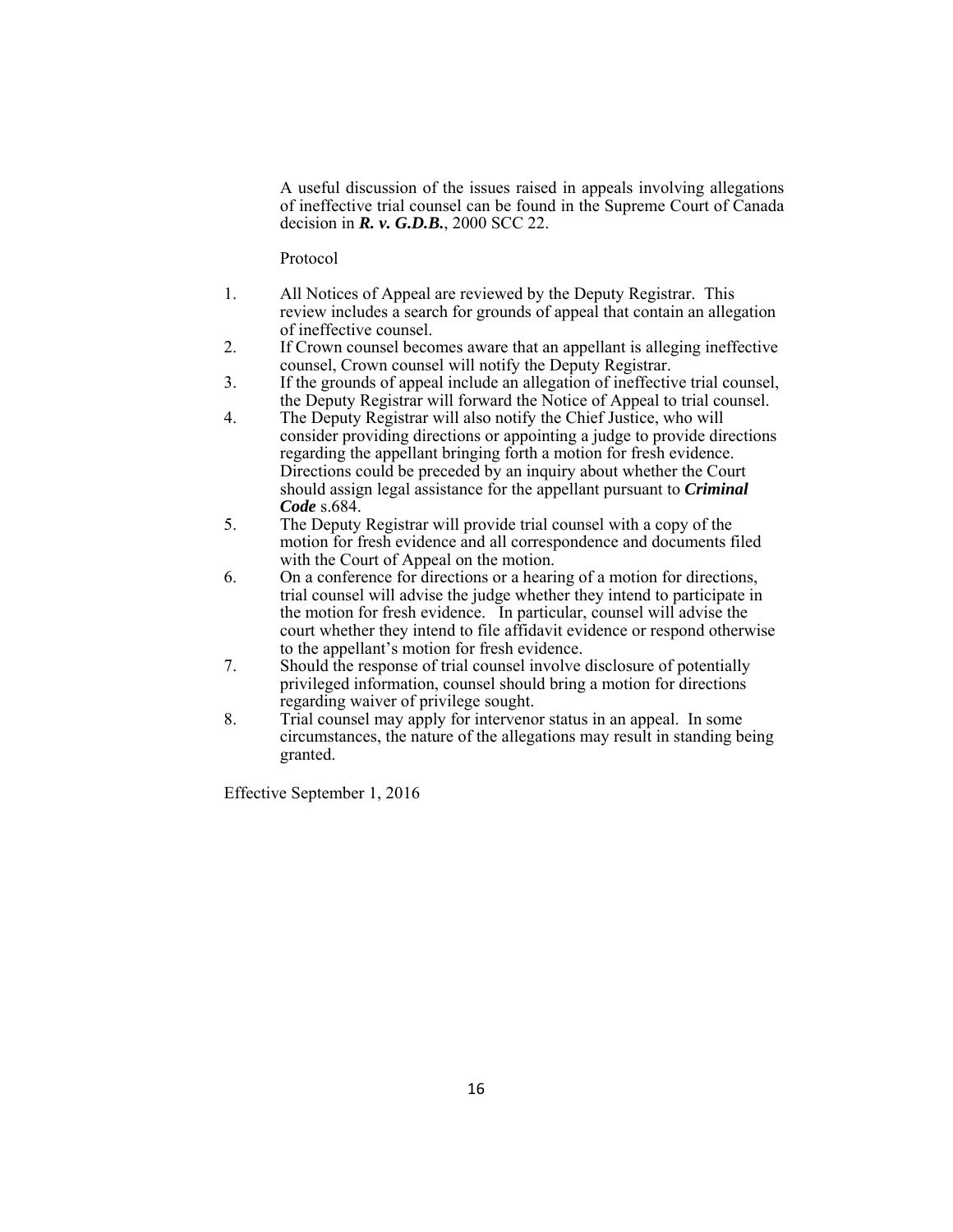# **7. APPEAL HEARINGS**

### **(a) Court Sittings**

The Court of Appeal holds regular sittings commencing on the second Tuesday in each month, except in July and August. Appeal hearings will usually occur during the second and third weeks of each month, commencing at 9:30 a.m. Appeal hearings may also be scheduled by the Registrar in the other weeks and at other times, in consultation with the Chief Justice or judge presiding over the appeal.

 The Court of Appeal schedules motions weekly. The Registrar may schedule motions at any time in consultation with the Chief Justice, subject to the schedule of the court and judges.

### **(b) General practice - oral hearing**

 The general practice is that the parties attend and present argument in an oral hearing.

#### **(c) Hearing without oral argument**

(i) General

 The hearing of some motions, applications, and appeals can take place, or be participated in, without counsel or a party being present and making oral argument. Hearing by written submission, or by video or audio conference, can result in saving of cost and time. Hearings by these alternate modes can occur where specifically authorized by the Rules of Civil Procedure, and also with leave, as applicable, of a judge or the Court. Arrangements to make or respond to a motion, application, or appeal by such alternate modes may be made through the Court Clerk at 902-368-6024**.** 

(ii) Hearing in writing

 Hearing without oral argument is available on an application for leave to appeal in accordance with Rule 37.12.1.

### **(d) By video or audio conference**

(i) Available in accordance with Rules 1.08 and 38.13.

 The Chief Justice or a presiding judge may direct that any matter in the Court of Appeal be heard by way of audio or video conference, or that any motion be heard by way of a telephone conference.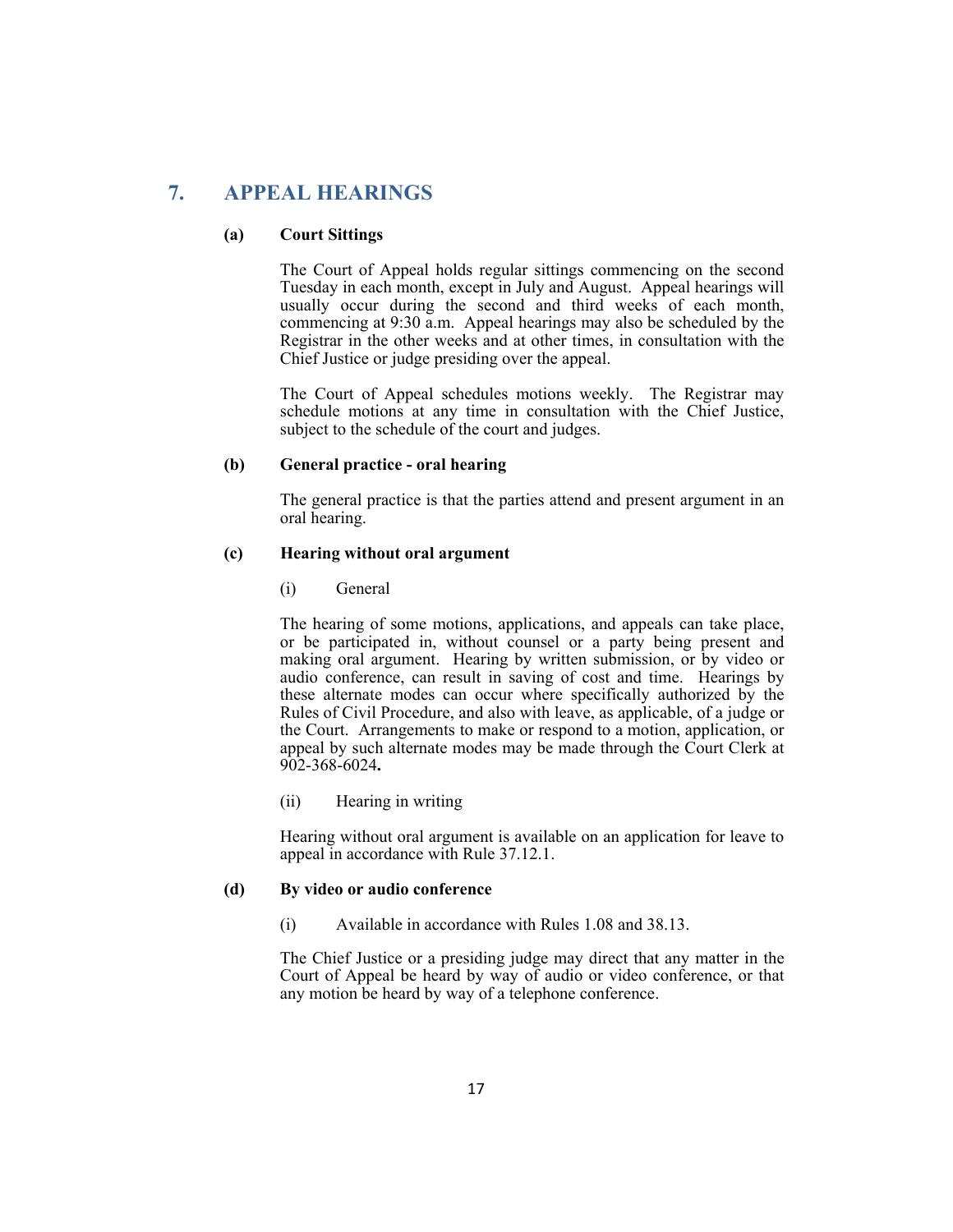(ii) COVID-19: Electronic hearings by video and audio conference – Section 16(b): Electronic hearings by video and audio conference May 1, 2020.

### **(e) Expedited hearings**

- (i) Most civil appeals are heard within six months of perfection. However, the Court recognizes that some appeals must be heard more quickly. The following appeals will be expedited, without an order for expedition:
	- (a) Family law appeals;
	- (b) Sentencing appeals;
	- (c) Appeals that may delay the progress of an ongoing proceeding.

 Other appeals may be expedited by a judge of the court on being satisfied on motion or case management that the urgency of the matter is such that an early hearing date is necessary.

- (ii) Counsel should advise the Deputy Registrar at 902-368-6024 that an appeal meets one of these criteria and the proposed schedule of events leading to appeal.
- (iii) The Court is prepared to hear an expedited appeal if counsel or a self-represented litigant consent to or are made subject to an order for abridgment of time for perfecting an appeal and/or filing of respondent's factum. Rule 3.02 – Abridgment of Time applies.

#### **(f) Court orders**

 Counsel for the successful party should draw an appropriate order and request the other party to confirm its consent as to the form of the order.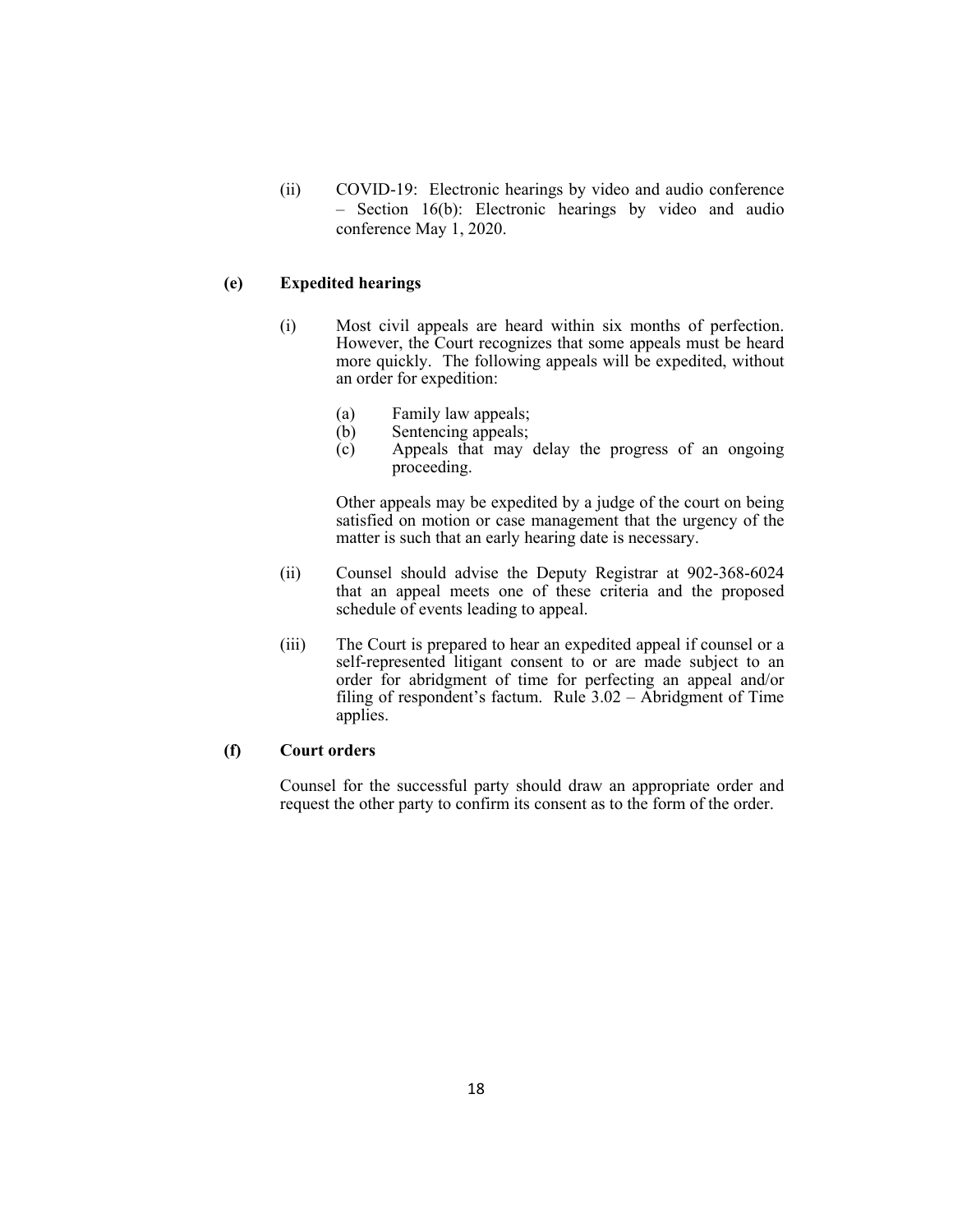# **8. POST-HEARING SUBMISSIONS**

### **(a) General rule**

The general rule is that all submissions are contained in the factum and oral argument submitted at the hearing, and that the appeal hearing is complete at the end of the oral hearing.

### **(b) Exceptions**

 Post-hearing submissions are exceptional. As such, they must be either (i) at the request of the Court; or (ii) justified, and made with leave of the Court. Following is guidance for when an exception to the general rule will be considered:

- (i) From time to time, after the hearing of an appeal has been concluded the court may wish to receive further submissions from counsel in respect of one or more issues. Counsel will be advised of any such request and will be given a time within which to serve and file material.
- (ii) Occasionally counsel may become aware of a newly decided authority that may have an impact on the appeal. Counsel may file the authority, without submissions.

If counsel wish to make a submission as to the impact of such new authority, they should include a request to do so in a covering letter addressed to the Deputy Registrar and copied to other counsel. Counsel will be advised as to whether the court is prepared to entertain further submissions, and if so, as to a time within which to serve and file submissions.

(iii) In exceptional circumstances, counsel may seek to make additional or new submissions to the court while an appeal is reserved or after the decision has been released. The request should be made in writing to the attention of the Deputy Registrar, and should outline the essentials of the argument and the reasons that it was not made at the hearing of the appeal. Opposing parties may respond in writing to the request, expeditiously (in any event, within seven days). The Deputy Registrar will advise counsel as to whether further submissions will be entertained. This process is not to be viewed as a substitute for proper preparation of the factum and full argument at the hearing of the appeal.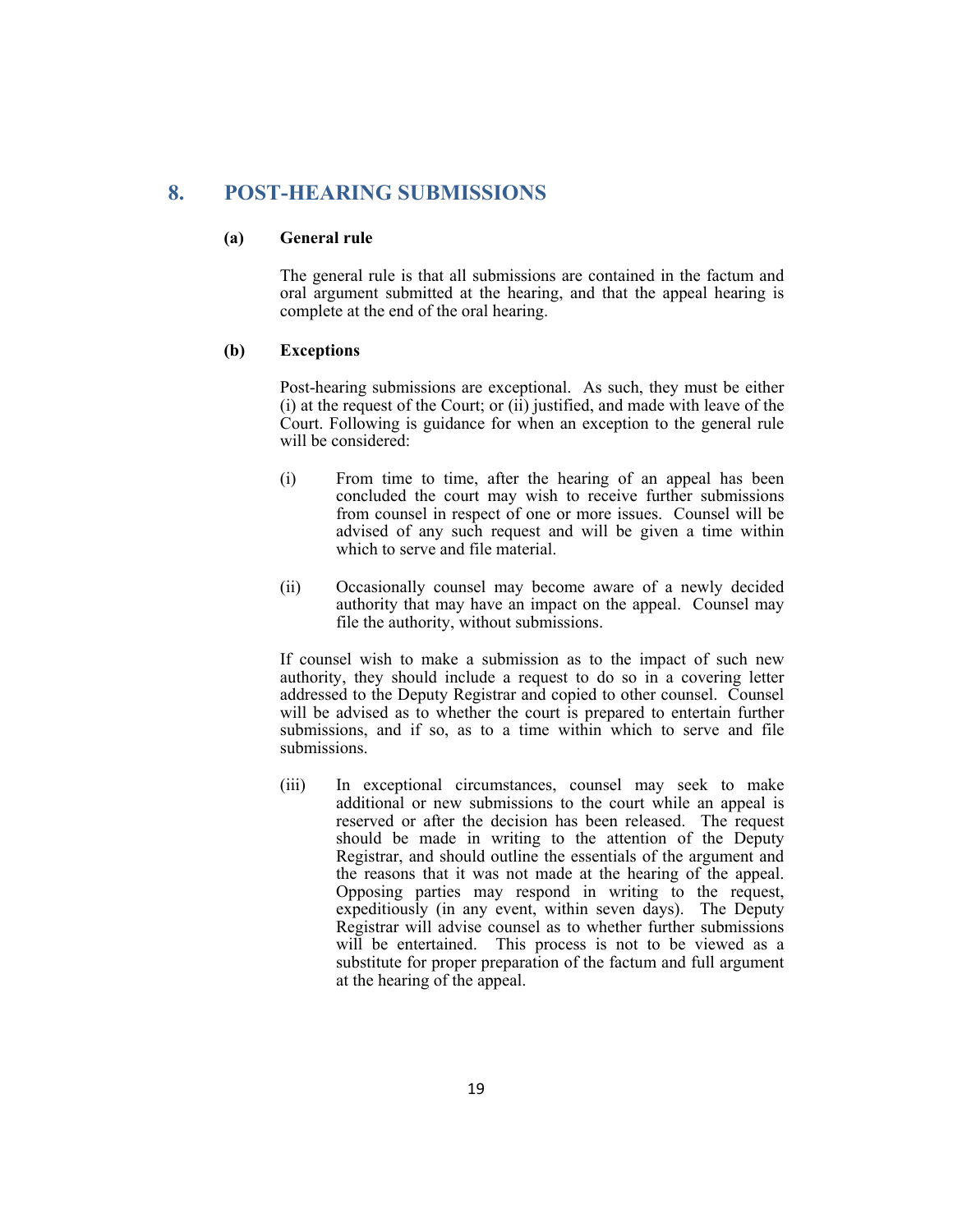# **9. RELEASE OF JUDGMENTS**

The following protocol and procedure is followed for the release of written judgments given in the Prince Edward Island Court of Appeal:

- (i) When a judgment is ready for release, the court clerk will e-mail or telephone the parties or their lawyers or lawyers' secretaries forty-eight (48) hours in advance of the judgment being filed.
- (ii) Where a party is self-represented, the court clerk will explain the judgment release process.
- (iii) After the parties involved are notified, a notice will be placed on the Court Website giving the name of the case and the release date for the judgment.
- (iv) On the release date, the judgment will be filed at nine a.m. and a copy will be provided to each party.
- (v) After the judgment has been filed at nine a.m. on the release date, the judgment will be added to the Court website as soon thereafter as possible. Once on the website, the decision becomes available for public access.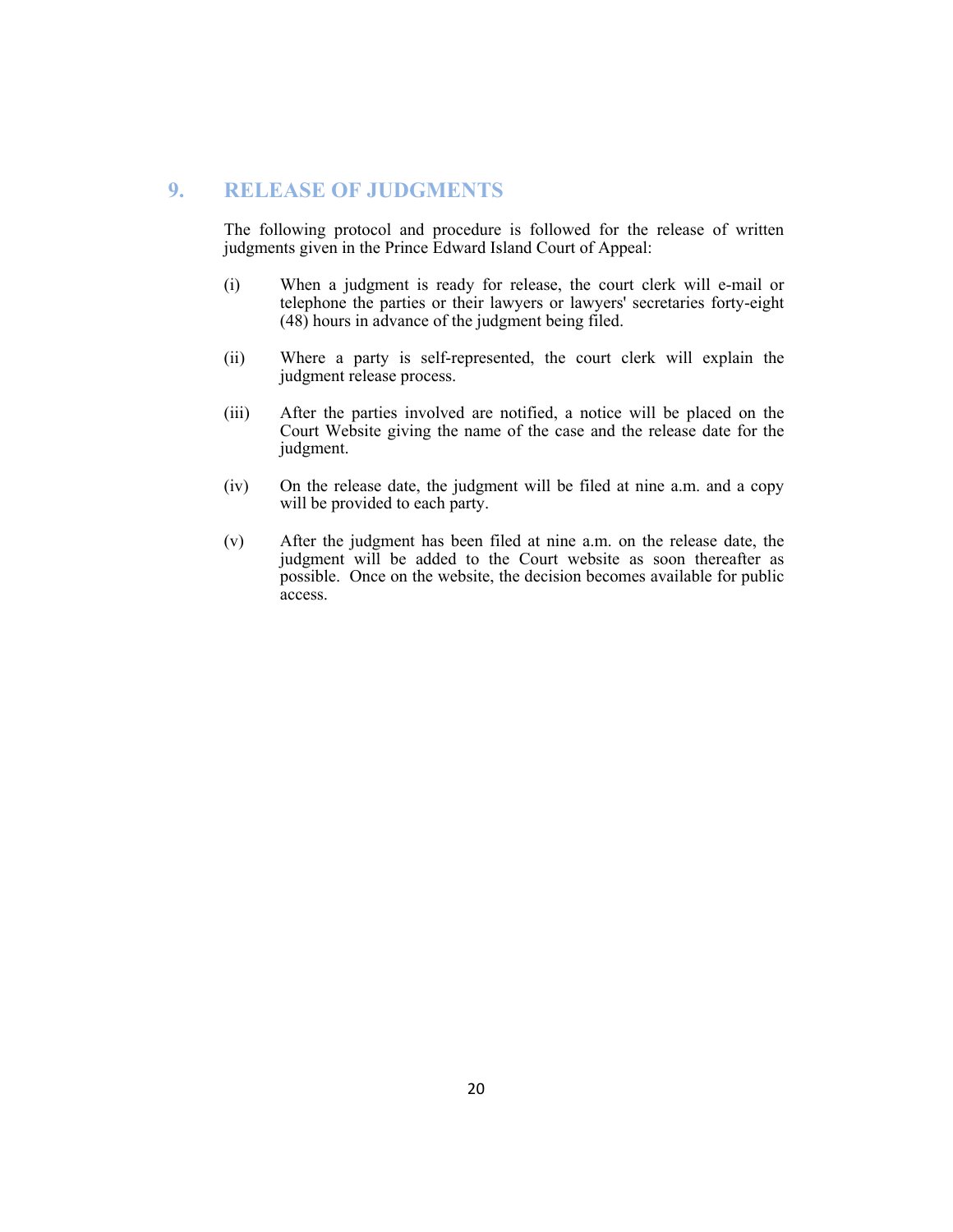# **10. COPIES OF DECISIONS AND RECORDINGS**

The Court publishes its written decisions on the internet, subject to minimal privacy considerations.

For oral decisions, the Court provides a copy of a typed transcript of the decision to the parties in an appeal, but not to the public.

A CD of proceedings in the Court of Appeal is available to the parties at reasonable cost. The recordings in a CD are not for rebroadcast and are subject to any applicable publication ban or order.

Media may receive a CD of a decision or proceeding on the payment of the required fee on the same basis that media may record Court of Appeal proceedings. Only dialogue between counsel or a party as applicable, and the Bench, and the formalities of the opening and closing of the court may be used in any text publication. There shall be no publication of any private conversations that may have been recorded by the court's digital recording system. Broadcast of any recording of any Court of Appeal proceeding is prohibited.

A request for a recording of a decision or proceeding in the Court of Appeal may be made to the Clerk of the Court of Appeal (1-902-368-6024) on the following form.:

I request a CD of the proceedings for the appeal of  $\Box$  heard by the Court of Appeal on I agree to comply with the Court of Appeal rules with respect to the use of the material stated in its Policy respecting Media and Public Access to Court Proceedings, and to familiarize myself and comply with any publication ban or order that may be in effect with respect to this proceeding.  $(s$ *ignature* $)$ 

|  | (print name)<br>print nun |
|--|---------------------------|

- 1. The Court Clerk does not prepare transcripts of evidence but will provide a CD of the evidence to any party upon request.
- 2. The following procedure is to be followed when requesting copies of the evidence:
	- (a) Counsel or a self-represented party makes a written request to the Court Clerk for a CD;
	- (b) The cost of each CD is \$20.;
	- (c) Upon payment of the fee, the Court Clerk will provide the CD to the person making the request;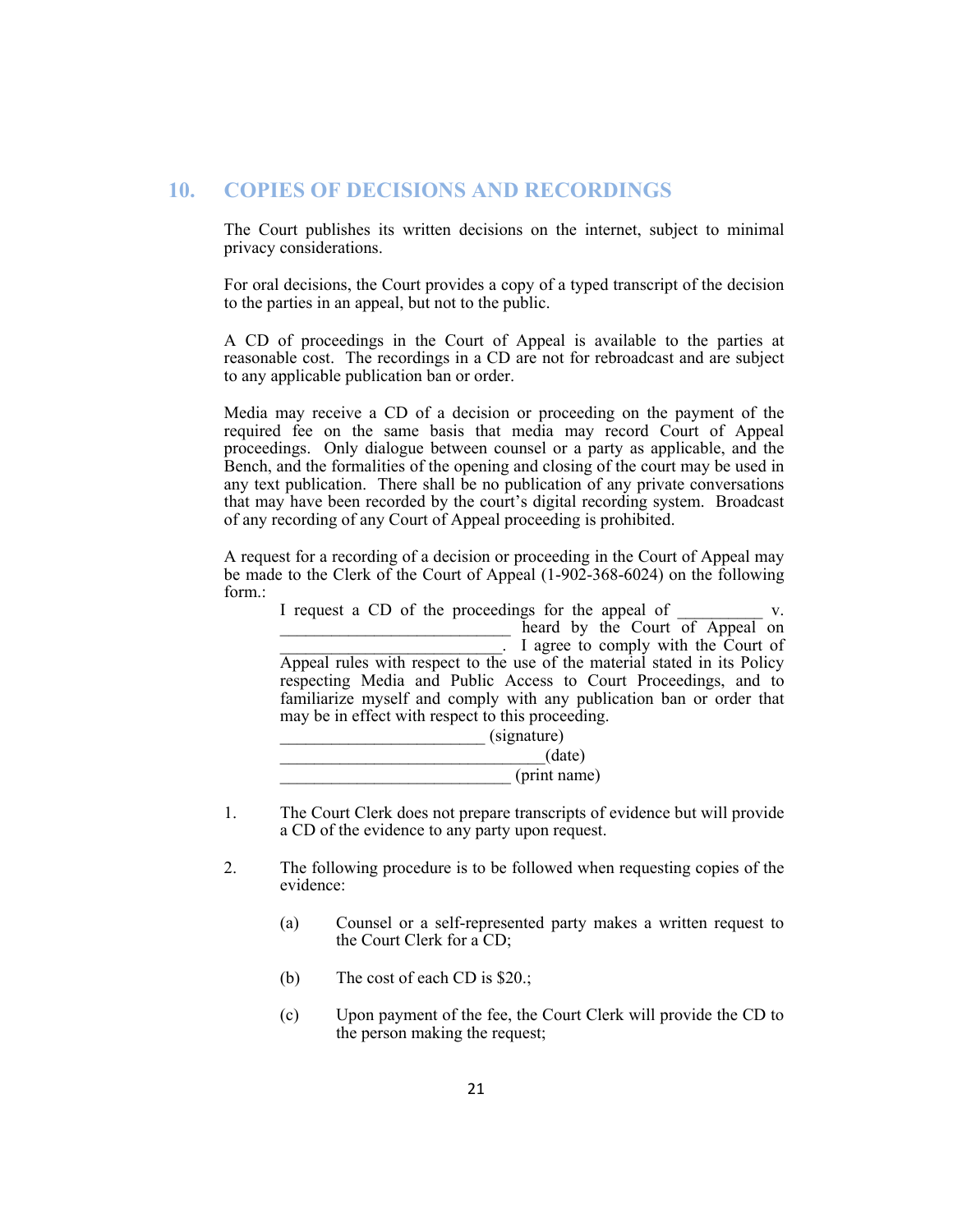- (d) If the transcript is to be used on an appeal or for any other court purpose, the parties must comply with s. 55(3) of the Evidence Act;
- (e) If the parties are unable to reach an agreement under s. 55(3), a judge of the Court shall be immediately informed and the parties shall seek directions from a judge;
- (f) Where the parties have reached an agreement under s. 55(3), the transcripts will be produced forthwith.
- 3. An audio recording of court proceedings may be used only:
	- (a) for the preparation of a typed transcript;
	- (b) to permit the solicitor or party of record to review the testimony; or
	- (c) to verify or supplement notes made for the purpose of preparation of material for broadcast or publication.
- 4. An audio recording of a court proceeding shall not, either in whole or in part, be used for broadcast, audio reproduction or re-taping.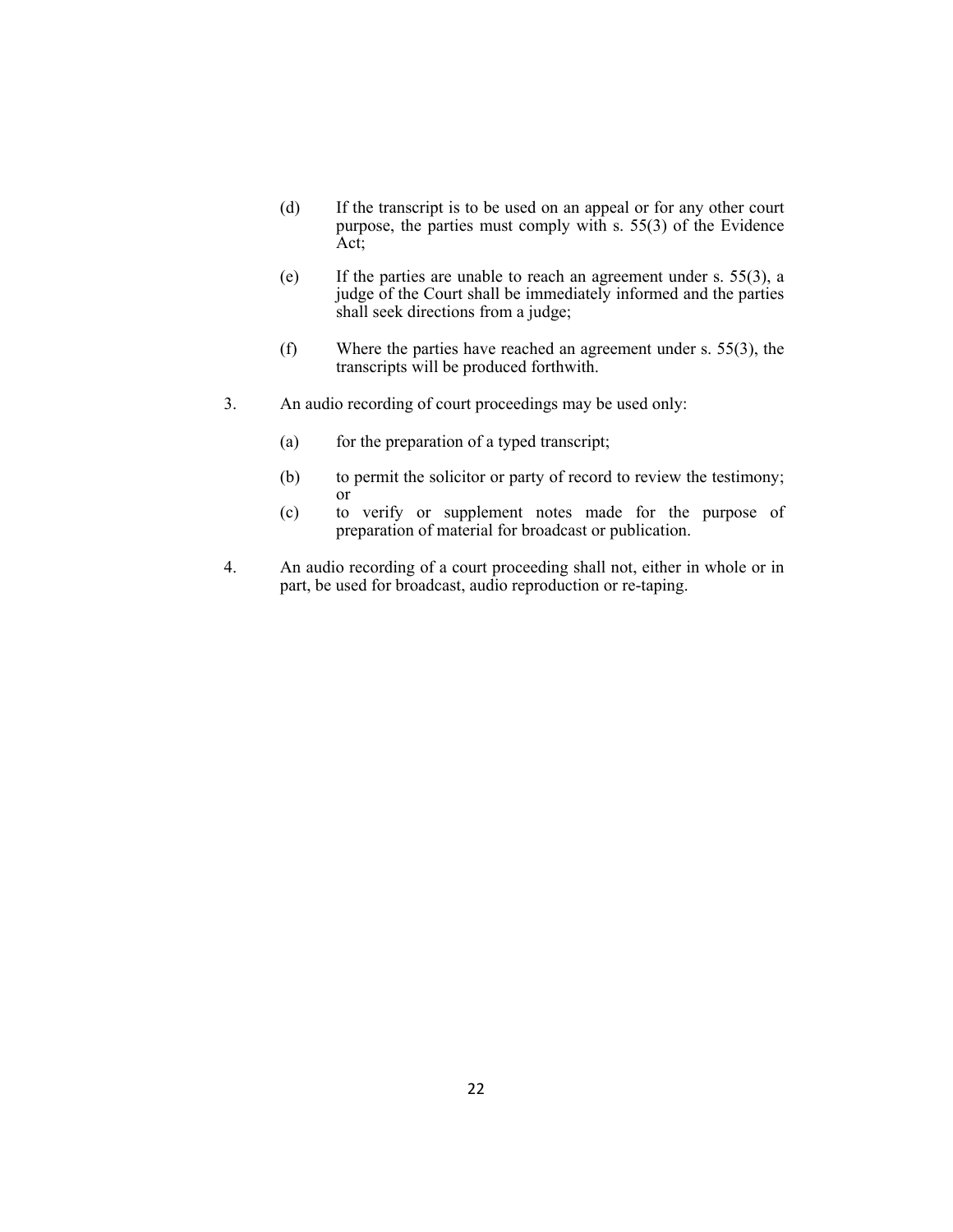# **11. COSTS IN THE COURT OF APPEAL**

### **(a) General practice**

- (i) The usual practice is that a judge or a court hearing a motion or an appeal will fix the costs of the proceeding (Rule  $\overline{57.01(3)}$ ).
- (ii) Counsel should have a draft bill of costs, including quantum, available for submission upon request at the hearing of a motion or an appeal.
- (iii) Counsel for a party who may be entitled to costs is to prepare and exchange their proposed bills of costs, and be prepared to file it upon request at the time of the appeal hearing. This bill will be complete up to the day before the hearing, and will include an estimate of the counsel fee for the hearing. The bill should refer to the Costs Guide set out in clause(b) below (formerly Practice Note 21).
- (iv) If the decision on the motion or appeal is to be released orally immediately after the hearing, counsel will be given an opportunity to make brief oral submissions regarding costs.
- (v) Where the court determines it is preferable to defer submissions on quantum of costs to a time following release of the decision, then the Court will usually provide directions with the reasons for judgment for submissions on costs.

### **(b) Costs guide**

- (1) Where costs are awarded on appeals, motions or applications, usually they will be fixed and made payable forthwith (meaning within 30 days).
- (2) Costs on motions and applications will usually be awarded on the basis of the Costs Guide set out below.

### Costs Guide

In order to assist parties in making costs submissions under Rule 57, and in completing Form 57B, the following guide is suggested. This guide includes the maximum rates that the court will normally consider when fixing partial indemnity costs. The maximum rates within each category are intended to apply only to complicated matters and to more experienced counsel. Counsel are reminded that, to the degree that partial indemnity rates are helpful in making costs submissions, they should utilize rates in their submissions that fall within the range established by these maximums that are appropriate to the particular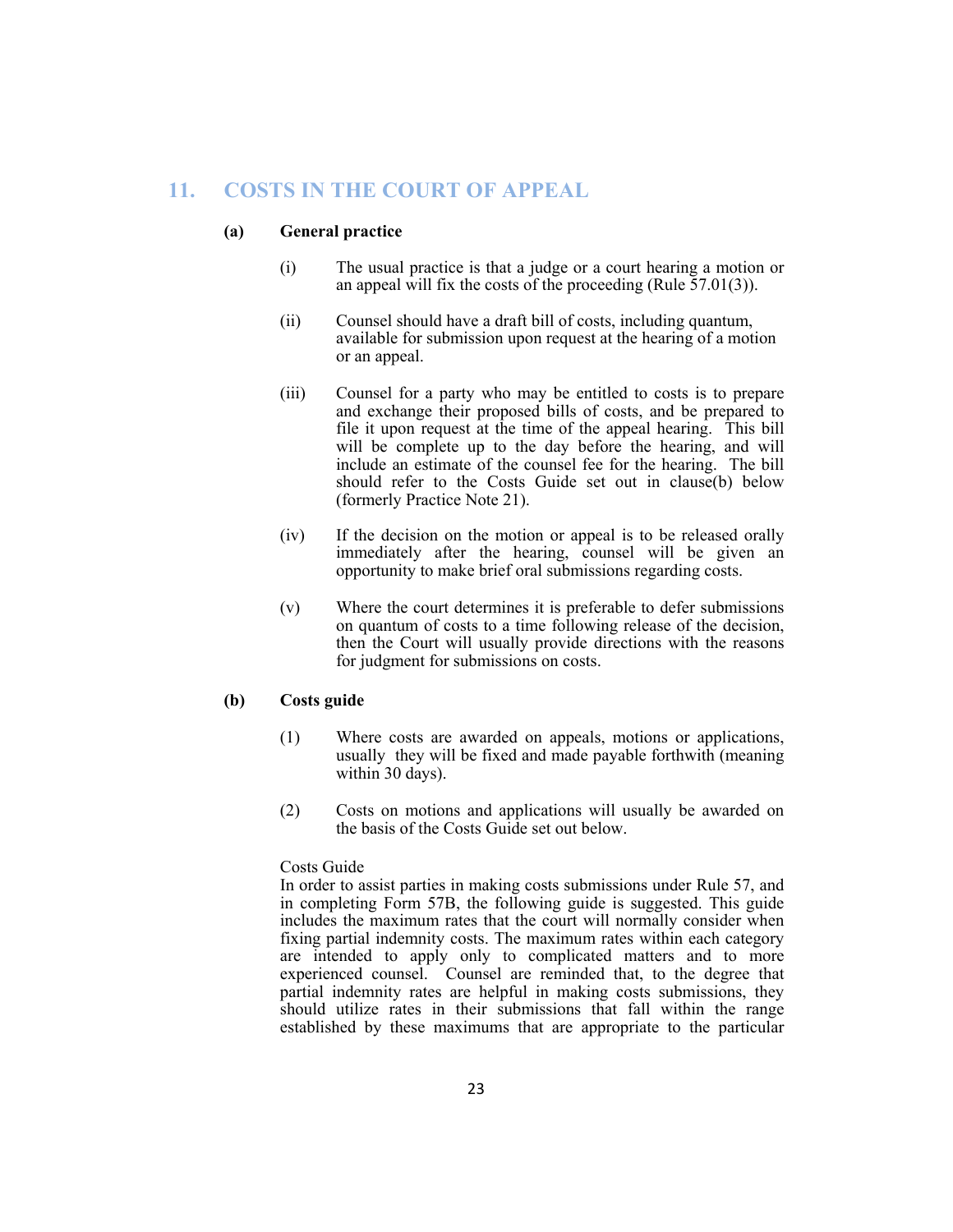matter after giving due consideration to the factors set out in Rule 57.01(1).

#### Guide

Fee items which may be included in an award of costs include notice of appeal; perfecting appeal; respondent's factum; attendances on setting down an appeal, pre-hearing conference, settlement conference, preparation for hearing, attendance on appeal or motion hearing, preparation of order, and other procedures authorized by the Rules of Civil Procedure.

| Law Clerks and students-at-  | maximum of \$50.00/hr  |
|------------------------------|------------------------|
| law                          |                        |
| Lawyer (less than 5 years)   | maximum of \$90.00/hr  |
| Lawyer (more than 5 but less | maximum of \$120.00/hr |
| than 10 years)               |                        |
| Lawyer (10 or more but less  | maximum of \$140.00/hr |
| than 20 years)               |                        |
| Lawyer (20 years and over)   | maximum of \$160.00/hr |

#### **(c) Self-represented litigants**

A self-represented litigant can receive an award of costs. As in any case, costs are in the discretion of the court.

 Costs payable to a self-represented litigant and related limitations are discussed in previous court decisions:

- for reasonable expenditures for related legal advice and services, even if full representation is not obtained, as a disbursement, not to exceed the amount that would be allowed as fees if such costs were part of a costs award to a represented litigant (*Ayangma v. Prince Edward Island (Attorney General)* 2004 PESCAD22, at paras. 5-10; *D.E.M. v J.M.M.* 2011 PECA 16, at para.2).
- for one's own time expended, only to the extent a selfrepresented litigant can show lost opportunity cost, i.e. that the time the self-represented person spent on the appeal, which would normally be time spent by a lawyer, actually caused the self-represented litigant to suffer a financial loss due to necessary time off work, use of vacation days, or time away from business. The self-represented litigant must show the amount of money claimed was actually lost be handling the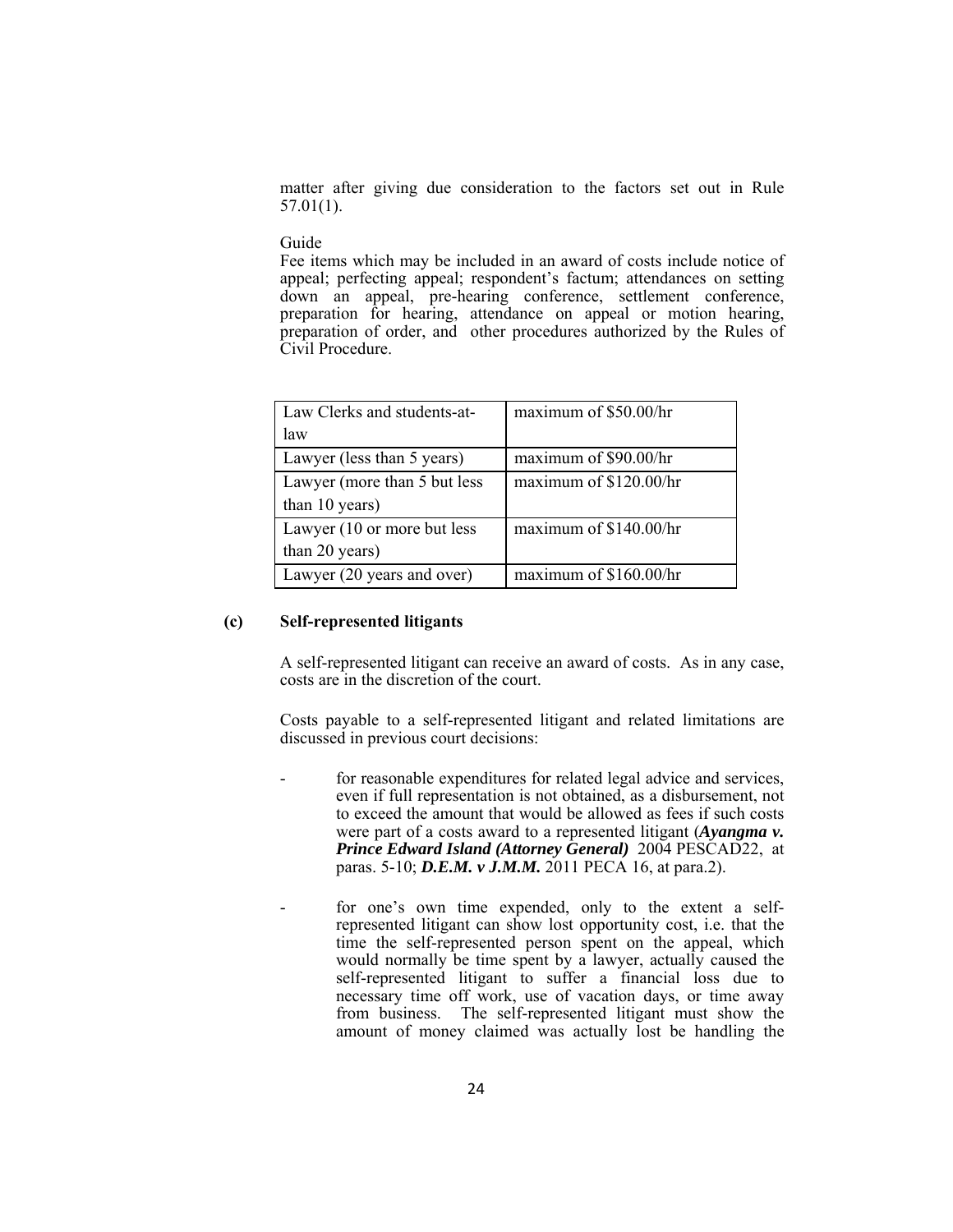appeal (*Ayangma v. Prince Edward Island (Attorney General)* 2004 PESCAD 22, at para.16; *Pierlot Family Farm Ltd. v. Polstra 2006* PESCAD 13, at paras. 2 and 11; *D.E.M. v. J.M.M.* 2011 PECA 16, at para.2).

- the factors in Rule 57.01 apply to all costs orders.
- other reasonable disbursements are usually awarded if proven (*Pierlot Family Farm Ltd. v. Polstra* 2006 PESCAD 13, at para.6; *D.E.M. v. J.M.M.* 2011 PECA 16, at para.5).

#### **(d) Assessment of costs by Prothonotary**

- 1. When a party is having costs assessed by the Prothonotary pursuant to an order, the party shall file with the Prothonotary through the Court of Appeal registry a bill of costs and a copy of the order or other document giving rise to the party's entitlement to costs.
- 2. The Prothonotary will usually issue a certificate not later than 30 days after the completion of the assessment hearing or not later than 45 days in the event the assessment amount is objected to under Rule 58.10, unless an extension is granted on motion to a judge. Such a certificate on costs shall be effective when the order is made.

### **(e) Security for costs**

 When applying for security for costs, the Court recommends that counsel use the following precedent affidavit and draft bill of costs. Only the material that relates to calculation of the costs is included.

#### **Court File No. 92-CQ-2887 ONTARIO COURT (GENERAL DIVISION)**

**BETWEEN:** 

#### **POLAR PRODUCTIONS AND SPORTS CONSULTANTS INC.**

**Plaintiffs** 

#### **- and -**

### **AULT FOODS LIMITED, carrying on business as THE SPORTS NETWORK, TEN ENTERPRISES and JLL BROADCAST GROUP**

**Defendants** 

#### **NOTICE OF MOTION**

The Defendants will make a motion to the Court on Thursday, the 15th day of April, 1992 at 10:00 a.m., or as soon after that time as the motion can be heard, at 145 Queen St. West, in the City of Toronto.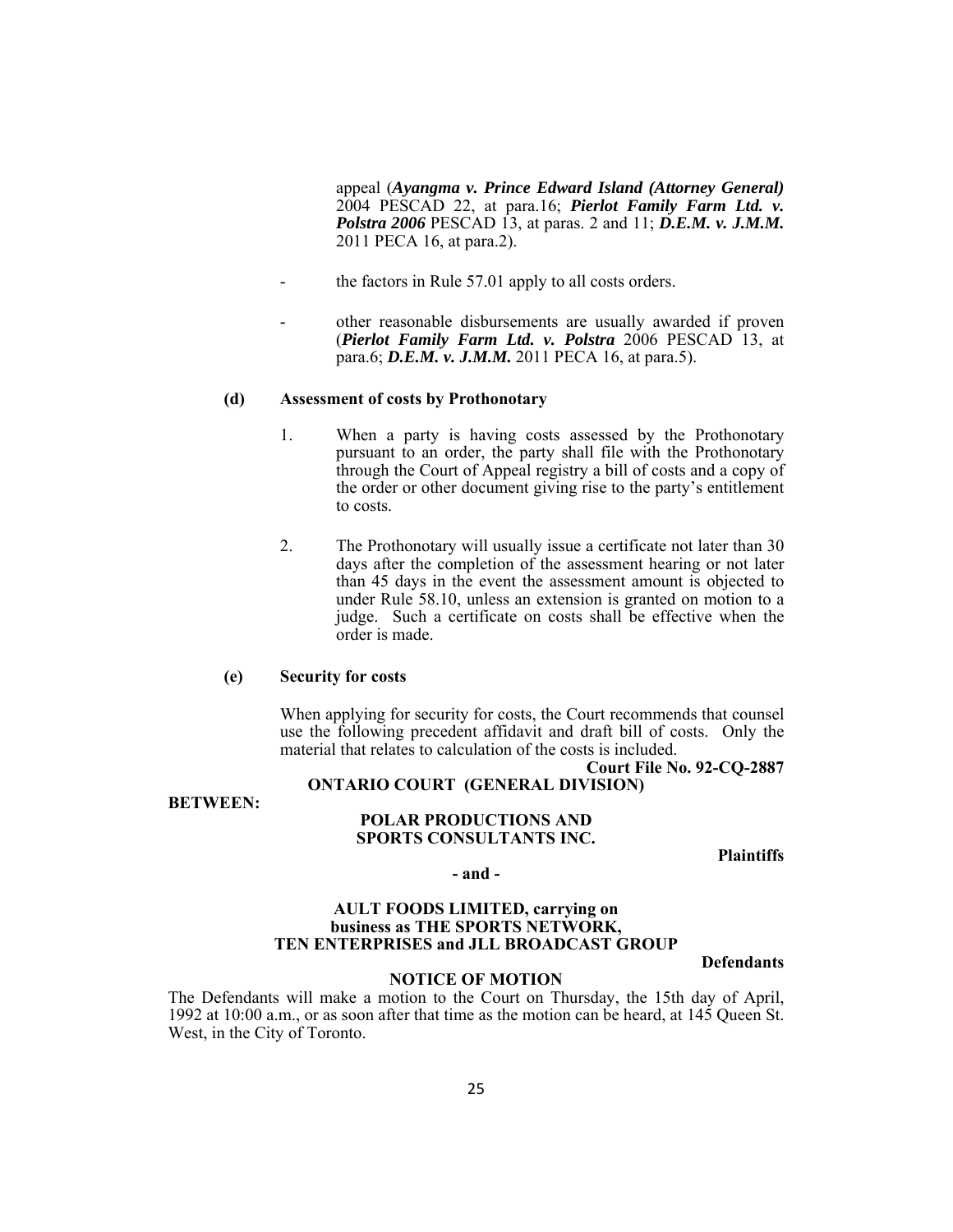#### THE MOTION IS FOR an Order for security for costs. THE GROUNDS FOR THE MOTION ARE:

- 1. The Plaintiff is ordinarily resident outside Ontario.<br>2. The Plaintiff is a corporation and there is good reas
- The Plaintiff is a corporation and there is good reason to believe that the Plaintiff has insufficient assets in Ontario to pay the costs of the Defendants.
- 3. Rule 56 of the rules of Civil Procedure.

THE FOLLOWING DOCUMENTARY EVIDENCE will be used at the hearing of the Motion:

- 1. The Affidavit of C. Clifford Lax.<br>2. The Affidavit of Peter Pleckaitis
- The Affidavit of Peter Pleckaitis

|              | DATE: March 24, 1992 | <b>GOODMAN &amp; GOODMAN</b>  |
|--------------|----------------------|-------------------------------|
|              |                      | 250 Yonge Street              |
|              |                      | Suite 2400                    |
|              |                      | Toronto, Ontario M5B 2M6      |
|              |                      | Solicitors for the Defendants |
| $T^{\prime}$ | תתמרות מהמונות       |                               |

TO: MORRIS COOPER Cumberland Court 99 Yorkville Avenue Toronto, Ontario M5R 2K5 Solicitors for the Plaintiffs

#### **EXHIBIT "A" DRAFT BILL OF COSTS**

| Pleadings                     |                                                                                                                | \$1,000.00                             |
|-------------------------------|----------------------------------------------------------------------------------------------------------------|----------------------------------------|
| <b>Affidavit of Documents</b> | Clerk - 10 hrs x \$50<br>Counsel $-2$ hr. x \$150                                                              | \$500.00<br>\$300.00                   |
| Motions                       | Security for Costs<br><b>Strike Jury Notice</b><br>Refusals                                                    | \$1,000.00<br>\$1,000.00<br>\$1,000.00 |
| Discoveries                   | Preparation - Counsel -<br>20 hrs. x \$140<br>Attendance - four days -<br>32 hrs. x \$140                      | \$2,800.00<br>\$4,480.00               |
| Trial                         | Preparation<br>$-1$ st counsel 20 hrs. x \$160<br>$-$ 2nd counsel 40 hrs. x \$140<br>- student 50 hr. $x$ \$50 | \$3,200.00<br>\$5,660.00<br>\$2,500.00 |
|                               | Attendance (10 days)<br>1st counsel $(\$1,600$ day)                                                            | \$16,000.00                            |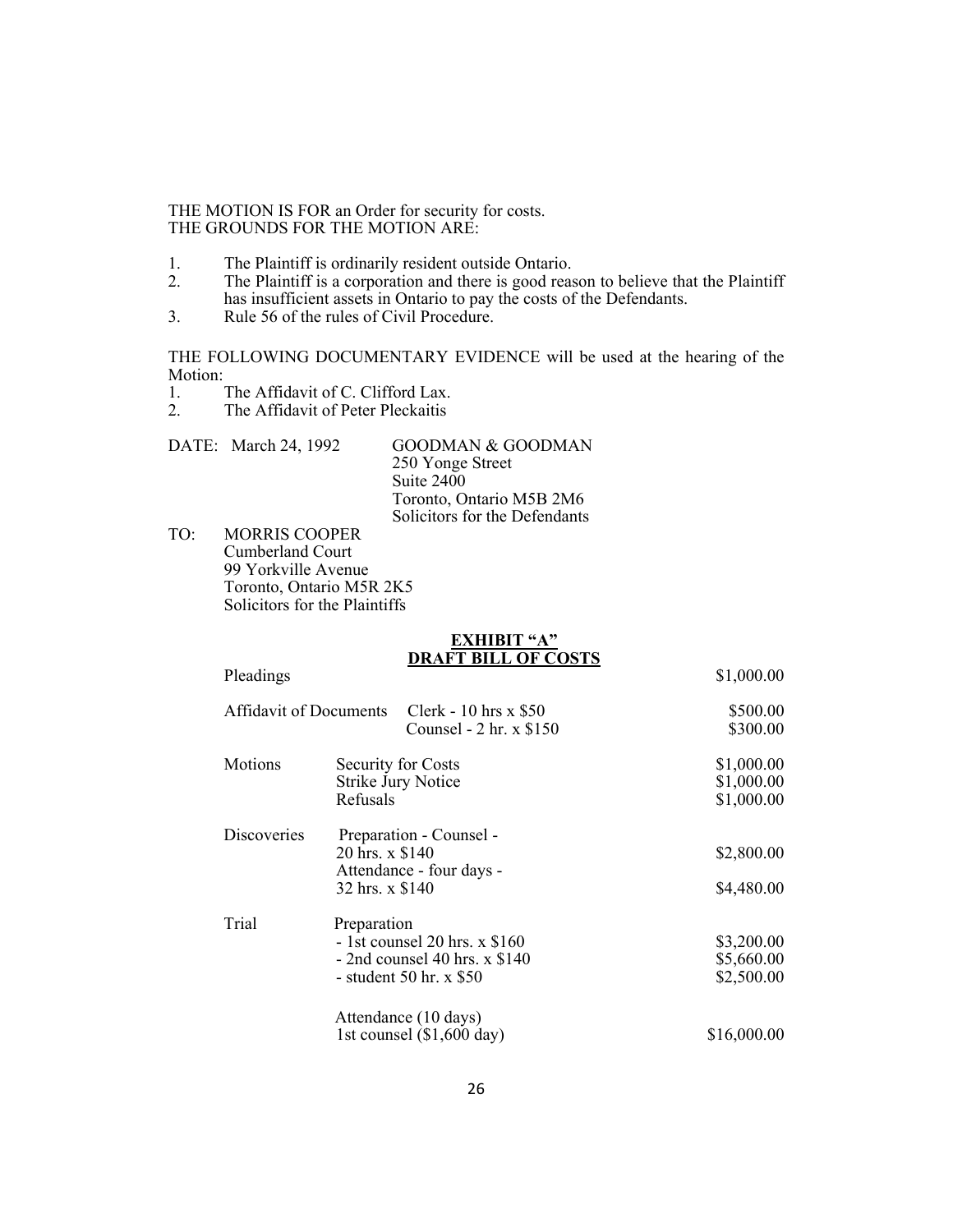| 2nd counsel $(\$1,400$ day)<br>student (\$500 day)   | \$14,000.00<br>\$5,000.00 |
|------------------------------------------------------|---------------------------|
| <b>TOTAL FEES:</b>                                   | \$58,440.00               |
| Disbursements                                        |                           |
| <b>Statement of Defence</b>                          | \$70.00                   |
| Transcript - 1st copy, 175 pages x 2 days x $$3.75$  | \$1,312.50                |
| - 2nd copy, $175$ pages x 2 days x \$.75             | \$262.50                  |
| - Court copy, $175 \times 2 \times $.75$             | \$262.50                  |
| Form and Reporter fee per hour (\$34 x 7hrs. 2 days) | \$476.00                  |
| <b>TOTAL DISBURSEMENTS:</b>                          | \$2,383.50                |
| <b>TOTAL FEES AND DISBURSEMENTS:</b>                 | \$60,823.50               |
| HST at 14%                                           | S                         |
| <b>TOTAL</b>                                         | \$                        |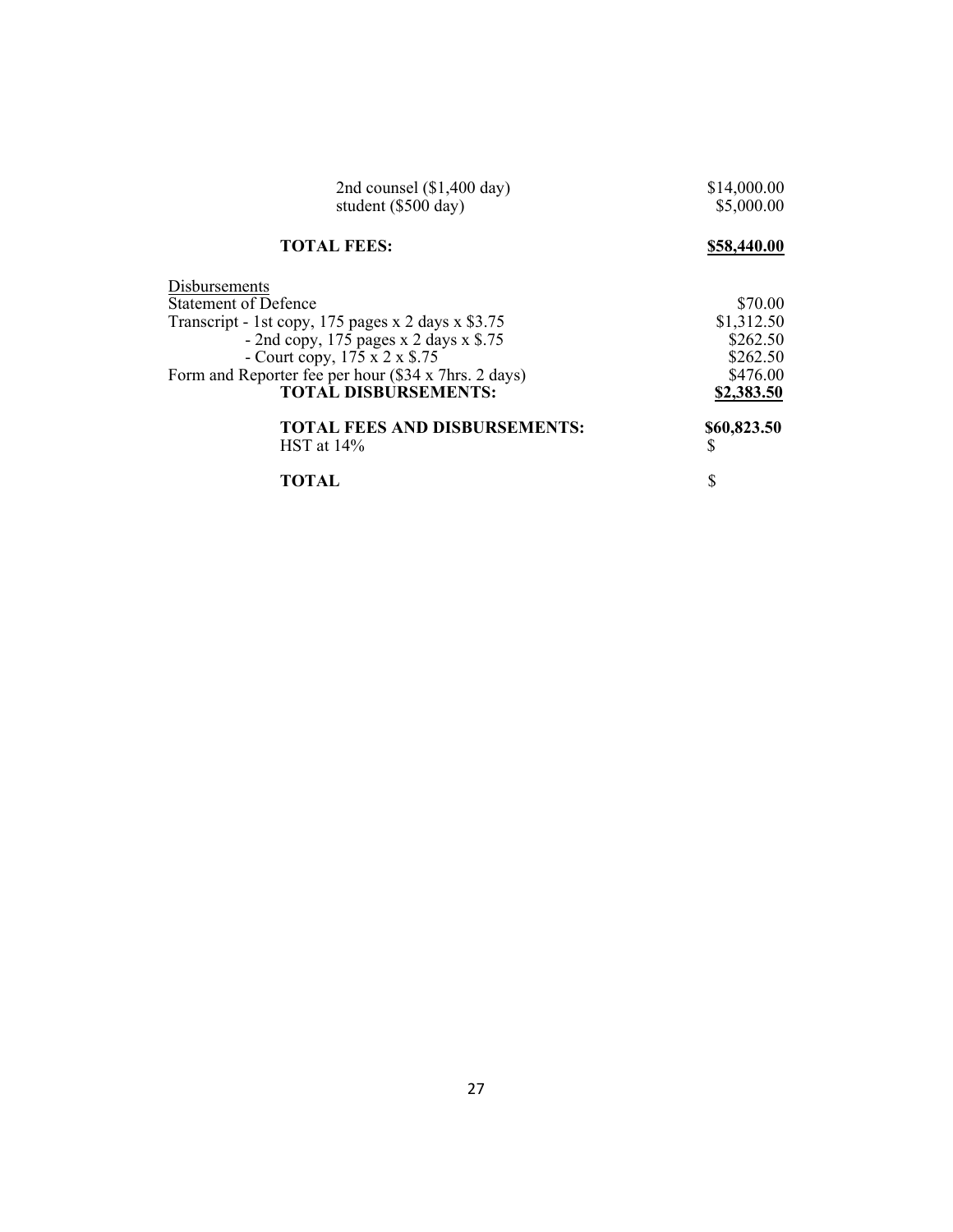# **12. PUBLIC AND MEDIA ACCESS**

#### **(a) Open court principle**

The open court principle is a hallmark of a democratic society. Few members of the public have opportunity to attend court in person. Most people rely on media reports about what is taking place. Accordingly, the media plays an important role in informing the public about the courts.

As a general principle courts are open to the public. The general principle is subject to some exceptions. Sometimes public access to court proceedings and court records is restricted. This occurs where it is deemed necessary to protect other social values of prime importance. Access may be limited by a law or by a presiding judge. Depending on the situation, a proceeding may be closed in whole or in part and publication of information may be prohibited or delayed. Proceedings under the *Child Protection Act* are closed to the public. A few proceedings under the *Criminal Code* are subject to restrictions, where the identity of a complainant or a victim needs to be protected. In family matters, the trial judge has discretion to exclude the public where the judge deems there is a justified need to protect against disclosure. The *Judicature Act* allows a court or a judge to order that the public be excluded from a hearing when there is possibility of serious harm or injustice to any person.

#### **(b) Electronic devices in the Courtroom**

 This policy sets out directions regarding the use of electronic devices in the Court of Appeal.

Definitions:

 "Electronic Device" includes all forms of computers, personal electronic and digital devices, and mobile, cellular and smart phones.

 "Authorized Persons" mean only members of the Bar, law clerks, law students, law enforcement officers, self-represented litigants, and members of the media.

### Discretion of Presiding Judge Retained:

 Notwithstanding anything in this policy, the use of an Electronic Device in the Court of Appeal is subject to the direction or order of the presiding judge who retains the discretion to allow or prohibit possession and use of any Electronic Device.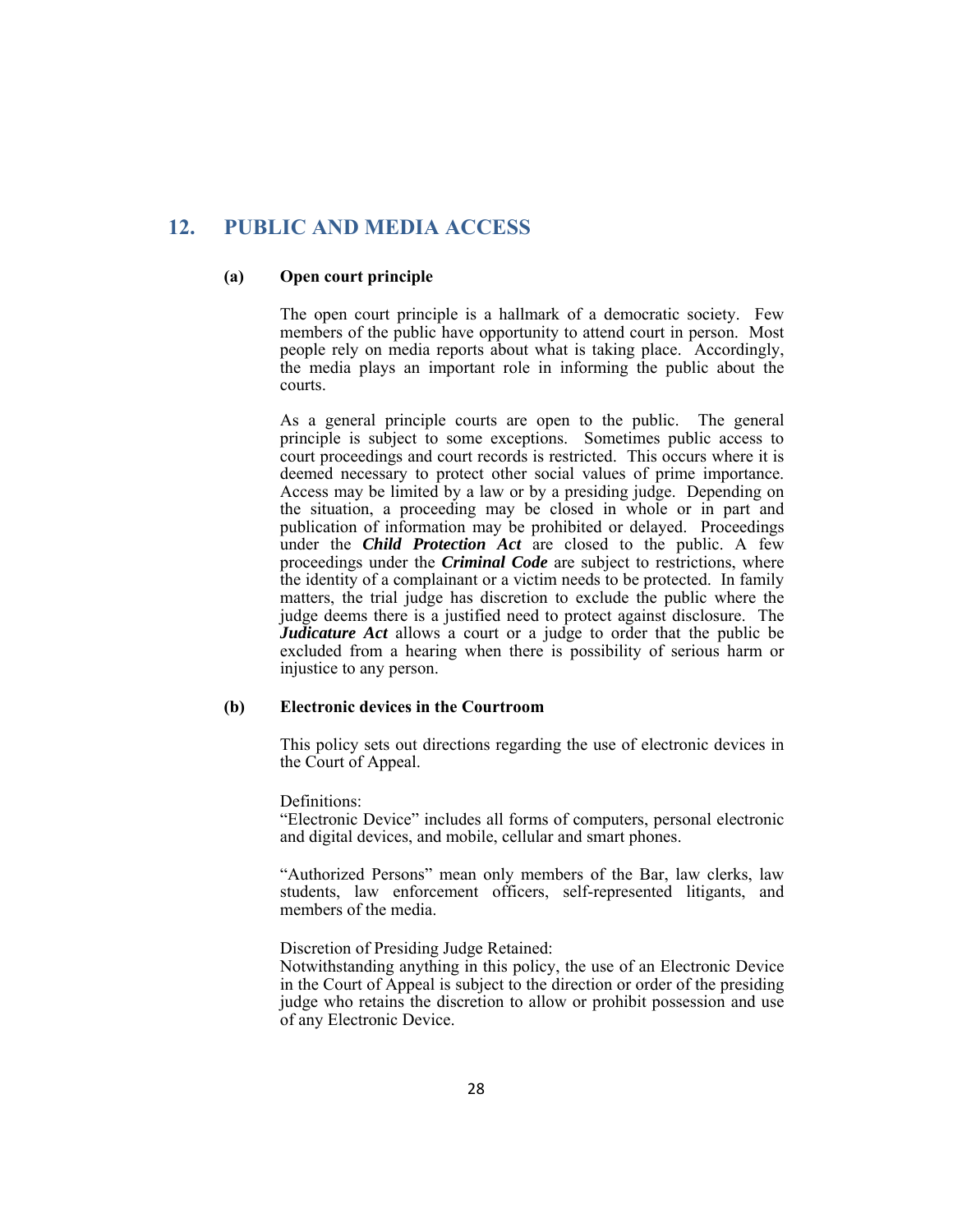Use of Electronic Devices by the Public is Prohibited Members of the public are not permitted to use electronic devices in the courtroom, unless the presiding judge orders otherwise.

 Permitted use of Electronic Devices by Authorized Persons An Authorized Person may use an Electronic Device in silent mode and in a discreet and unobtrusive manner in the Court, unless the presiding judge orders otherwise. Use of an electronic device is subject to the following restrictions:

- i) The Electronic Device cannot interfere with courtroom decorum or otherwise interfere with the proper administration of justice.
- ii) The Electronic Device cannot interfere with the Court recording equipment or other technology in the courtroom.
- iii) The Electronic Device cannot be used to send publicly accessible live communication of any information that is subject to a publication ban or a witness exclusion order. Any Authorized Person or other person having received special permission who uses an Electronic Device to transmit only communication from the courtroom has the responsibility to identify and comply with any publication ban or other restriction imposed either by statute or court order.
- iv) The Electronic Device cannot be used to take any photograph or video, unless the presiding judge has granted permission to do so.
- v) Only Authorized Persons are permitted to use an Electronic Device to make an audio recording of the proceeding, and such use is only for the purpose of note-taking. No audio recording may be sent from the Electronic Device.
- vi) Talking on an Electronic Device is not permitted in the courtroom. Phones shall not be answered, but may be set on vibrating mode, unless that operation interferes with court recording equipment or court proceedings.

 An Authorized Person may use an Electronic Device to transmit information from the courtroom to a publicly accessible medium (e.g. via Twitter, Facebook, or live blog).

 Other members of the public who wish to transmit text-based communication may apply to the judge, through the court staff, for permission to use an Electronic Device in this manner, but may only use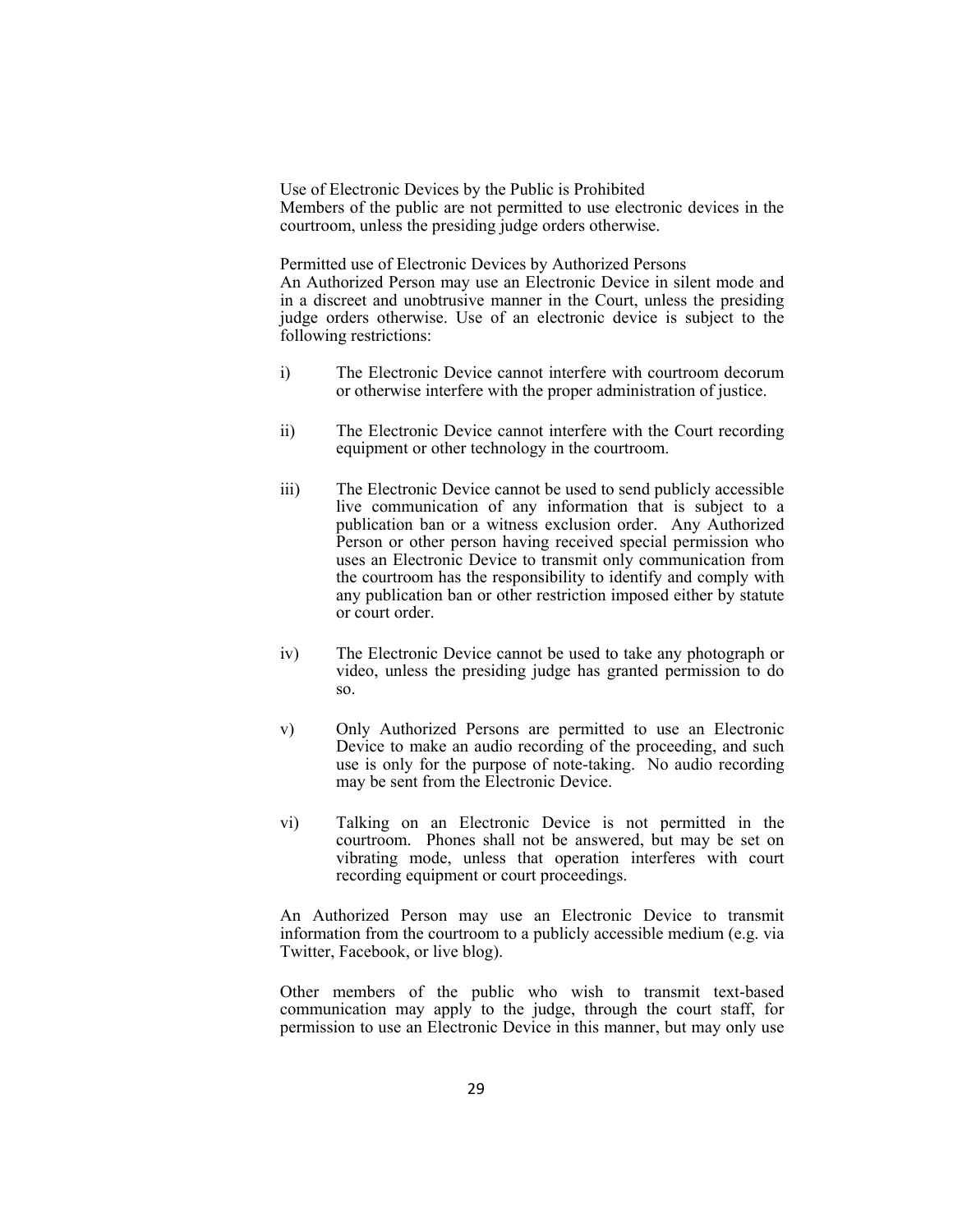the Electronic Device upon such permission being formally granted and received.

 In determining whether to permit live text-based forms of communication by other members of the public, the Presiding Judge will consider whether it might interfere with the proper administration of justice.

#### Sanctions

 Any person who uses an Electronic Device in a manner inconsistent with this policy or in contravention of any order that the Presiding Judge determines to be unacceptable may be subject to one or more of the following sanctions:

- i) a direction to turn off the device;
- ii) a direction to leave the courtroom;<br>iii) a citation and prosecution for conte
- a citation and prosecution for contempt of court;
- iv) prosecution for any violation of a publication ban, sealing order, or other restriction on publication;
- v) other order of the court.

#### Questions

 Questions about this policy may be directed to the Court Services Manager (or her designate), or to the Court Clerk in a particular proceeding.

### **(c) Media in the Courthouse**

 This policy promotes the objectives of media access for interviews and picture taking<sup>1</sup>. Accredited media and journalists will, upon request, be provided with a designated space in the courthouse for media interviews.

 Court staff may require accredited media to display their accreditation at any time or at all times in order to easily identify those persons who are permitted to have access or to perform permitted uses of electronic devices.

 Accredited media and other Authorized Persons are permitted to use electronic devices in courtrooms in accordance with Policy Direction 12(b) above. Restrictions protect the integrity and decorum of court proceedings and privacy interests. Other members of the public cannot use electronic devices in the courtroom.

<sup>&</sup>lt;sup>1</sup> This policy on media access is consistent with the policies adopted by many other Canadian jurisdictions and by the Lord Chief Justice of England and Wales.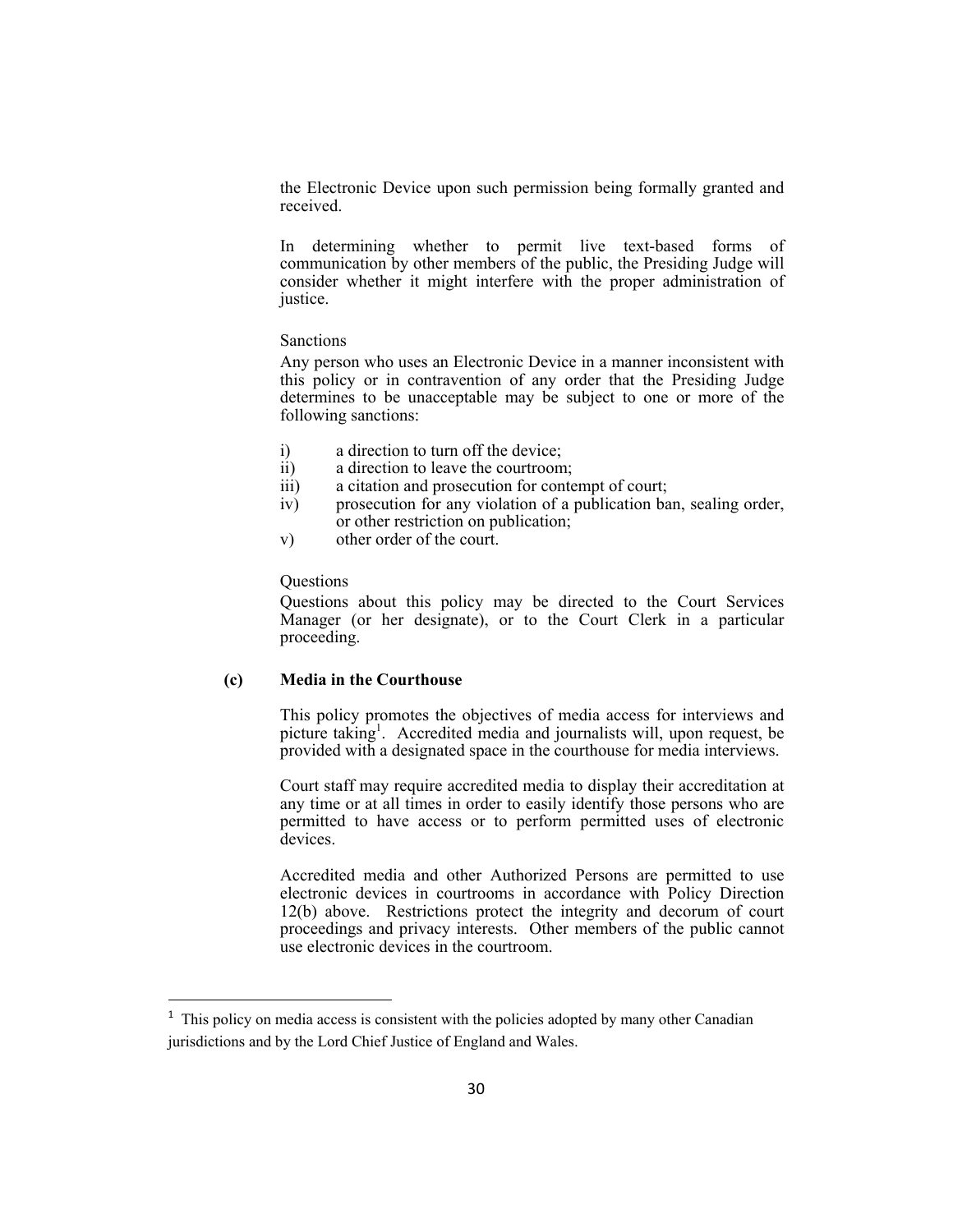The Court policy regarding use of electronic devices is subject to the direction or order of the presiding judge, who retains discretion to allow or prohibit use of any Electronic Device.

 In order to ensure the fair administration of justice, protect the integrity of court proceedings, and respect for the rights of litigants and witnesses, the following rules apply to media activity in the courthouse, including media filming, picture taking and interviewing<sup>2</sup>.

- i) Obstructing or hindering the free movement of persons in public areas, including by stopping in front of them or by blocking their passage, is prohibited.
- ii) Pursuing individuals with cameras or microphones is prohibited.
- iii) Requesting an interview from a person is permitted, except while that person is in the courtroom or exiting the courtroom.
- iv) Filming, picture taking, or interviewing in the general vicinity of court rooms or near entrance and exit doors is prohibited.
- v) Filming, picture taking, and interviewing are permitted only within designated areas in the public section of the courthouse.

 Designated areas for picture taking are: (i) ground level in the public area, and (ii) second level in the public foyer, subject to  $(iv)$  above.

 Designated areas for interviews are rooms or spaces authorized by the Court Services Manager or her designate, including the ground level jury room when unoccupied.

- vi) Where the person consents to give an interview, the member of the media and such person must move to the designated area.
- vii) Safety instructions, security zones and cautious use of the stairs must always be respected.
- viii) Any person may contact the security service of the courthouse to have the rules enforced.

Cameras in the Courtroom

 Media operation of television and still cameras is allowed in the courtroom during a hearing of the Court of Appeal is allowed in

<sup>2</sup> This list is based on the Quebec Superior Court policy that was found to be **Charter**-compliant in *Canadian Broadcasting Corp. v. Canada (A.G.)*, 2011 SCC 2.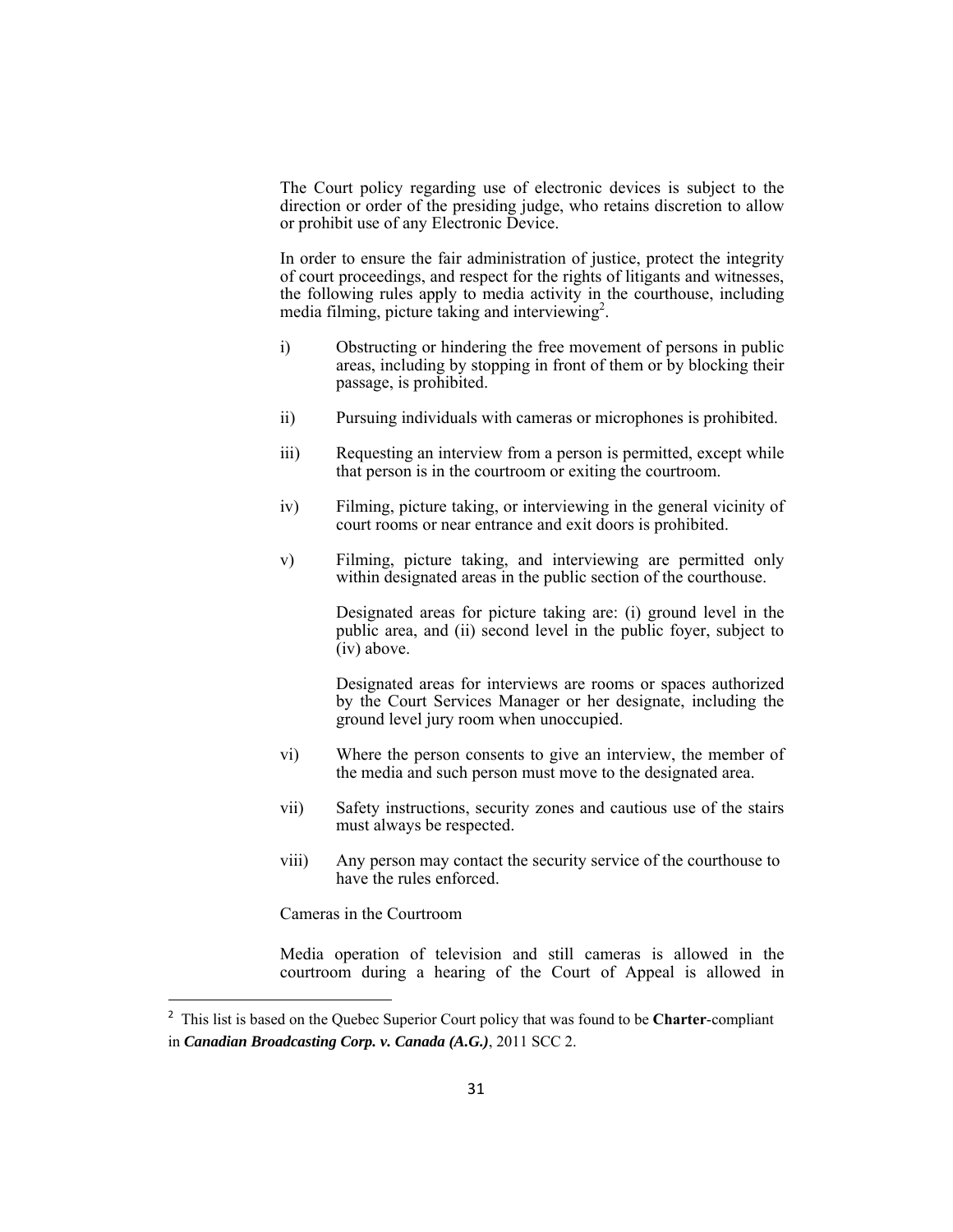accordance with this policy, unless for special circumstances, the presiding judge otherwise orders.

 Media cameras shall not be operated in any manner that interferes with the court process: no flashes, no bright lights, no distracting movements or sounds.

 Cameras are allowed for the purpose of photographing the proceedings, the Court and those seated at counsel tables. Photographing of spectators is prohibited and shall be avoided. Where spectators necessarily appear in the background, they shall not be focused upon or highlighted. Any images obtained as a result of photographing court proceedings shall not be used for stock footage.

 Any videotaping of proceedings shall be by way of one or more fixed cameras, at a position or positions agreed upon by the Court. The cost of any installation shall be borne by the media interested in obtaining video images of proceedings. Once installed, the system will be available for use by all authorized media.

 Documents and computer screens on counsel tables, the Clerk's desk, or the Bench shall not be photographed in such a manner that the text can be magnified, read or deciphered.

 Prior to the scheduled start of proceedings, camera persons will be allowed to take photographs from in front of the Bar in accordance with these rules.

### **(d) Wireless**

Introduction:

 Wireless internet connection is available in the Charlottetown courthouses. There are two networks, which are separate from each other. Both networks are designed to be secure.

Guest network:

 Members of the media, counsel, law clerks, self-represented litigants, and law enforcement officers, who wish to have access to the Courts' wireless "guest" network will make a request to the Court administration when they enter the courthouse. Court administration will provide a username and password that will enable connection. The guest account is time sensitive, meaning Court administration will define the amount of time the account can be active. For example, if counsel need wireless access for two hours or two days for a trial in which they are participating, the account would be set up for two hours or two days.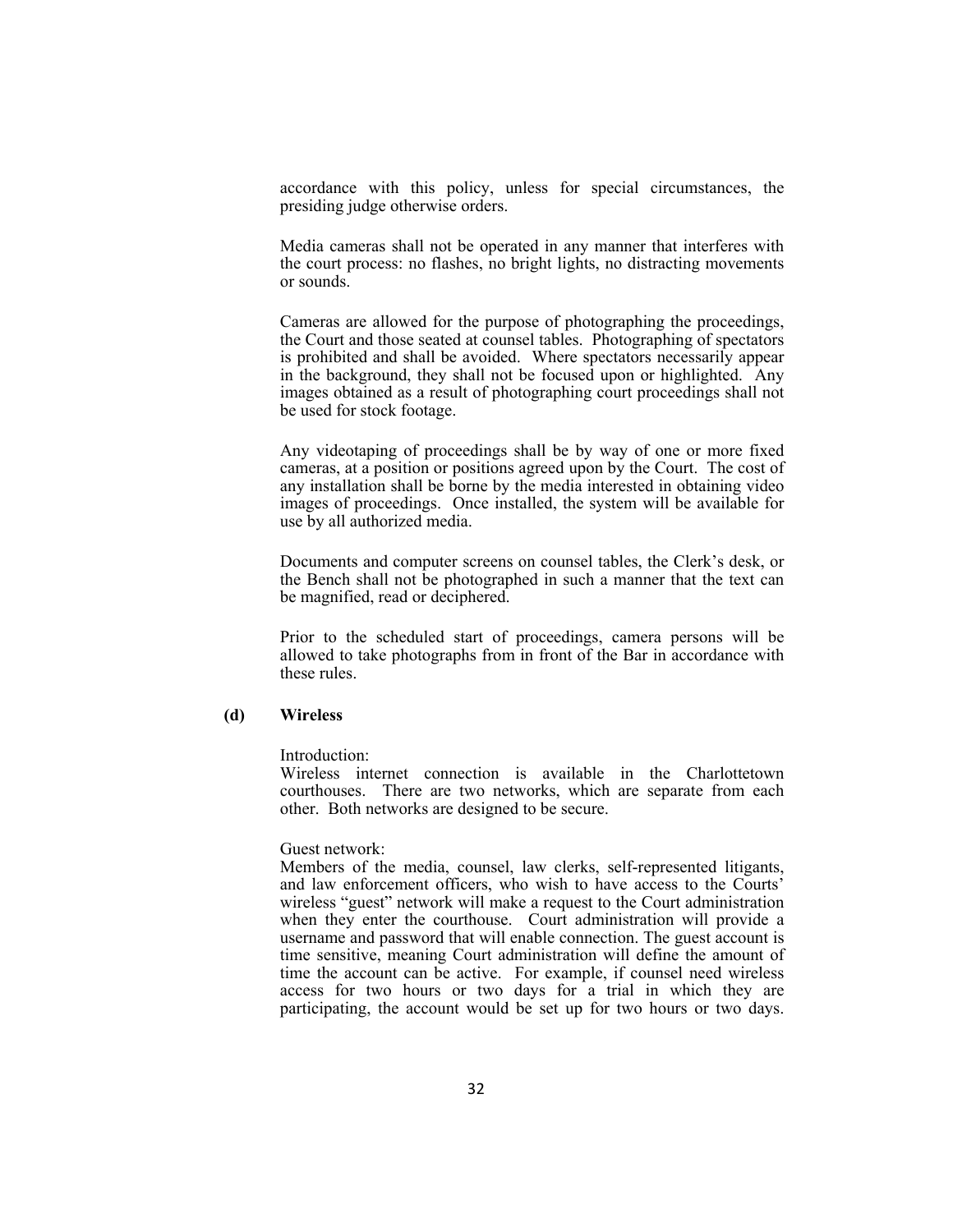Once the account exceeds the time specified, the account will expire and is no longer of any use to that person.

This service is free of charge.

 The wireless guest service is provided to assist persons participating in court proceedings. Any unauthorized or illegal use of the service can be tracked to the guest log in and associated electronic device. Traffic may be monitored by Government or its agents for that purpose.

Court network:

The Court network is internal, and contemplates ongoing connection.

 Judges and court staff can have their government issued electronic devices added to a list which will be granted access to the Court wireless network. Only government issued devices will be able to connect to the Court network.

Disclaimer:

 The Court and guest wireless services only provide connectivity. The Court is not responsible for the availability, performance, or security of the wireless networks, or for any device using a network. The owner of any electronic device is solely responsible for his or her own technical support.

#### **(e) Access to Court documents**

General Rule and Exceptions

The general rule is that court documents are a matter of public record.

 In *Canadian Broadcasting Corp. v. The Queen*, 2011 SCC 3 (**CBC #2**), the Supreme Court of Canada advised that access and public access to exhibits is a corollary to the open court principle. In the absence of a specific statutory provision, it is for the presiding judge to determine how exhibits can be used so as to ensure that a trial or appeal is orderly. The decision of Justice Mitchell (then of the Supreme Court of Prince Edward Island) in *RE: CBC Application (R. v. Dingwell*), 2012 PESC 14, sets out the underlying principles, and provides some guidance to the media and the public for the future.

 This general rule is subject to exception where a legislative provision or court order restricts public access. Curtailment of public access is only justified where there is a need to protect certain social values of importance. For instance, broad legislative restrictions exist that restrict access to court documents in regard to matters involving child protection,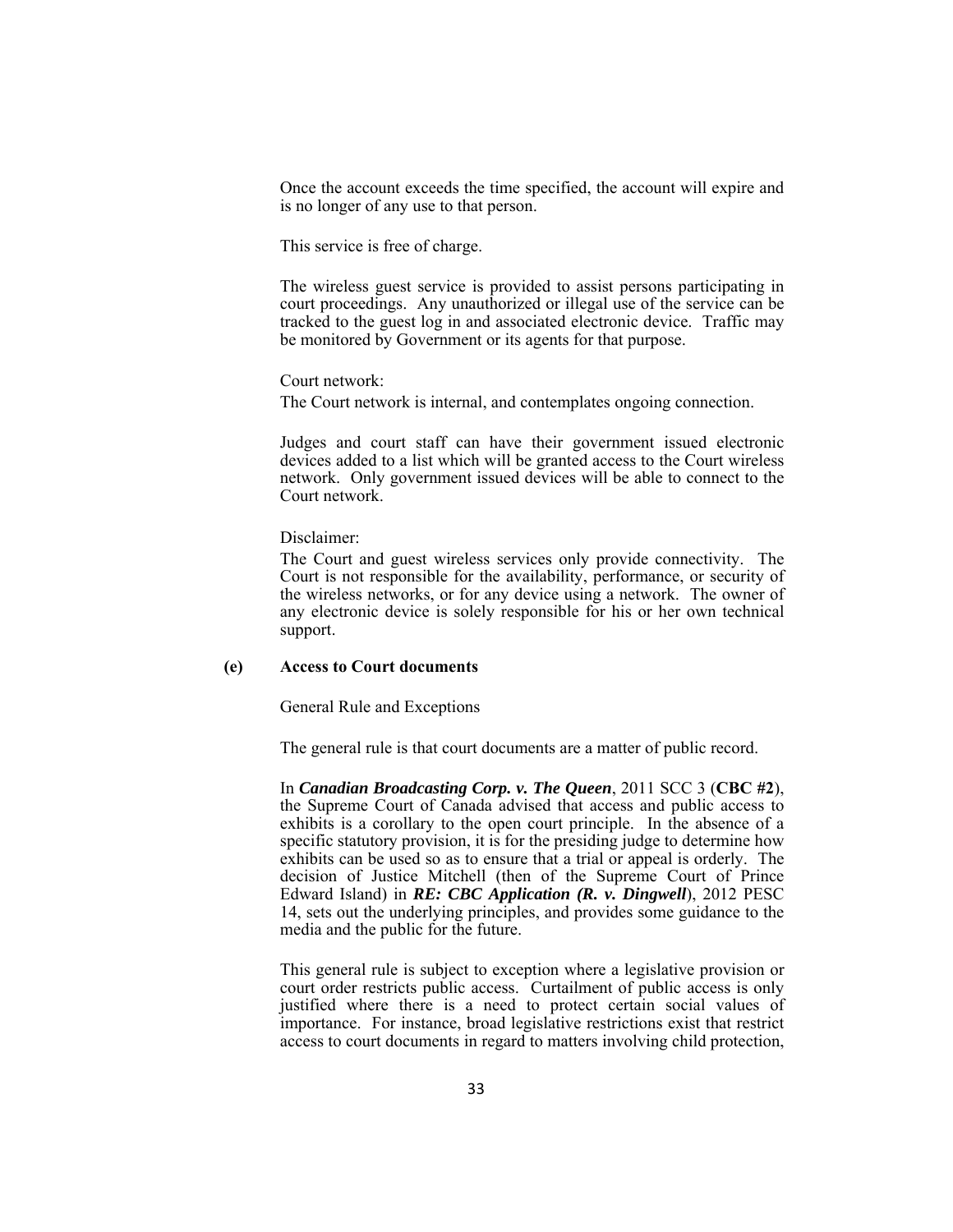youth criminal justice, warrants/Informations to Obtain; documents sealed by order of a judge (the sealing order can be reviewed), and in some family law proceedings.

 Court files and documents are held in the custody of the Registrar of the Court at the Sir Louis Henry Davies Law Courts.

 Except where access is restricted, the public and media may search the file indices and review documents. Any such review of information must be made at the court registrars in the presence of court staff. In no case is a member of the public permitted to remove or alter a court document.

 Photocopies of documents will be made by court staff for a fee upon reasonable request.

#### **(f) Publication Bans**

 The general rule is that the media is entitled to public information about proceedings in court.

 There are exceptions. To protect the fairness and integrity of a trial, the privacy and safety of a victim or witness, or the identity of a young offender, the court may, and sometimes must, impose bans on the publication of information.

 There are two sources of authority for publication bans: (i) the inherent discretion of the presiding judge to control court proceedings for the purpose of ensuring a fair trial; and (ii) statutory provisions that permit or require publication bans, e.g. *Criminal Code of Canada*, *Youth Criminal Justice Act*.

 When considering whether to issue a discretionary publication ban, a judge must weigh the competing Charter-protected interests before imposing a ban on publication of information regarding a matter before the court. The judge must consider submissions by the media (freedom of expression) and by the person seeking the ban (right to a fair trial; security of the person), and then impose the minimal ban necessary to protect the fundamental rights in jeopardy.

 The law regarding publication bans is complex. Members of the media covering legal proceedings should be familiar with the requirements, and when in doubt should seek legal advice. Members of the media are responsible to ensure that all persons acting on their behalf respect all publication bans. There are serious consequences for breaching a publication ban.

 A publication ban ordered by another court with respect to a party or witness in a proceeding which is the subject of an appeal hearing is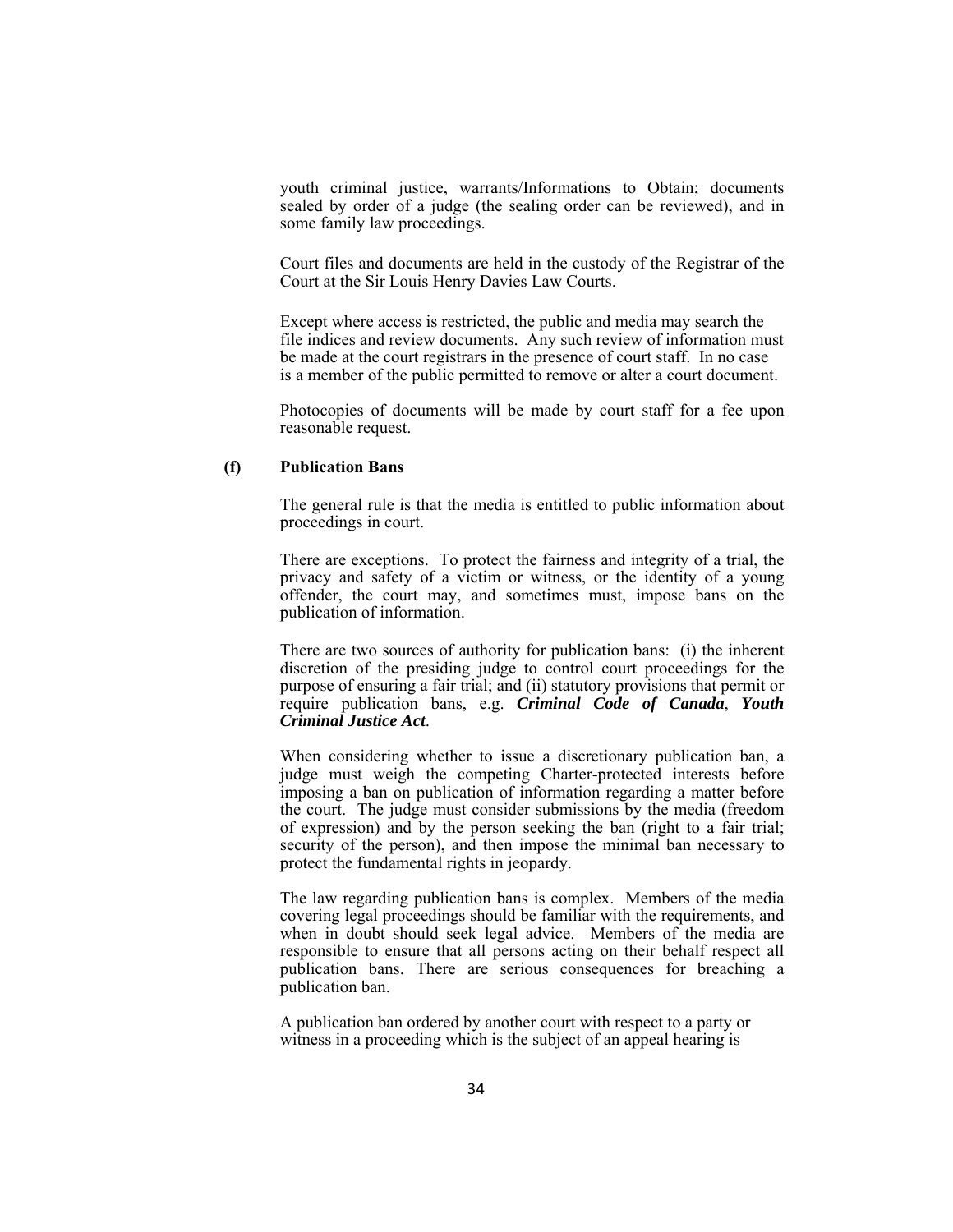deemed to be in effect in the Court of Appeal, unless revoked by an order of the Court, and such ban shall be observed in all broadcasts or other publication of the proceedings in court.

#### **(g) Publication of Court Docket**

 Upcoming cases in the Court of Appeal and the issues involved are posted on the Court website. The docket is also available from the Clerk of the Court of Appeal – 902-368-6024.

 Up-to-date information about the time and location of appeals and trial court proceedings in the Courthouse is available daily from the front desk Commissionaire.

## **(h) COVID-19: public access to appeal proceedings**

The Court of Appeal can utilize technology to facilitate appeals being heard remotely. Where appropriate, oral appeal hearings can be conducted by telephone or video conference. While this mode of hearing introduces new concerns around protecting the integrity of the appeal process, the Court of Appeal is proceeding on the basis that, subject to lawful exceptions, the general public and the media should have access to appeal hearings. See Section 16(b) of these Practice Directions.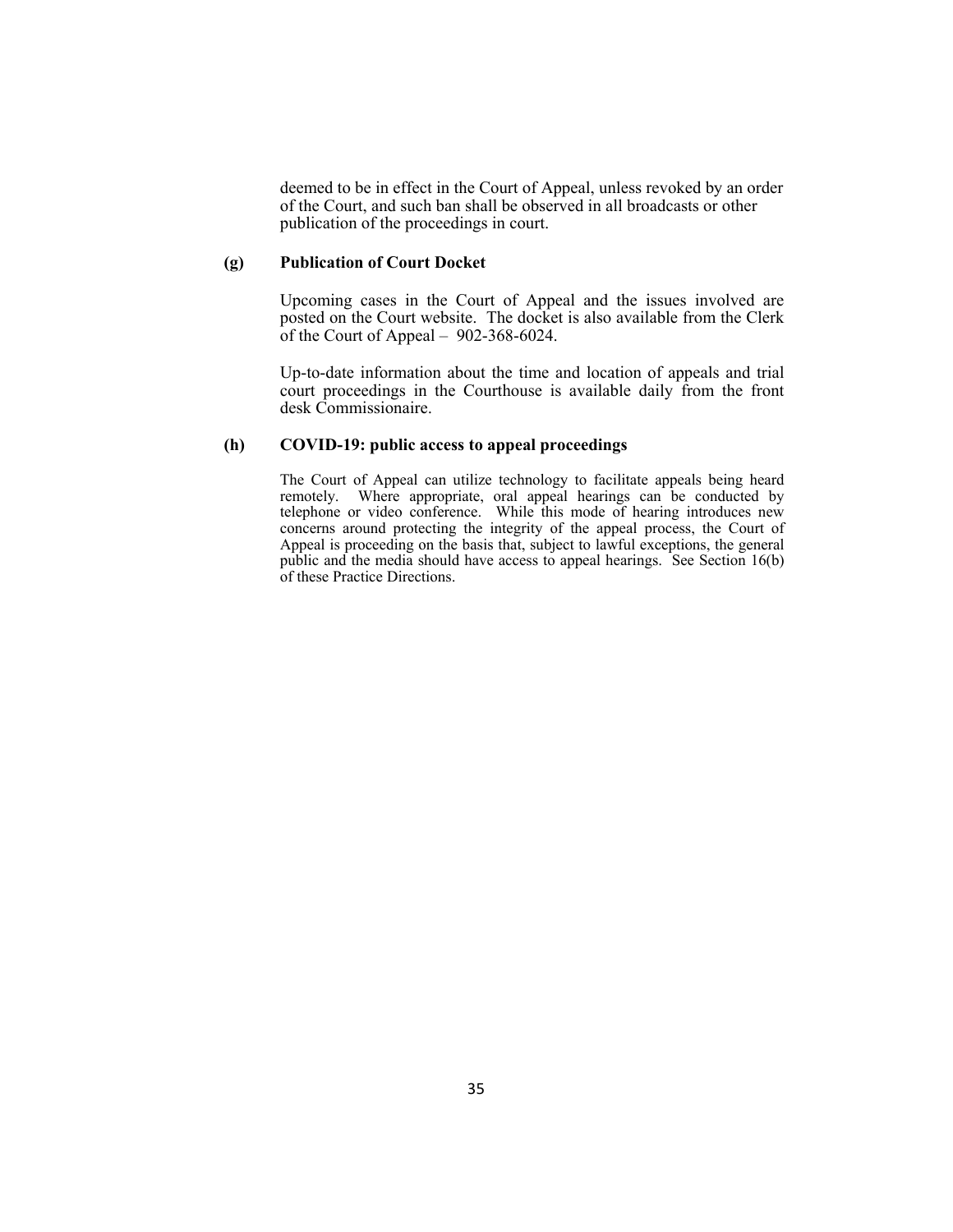# **13. ORDERS RESTRICTING MEDIA REPORTING AND PUBLIC ACCESS**

- 1. Unless otherwise provided for in the Rules of Civil Procedure, this practice direction applies to any application or motion in the Court of Appeal for:
	- a) the use of pseudonyms,
	- b) a publication ban,
	- c) a sealing order, or
	- d) an order for an in camera hearing,

 under a judge's or the Court's discretionary, legislated or common law authority.

- 2. "Interested parties" include the parties to the appeal, the electronic and print media, and any other person named by a judge.
- 3. The Applicant must file with the Deputy Registrar of the Court two copies of the Notice of Motion, the affidavit in support and the proposed order, and, except with leave of a judge, serve the interested parties with a copy of the application or motion, the affidavit and the proposed order, at least three clear days before the application or matter to which the ban or order is to apply.
- 4. The motion must be made in accordance with Rule 61.13, except as that procedure may be varied by this practice direction.
- 5. The Applicant may apply to a judge for further directions as to the parties to be served and the manner of service.
- 6. Any party not constituted as an Interested Party pursuant to paragraph 2 and claiming an interest in the proceedings must apply to a judge for standing to be heard on the application.
- 7. The information that is the subject of the initial application may not be published without leave of a judge until that application is heard.
- 8. If satisfied that there has been a failure to comply with the requirements of this practice direction, the judge, may:
	- a) dismiss the application
	- b) require the party to pay the reasonable costs and expenses incurred because of any noncompliance with this practice directive, or
	- c) make any other appropriate order.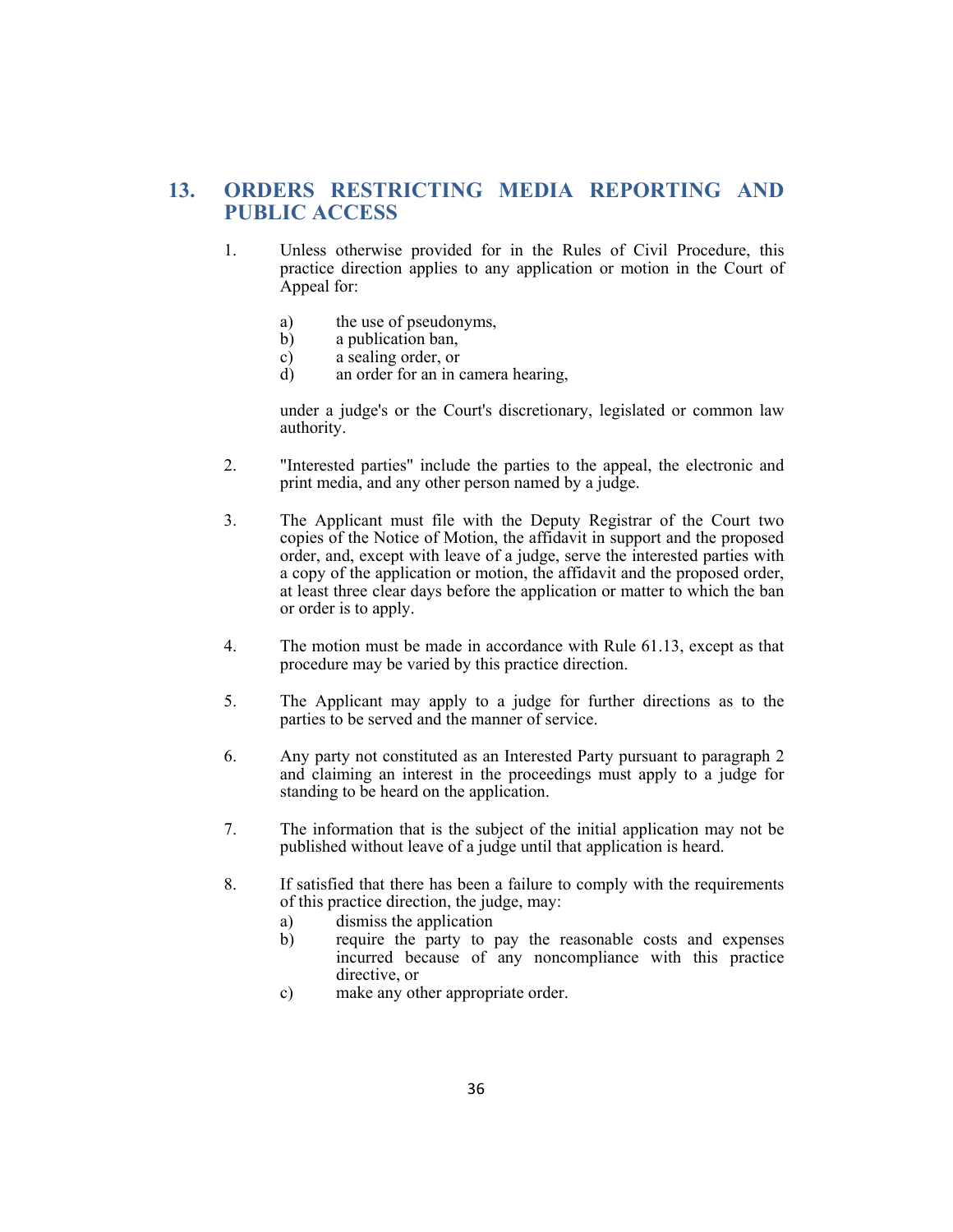# **14. SELF-REPRESENTED LITIGANTS - STATEMENT OF PRINCIPLES**

The Court of Appeal employs the Canadian Judicial Council Statement of Principles, which may be found at: http://www.cjc-Principles, which may be found at: http://www.cjcccm.gc.ca/cmslib/general/news\_pub\_other\_PrinciplesStatement\_2006\_en.pdf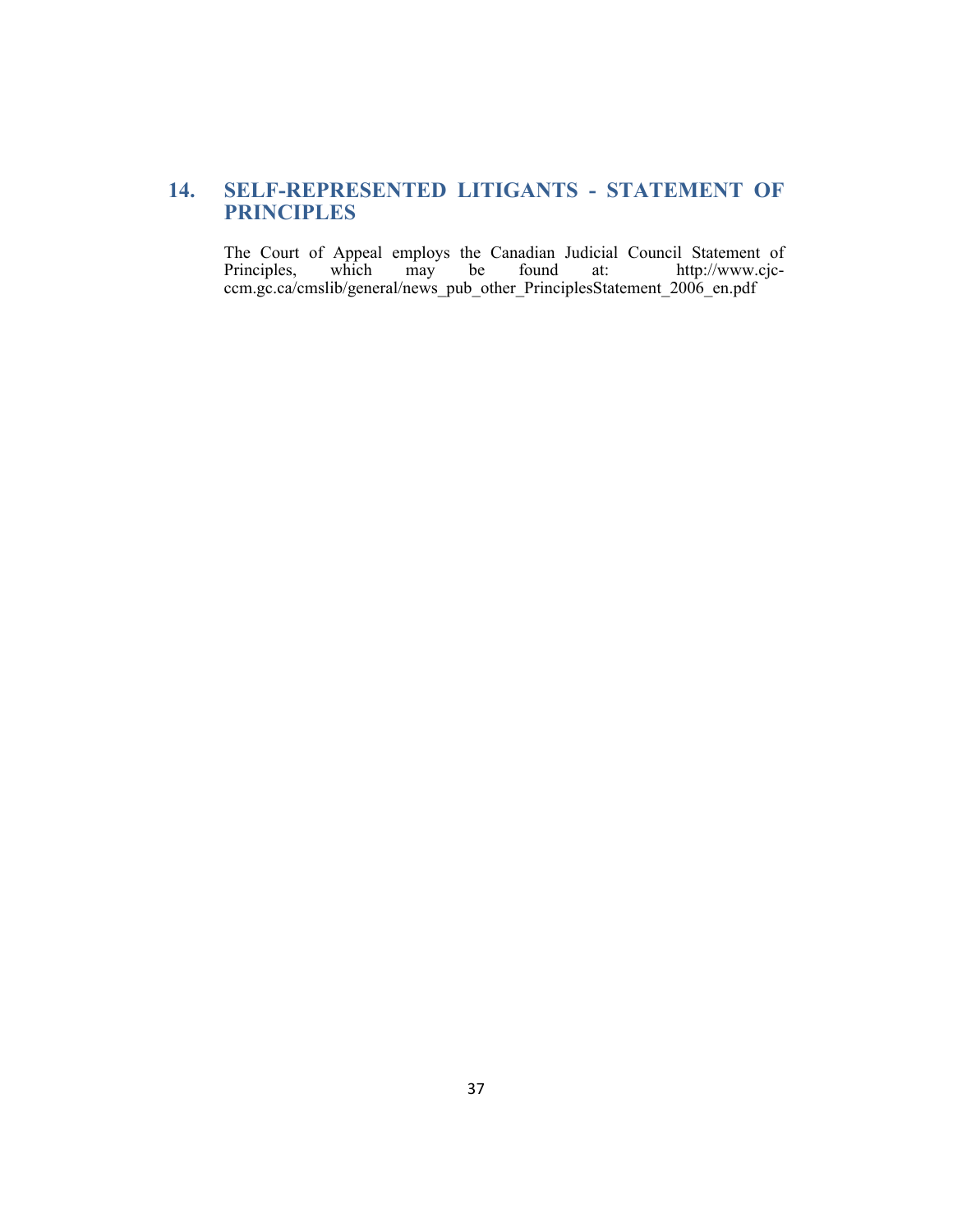# **15. HAGUE CONVENTION PROTOCOL**

#### **PROCEDURAL PROTOCOL FOR THE HANDLING OF RETURN APPLICATIONS UNDER THE 1980 HAGUE CONVENTION ON THE CIVIL ASPECTS OF INTERNATIONAL CHILD ABDUCTION PRINCE EDWARD ISLAND SUPREME COURT - FAMILY DIVISION**

#### **Preamble**

- 1) The *1980 Hague Convention on the Civil Aspects of International Child Abduction* ("the *1980 Hague Convention*") became the law in Prince Edward Island pursuant to s-s. 28(2) of the *Custody Jurisdiction and Enforcement Act*.
- 2) Article 1 of the *1980 Hague Convention* provides the following objectives:
	- a) to secure the prompt return of children wrongfully removed to or retained in any contracting state; and
	- b) to ensure that rights of custody and of access under the law of one contracting state are effectively respected in the other contracting states.
- 3) Article 11 of the *1980 Hague Convention*<sup>2</sup> provides in part as follows:

The judicial or administrative authorities of contracting states shall act expeditiously in proceedings for the return of children.

- 4) The Minister of Justice and Public Safety and Attorney General, through Loretta Coady MacAulay, Manager of the Family Law Centre, fulfills the responsibilities of Central Authority pursuant to the *1980 Hague Convention* for Prince Edward Island.
- 5) To ensure that return applications under the *1980 Hague Convention* are dealt with expeditiously the attached procedural protocol has been developed by the Supreme Court of Prince Edward Island.

### **PROCEDURAL PROTOCOL**

1) The Chief Justice of the Supreme Court of Prince Edward Island will ask Prince Edward Island's Central Authority to advise Justice Cheverie, or in his absence, the Chief Justice, when it becomes aware of an intent to initiate proceedings in Prince Edward Island for the return of a child pursuant to the *1980 Hague Convention on the Civil Aspects of International Child Abduction* ("*the 1980 Hague Convention*'').

<sup>2</sup> Schedule to *Custody Jurisdiction and Enforcement Act* R.S.P.E.I. 1988, Cap. C-33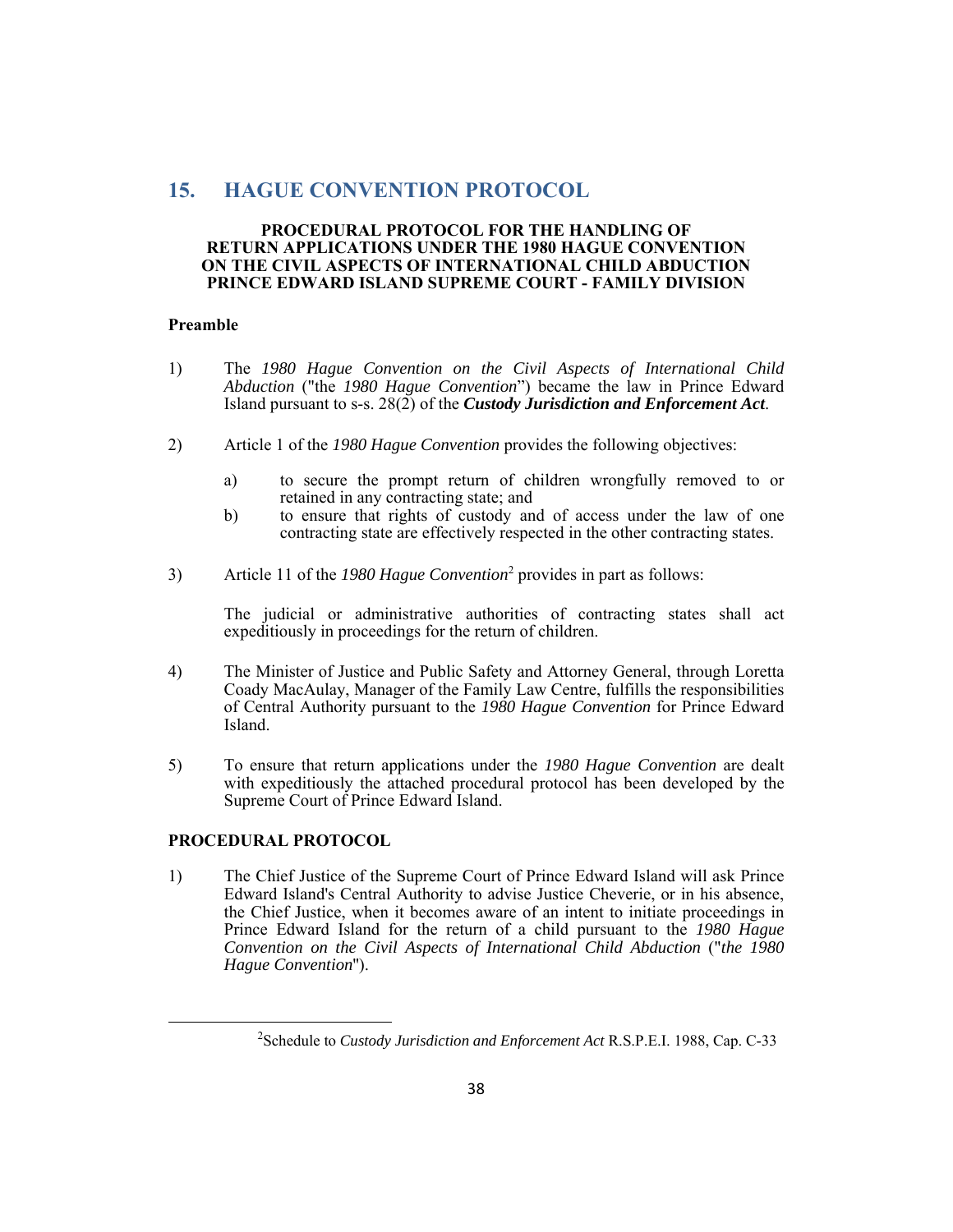- 2) Article 16 of the *1980 Hague Convention*<sup>3</sup> provides that where a court has notice of the alleged wrongful removal or retention of a child, the court shall not deal with the merits of rights of custody until an application for return pursuant to the Convention ("return application") has been determined, unless a return application is not filed within a reasonable time after notice is given to the court.
- 3) When Article 16 is invoked and the Supreme Court of Prince Edward Island receives notice of an alleged wrongful removal or retention on the filing of a return application, notice as contemplated under Article 16 may also be provided by the Central Authority filing a requisition notifying the court of the case. The filing of a Requisition giving notice under Article 16 will be sufficient to open a court file where no file exists. This would subsequently be followed in the normal course by the filing of a return application.
- 4)(a) The return application will be commenced in the court as a Notice of Application (Form 14E) and the existing Rules of Court, with respect to notice and service under Rule 38, and evidence and procedure, will apply.
- (b) Where the Applicant seeks to abridge time or to proceed on an urgent or without notice basis, the Court may permit this where the circumstances warrant proceeding in this way.
- (c) When the return application first comes before the court the presiding judge or stand-by judge, as the case may be, will undertake the responsibility of:
	- (i) establishing appropriate time lines for the filing and service of further materials; and
	- (ii) setting the application down for hearing

and in carrying out these responsibilities will have regard to the requirement for an expeditious determination of the matter. The trial coordinator has been advised that return applications pursuant to the *1980 Hague Convention* are to be given priority on the setting of times.

 (d) Any party, including a left-behind parent, may appear by way of telephone conference or video conference where appropriate and where facilities are available. The Central Authority, through the Minister of Justice and Public Safety and Attorney General, will facilitate any such arrangements for the participation of the left behind parent.

<sup>&</sup>lt;sup>3</sup> Article 16 of the 1980 Hague Convention provides: After receiving notice of a wrongful removal or retention of a child in the sense of Article 3, the judicial or administrative authorities of the Contracting State to which the child has been removed or in which it has been retained shall not decide on the merits of rights of custody until it has been determined that the child is not to be returned under this convention or unless an application under this convention is not lodged within a reasonable time following receipt of the notice.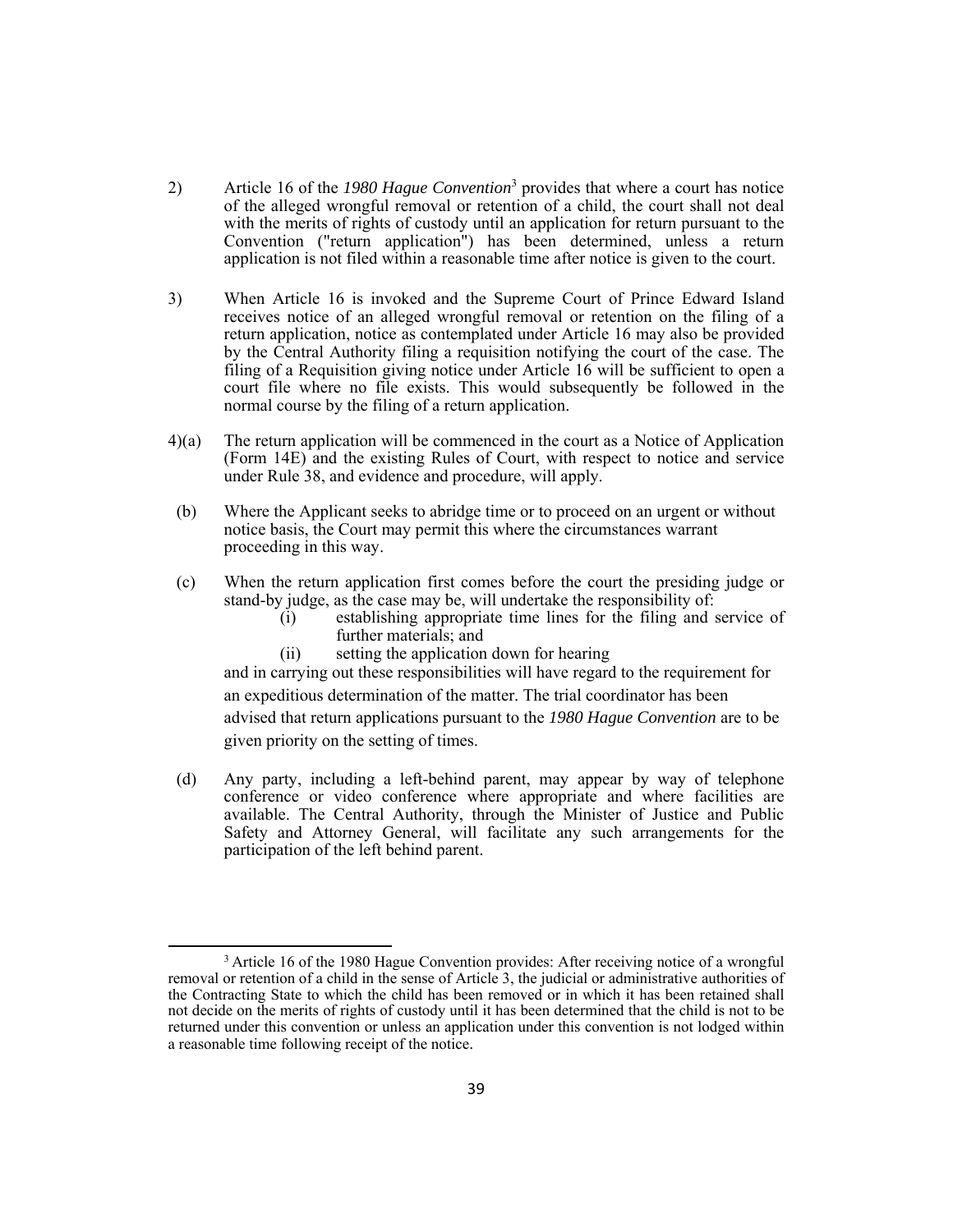- 6) Article 29 of the *1980 Hague Convention*<sup>1</sup> allows persons to bring return applications directly, rather than through the Central Authority. The Central Authority is to be notified of direct applications.
- 7) The Central Authority is to be notified of the commencement of any court proceedings respecting custody or private guardianship of, or access to, a child who is the subject of a Requisition giving notice as contemplated by Article 16 or a return application, until such time as the return application is determined by the Court.

March 18, 2011

<sup>&</sup>lt;sup>1</sup> Article 29 of the *1980 Hague Convention* provides: This Convention shall not preclude any person, institution or body who claims there has been a breach of custody or access rights within the meaning of Article 3 or 21 from applying directly to the judicial or administrative authorities of a Contracting State, whether or not under the provisions of this Convention.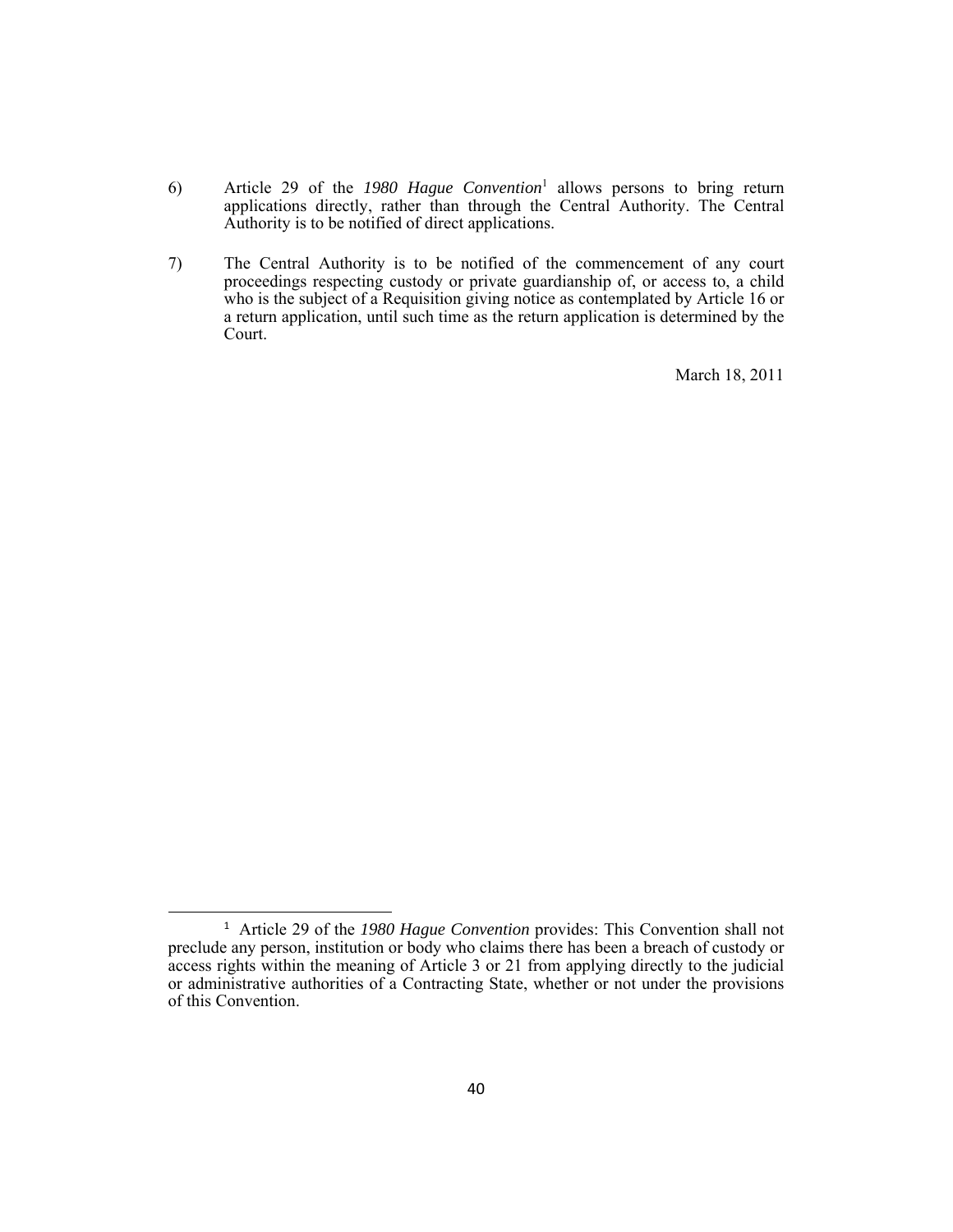#### **Hague Convention Protocol NETWORK OF CONTACT JUDGES – MEMBERS**

#### **CHAIR**

The Hon. Justice Robyn M. Diamond Court of Queen's Bench (Family Division) Room 226 - 408 York Avenue Winnipeg, MB R3C OP9 rdiamond@judicom.ca

The Hon. Justice David Aston Senior Family Judge 80 Dundas Street, 2nd Floor London, ON N6A 6A5 daston@judicom.ca

The Hon. Leigh Gower Supreme Court 2134 - 2nd Ave, 4th Floor Whitehorse, YT YIA SH6 lgower@judicom.ca

The Hon. Justice Nancy L. Key Supreme Court of Prince Edward Island PO Box 2000, 42 Water St. Charlottetown, PE CIA 7N8 nkey@judicom.ca

The Hon. Justice Leslie Dellapinna Supreme Court Family Division 3380 Devonshire Ave. Halifax, NS B3K 5M6 ldellapinna@judicom.ca

The Hon. Justice Douglas Cook Supreme Court of Newfoundland Unified Family Court 21 King's Bridge Rd. St. John's NL AIC 3K4 georginamercer@gov.nl.ca

The Hon. Justice Brigitte Robichaud Cour du Banc de la Reine 770 rue Main, C.O. 5001 Moncton, NB EIC 8R3 brobichaud@judicom.ca

The Hon. Justice Jacelyn Ryan-Froslie Court of Queen's Bench Family Division 900,224 - 4th Avenue South Saskatoon, SK S7K 2H6 jryanfroslie@judicom.ca

The Hon. Justice Donna Martinson Supreme Court the Law Courts 800 Smithe Street Vancouver, BC V6Z 2El donna.martinson@courts.gov.bc.ca

The Hon. Justice Carole Hallee Cour superieure Palais de Justice 1, rue Notre-Dame E., bur. 16.58 Montreal, QC H2Y IB6 challee@judicom.ca

The Hon. Justice Andrea Moen Court of Queen's Bench Law Courts - 6th Floor lA Sir Winston Churchill Square Edmonton, AB T5J OR2 amoen@judicom.ca

The Hon. Justice Virginia A. Schuler Supreme Court P.O. Box 550 Yellowknife, NT XIA 2N4 867-873-7253 vschuler@judicom.ca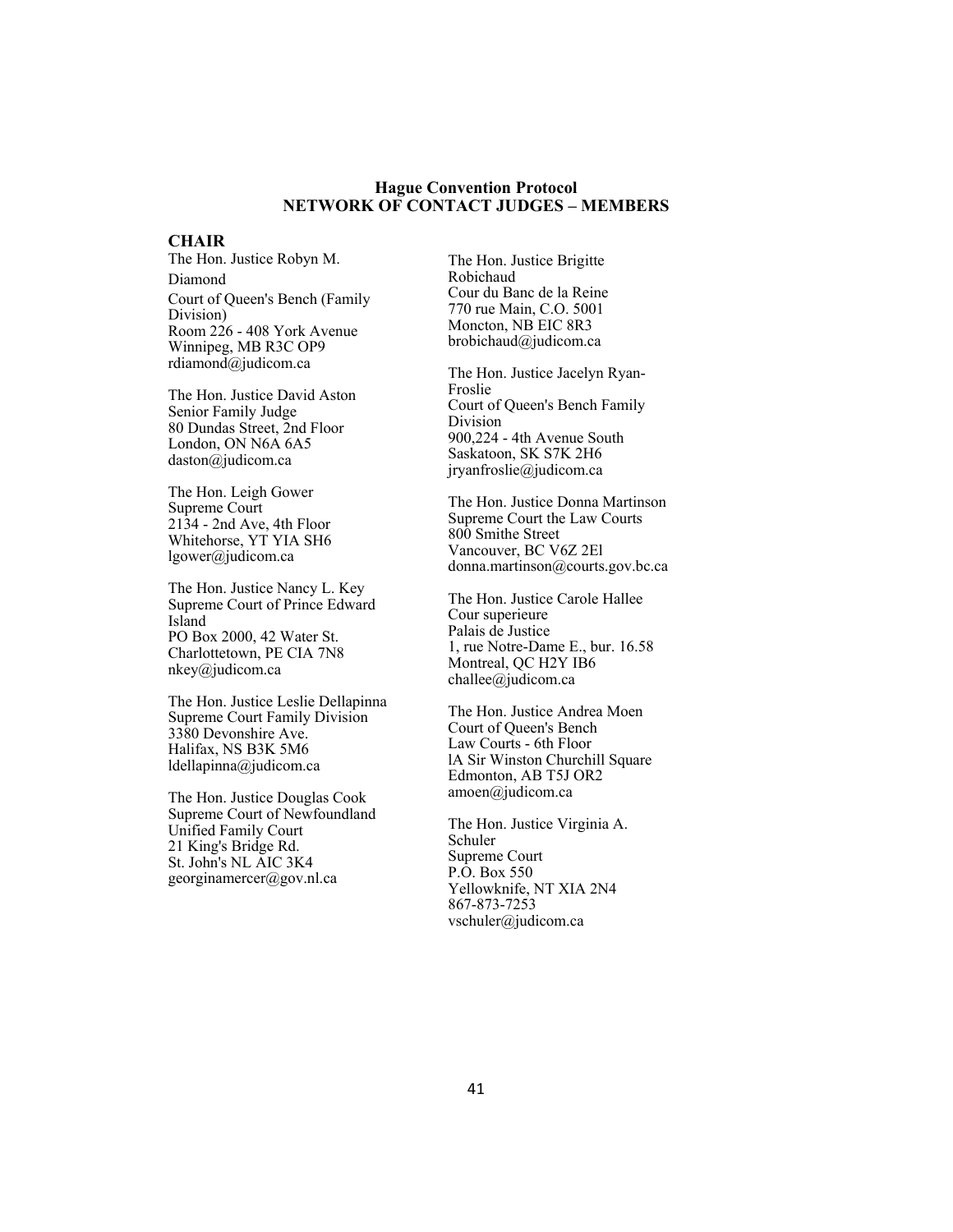# **16. COVID‐19: Practice Directions**

#### **(a) Special directions March 20, 2020 (practice note 46)**

- 1. Rules of Court that require the filing of original documents in court do not allow for compliance with social distancing recommendations during the public health emergency created by the COVID-19 pandemic. As a result, this Practice Direction temporarily provides the ability to file documents electronically by email and temporarily amends the current Rules regarding filing by facsimile (Rule 4.05(8)). Effective use of technology can reduce unnecessary health risks and ensure the administration of justice can be maintained
- 2. Effective March 20, 2020 and until further notice, any document, including an originating process, may be filed by way of an email containing a PDF attachment of the document to be filed, or by facsimile, in accordance with this Practice Direction.
- 3. Documents may be filed by facsimile or by email directed to scfiling@courts.pe.ca with a completed Request to File Electronically/By Facsimile Form attached requesting the filing of a document. The solicitor/party filing the document shall undertake on the form to ensure that the required filing fees (where applicable) are sent to the Court by an email money transfer (once available) or alternatively by cheque or money order in the mail.
- 4. Upon receipt of the required form and document, and provided that the document complies with all other requirements for filing in the ordinary course, the document shall be issued, if necessary, and filed by the court as if it were received in person with the exception that it shall be endorsed with the following: "This document has been filed electronically (or by facsimile as the case may be) in accordance with Practice Direction 46." The court shall confirm to the party attempting to file the document whether or not the document has been accepted and, if accepted, the date on which it was filed. Accordingly, solicitors/parties should provide contact information where they can currently be reached by phone or email.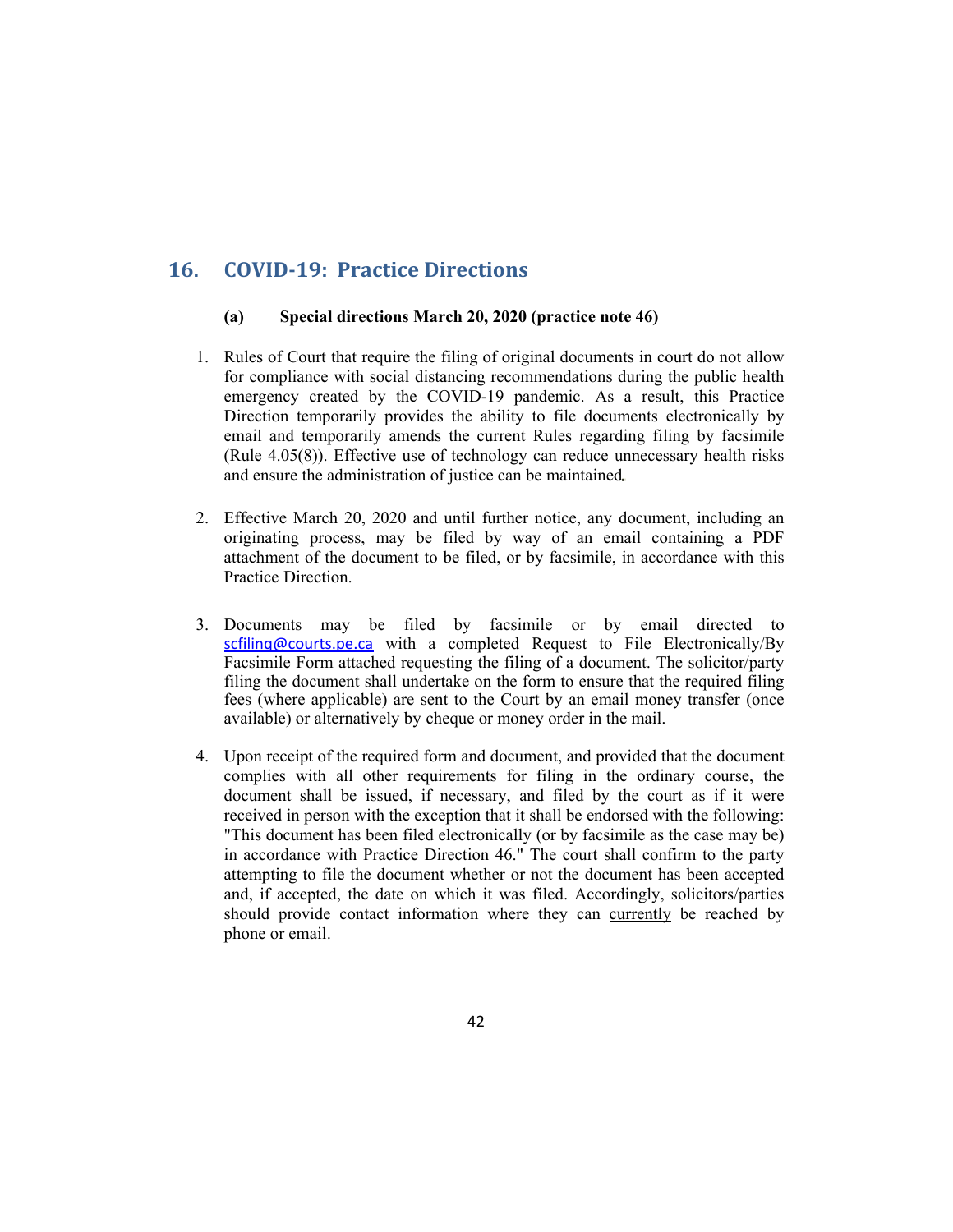5. Where a signature is required on the originating process, the solicitor/party shall provide either an electronic signature or scan their signature into the PDF document.

## DATE OF FILING

6. Documents received during regular business hours of the Court will be filed as of the date of receipt. Any documents received after the close of business will be filed on the next business day.

### RETENTION OF ORIGINALS

7. Original copies of all facsimile/electronically filed documents shall be retained by the solicitor/party submitting them, in an unaltered condition, until the matter is completed and any appeal period has expired. Parties should be aware that the Court may require these original documents to be produced in the future.

### SERVICE OF DOCUMENTS

8. Most service of documents rules require that the party being served receive an original court stamped document, For the duration of this Practice Direction, however, in the case of electronic and facsimile filing, only one copy of documents will be returned to the party filing the document and that party may serve a photocopy or printed copy of the filed document on the opposing party.

This Practice Direction comes into force on March 20, 2020.

Signed by: David H. Jenkins, Chief Justice of Prince Edward Island Tracey L. Clements, Chief Justice of the Supreme Court of Prince Edward Island

## **(b) COVID-19: Electronic Hearings by Telephone or Video Conference – May 1, 2020**

The open court principle is the hallmark of a democratic society. As a general principle courts are open to the public. This ensures the integrity of court proceedings and promotes public confidence. This general principle is subject to some exceptions. Some limitations need to be applied to protect other societal values of prime importance.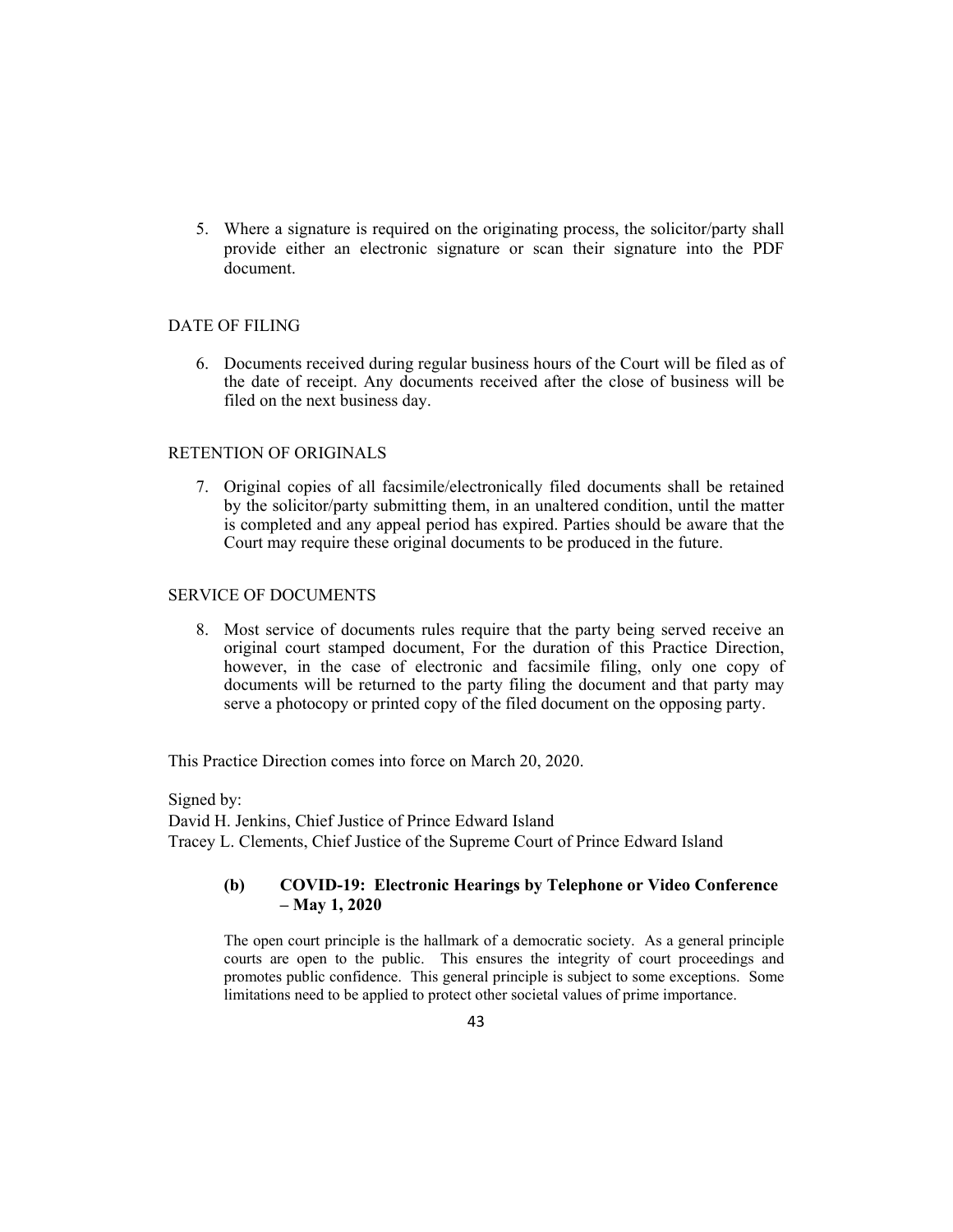The public health restrictions necessitated by COVID-19 introduce an additional challenge: in-person appeal proceedings are temporarily precluded. In any event, it is essential to give effect to the open court principle, even in the presence of a pandemic. The Court of Appeal can utilize technology to facilitate appeals being heard remotely. Where appropriate, oral appeal hearings can be conducted by telephone or video conference. While this mode of hearing introduces new concerns around protecting the integrity of the appeal process, the Court of Appeal is proceeding on the basis that, subject to lawful exceptions, the general public and the media should have access to appeal hearings.

The P.E.I. **Rules of Civil Procedure** and Court of Appeal Practice Directions maintain in balance the open court principle and the integrity and decorum of court proceedings and privacy interests. The media and members of the public are generally permitted to attend and report on court proceedings, subject to exception by publication bans or statutory restrictions, and subject to the limitation that court proceedings shall not be rebroadcast in any manner. Only lawyers and self-represented litigants can use electronic devices in the courtroom, and only for note-taking. Any person can report on a court proceeding. However, everyone is prohibited from broadcasting all or part of a proceeding.

On this foundation, electronic hearings by telephone or video conference can occur in appropriate circumstances, on terms that are just. The Court of Appeal has developed the following protocol and directions for participation from remote locations by parties, lawyers, self-represented litigants, media, and the general public.

(i) **General Direction** – Electronic hearings before the Court of Appeal are open to parties, their lawyers, accredited media representing the public interest, and subject to limits necessitated by court technology to members of the public.

> The Court of Appeal contact for any question regarding attendance in an electronic hearing is Sheila Gallant  $(sfgallant@gov.pe.ca$  or by phone 902.368.6024).

- (ii) **Media Media** Accredited media may attend and observe the electronic hearing.
- (iii) **Deputy Registrar as convenor** -- Court of Appeal deputy registrar Sheila Gallant will coordinate attendance of parties, lawyers, selfrepresented litigants, accredited media, and members of the public.
- (iv) **Electronic devices in the courtroom** -- The Court of Appeal policy on the Use of Electronic Devices in Courtrooms (Practice Direction 12(b)) continues to apply. Only lawyers, self-represented persons, and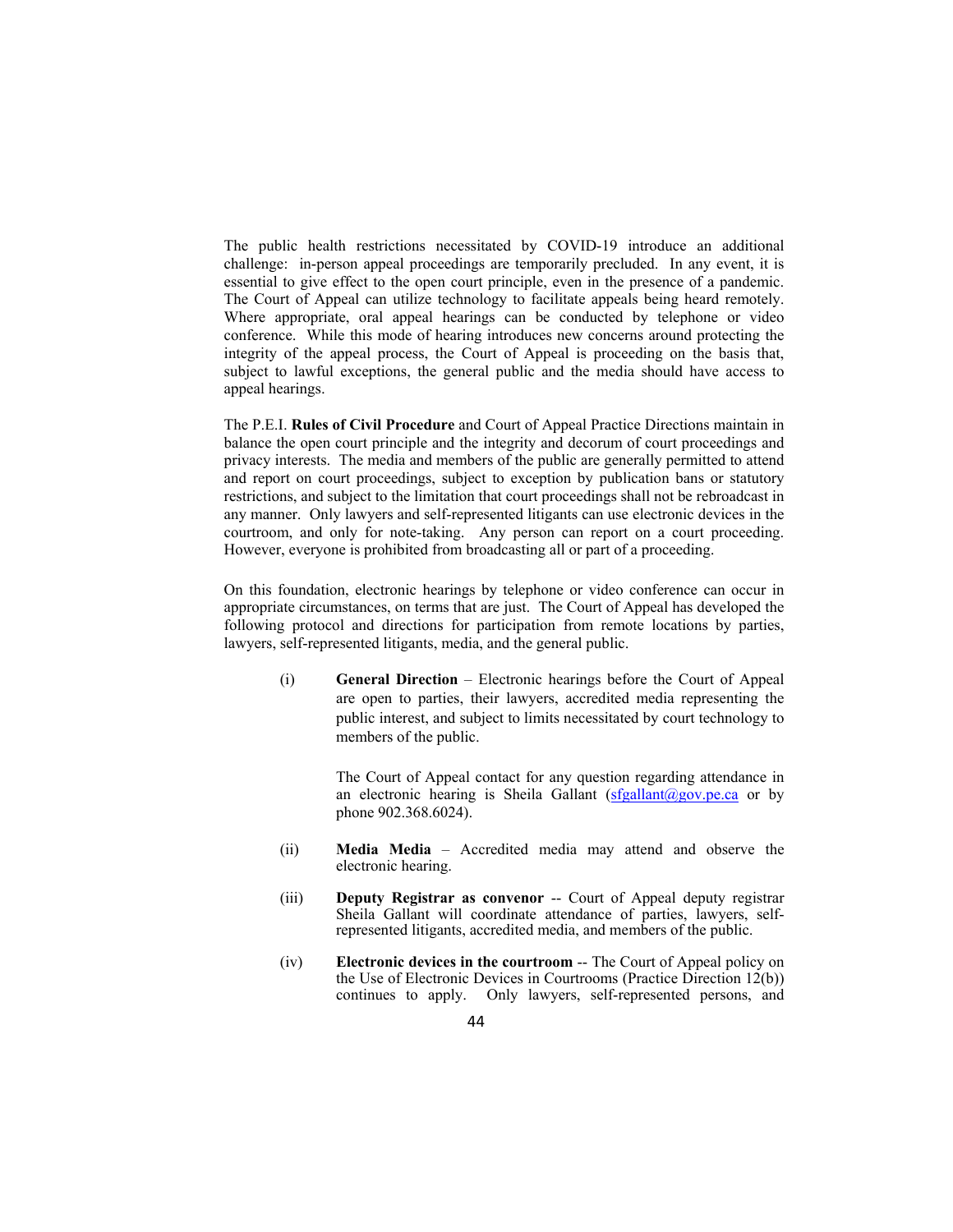members of the media are persons authorized to use electronic devices in the courtroom, and only for notetaking.

- (v) **Parties represented by a lawyer** A party can hear or view the electronic hearing at their lawyer's office or at another or separate location as their lawyer arranges in advance with the deputy registrar.
- (vi) **Members of the public** Attendance of non-parties in electronic hearings may be limited by practical and logistical considerations, including video platform and bandwidth. The Court of Appeal deputy registrar will give priority to persons who have a direct interest in the proceeding; and attendance is on a first-come/first served basis. Any person who is not a party who wishes to observe the proceeding must obtain the call-in link from the Court of Appeal deputy registrar prior to the hearing date.
- (vii) **Undertaking by all non-lawyer participants** All persons who are not a lawyer or member of the accredited media who wish to attend an electronic hearing are required to sign an Undertaking that they will not record or broadcast the court proceeding. The purpose of this Undertaking is to avoid the risk of compromising the integrity of the court proceeding. As a condition of attendance in the electronic hearing, all self-represented litigants and members of the public must sign and submit this Undertaking prior to the date of the electronic hearing.
- (viii) **Court decorum: video hearings** Judges will appear in court attire. Lawyers and self-represented litigants should wear business attire.
- (ix) **Participation** As in in-person oral hearings, unless otherwise directed by the Court, only the judges, lawyers and self-represented litigants will be heard during the hearing. All other persons may observe the audio or video hearing. Lawyers and self-represented litigants should generally keep their audio microphone in "mute" mode, except when they are presenting or engaged in a dialogue with the Court. Persons observing a video hearing should have their audio microphone in "mute" mode and their video camera in "camera off" mode.

Dated May 1, 2020 The Hon. David H. Jenkins (Sgd.) Chief Justice of Prince Edward Island

# **PRINCE EDWARD ISLAND COURT OF APPEAL Undertaking for COVID-19 Electronic hearing**

Case Name: \_\_\_\_\_\_\_\_\_\_\_\_\_\_\_\_\_\_\_\_\_\_\_\_\_\_\_\_\_\_\_\_\_\_\_\_\_\_\_\_\_\_\_\_\_\_\_\_\_\_\_\_\_\_\_\_\_\_\_\_

**Appeal No. S1-CA- \_\_\_\_\_\_\_\_\_\_\_\_\_\_\_**